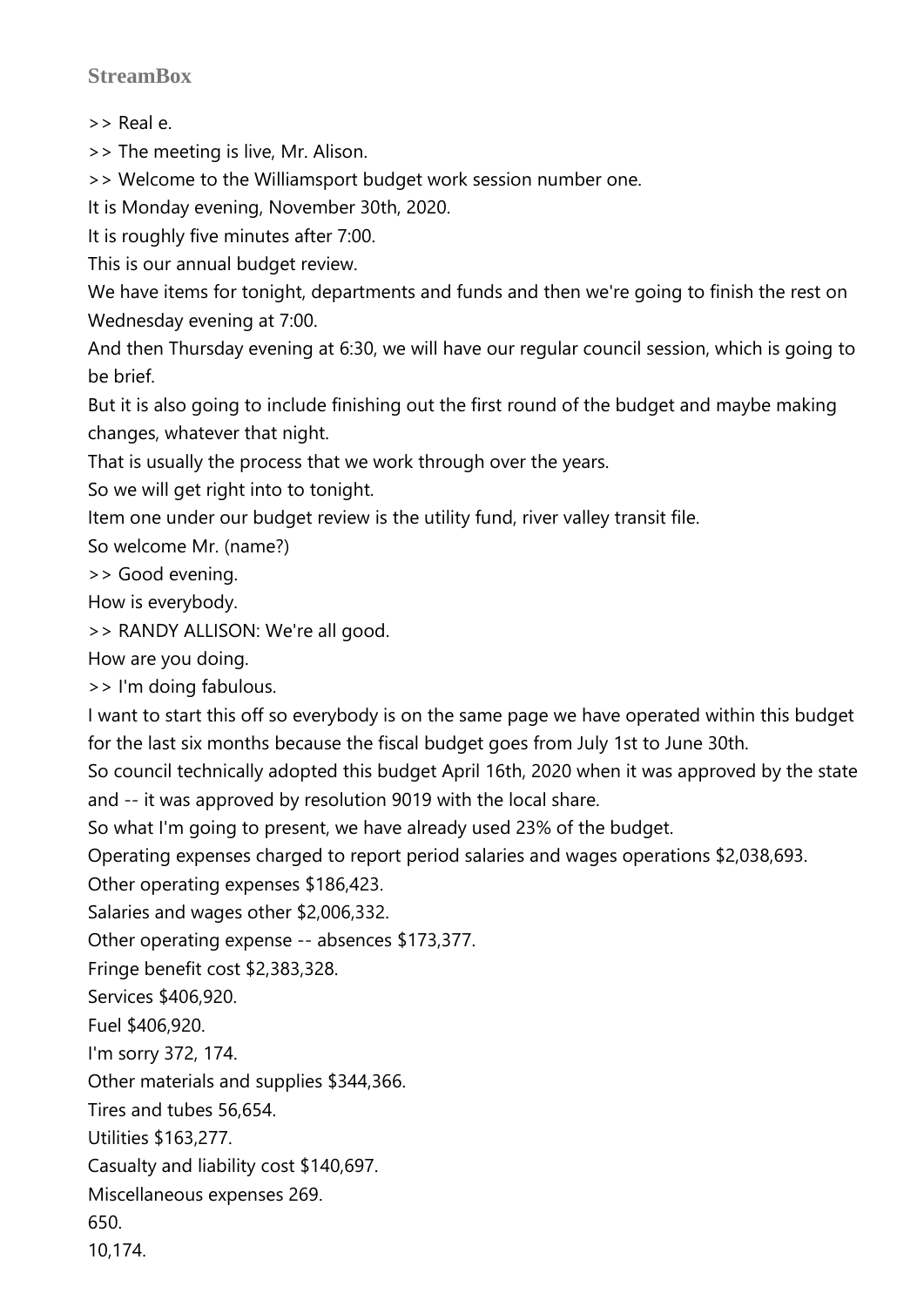Para transit fringe benefits \$3,391. Purchased transportation para transit 136,344. Total operating expenses charged to report period 8,690,801. >> Keep going. >> Applied reconciling items. Planning expense 104,203. PHTW. >> M.  $> 21.588$ . Total operating expenses, 8,817,000 -- 588 I'm sorry. Nonsubsidy federal noneligible revenue \$565,004.

Organization paid fares 150,456.

Fair box revenue nonfixed routes passenger fairs 21,704.

Other federal eligible revenue advertising and charter 100,000.

Total nonsubsidy eligible revenue 837,184.

Nonsubsidy noneligible revenue.

Other federal -- federal noneligible revenue 1,710,009 -- or 653.

Total nonsubsidy revenue 2,547,837.

Operating deficit 6,268,751.

Federal operating grant cares \$1,135,811.

Planning revenue \$64,187.

Act 44 grant imagine charged state share \$4,642,549.

Act 44 operating grant amount charged local share 426 -- \$426,204.

Operating assistance 6,000,200 -- 268,751.

>> RANDY ALLISON: That's the balance budget.

Any questions from council tonight on the budget?

Yeah, Randy if I could ask a question.

>> RANDY ALLISON: Sure.

>> The difference between the budget and the total budget lines on this chart.

For instance the budget and total budget lines show at the bottom of the chart show the same operating assistance of 6,000,247.

And then the operating balance surplus is the total coming in from county, I see.

But explain to me by and large the numbers in the -- the numbers in the far right column seem to be less than the county operating amount.

Correct?

>> For the total budget or the Clinton county.

>> ELIZABETH MIELE: Total budget.

The budget seems to include the Clinton county numbers.

Whereas the total budget does not.

Correct?

>> Do you want me to answer.

>> Yeah.

>> The Clinton county is a demonstration grant.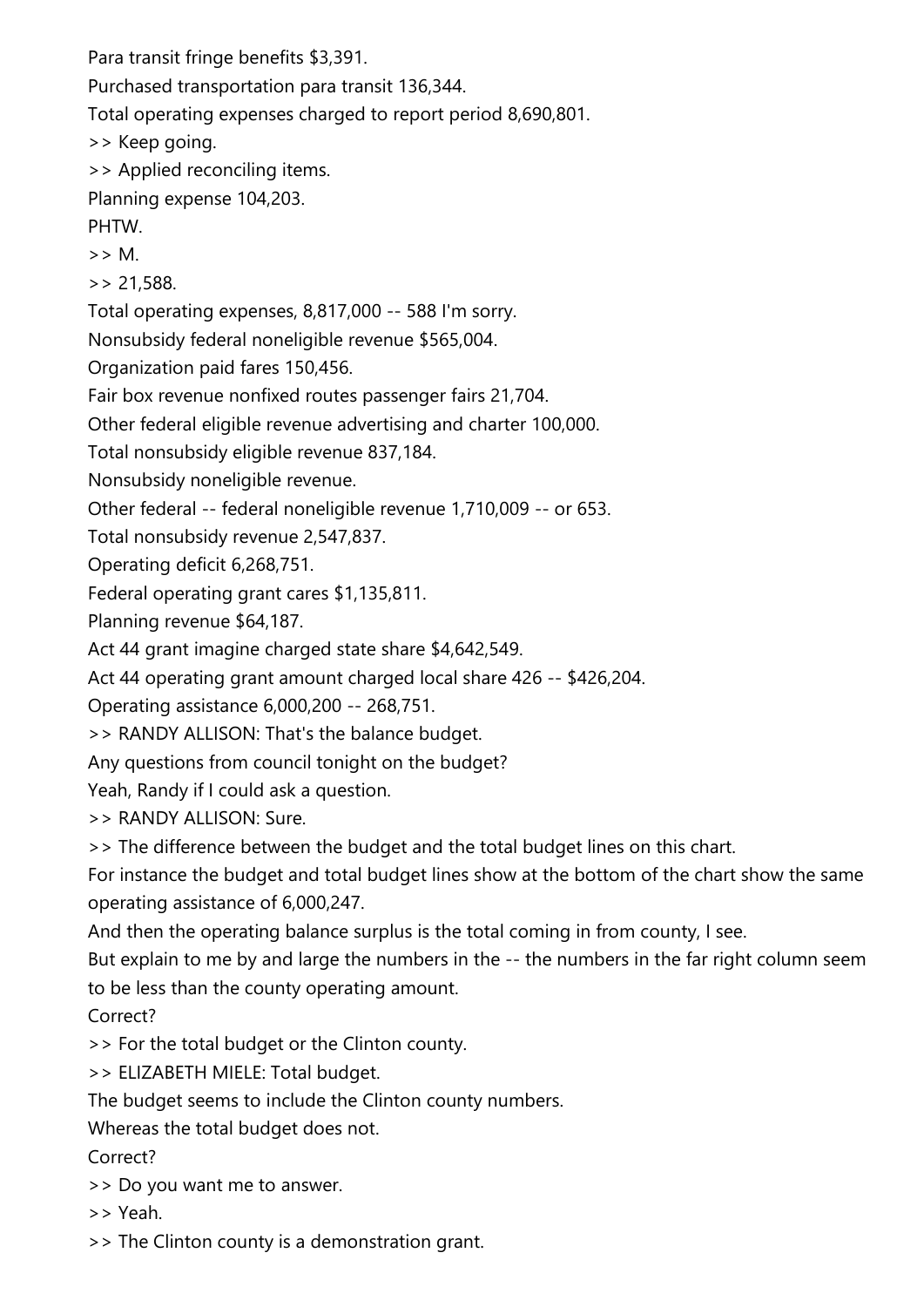It has all of our expenses.

When you submit it to the state for the coa, the demonstration grant has to come out of that. That is what is at the bottom.

The total expenses are 322.

We have to include a piece for the fair box revenue.

That is the difference.

So that has got to come out of your -- your expenses to start with.

Clinton county comes out and that is your state operating budget that gets submitted.

After this year, we won't have the Clinton county demonstration grant.

It is over this year.

>> ELIZABETH MIELE: Okay.

Are we moving forward with Clinton county in any capacity.

Sorry about that.

Or is that the -- is the Clinton county grant over and that is the end of [Indiscernible]

>> Penn dot is evaluating the numbers.

It does not look promising.

The numbers are not high enough to off set the costs to have the Clinton county piece keep running.

>> ELIZABETH MIELE: Okay.

Understood.

And then this budget obviously looks totally different than the budget that we saw last year for RBT.

Help me to understand.

I know we received some items earlier today that I haven't had a ton of time to review.

But -- and Adam, you will be at the next budget session as well.

>> Yes, ma'am.

>> ELIZABETH MIELE: Okay.

So we can ask further questions on this if we need to.

>> Yes.

>> ELIZABETH MIELE: Only because it looks different than I'm used to it looking in the budget packet.

I'm trying to reconcile what I was expecting to get from this.

Randy, I can yield any other questions.

And Nicole.

>> RANDY ALLISON: Mr. Yoder.

>> ADAM YODER: Yeah.

Quick question.

I notice the cares grant.

That is something that wasn't there last year.

1.1 and change million dollars.

What would have happened if we hadn't had that money.

It appears to me that we would be in the hole \$1.1 million and then some.

What would have happened in that scenario?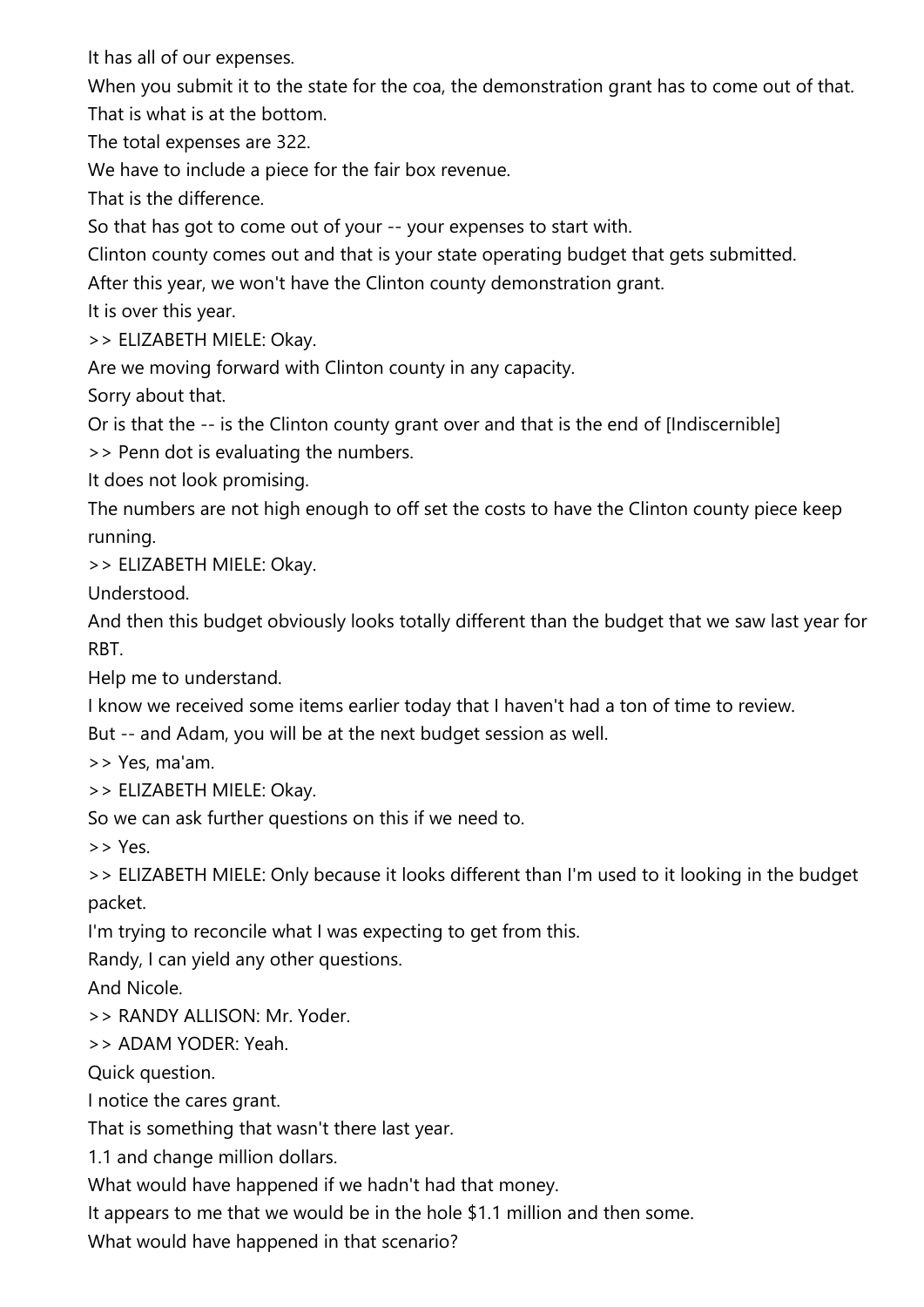That is money that we can't rely on I'm going to assume if not next year the years after.

>> We have a \$2.5 million federal operating grant that is for budget year 2021 that we haven't even applied for yet.

We have three years to apply for it.

The feds told us to use the cares money first.

But if cares wouldn't have been here, that would -- that line item 1.1 would have been 2.5.

>> ADAM YODER: Okay.

>> And we actually have 7.2 of the cares money that we can use over the next three years.

>> Correct.

>> ADAM YODER: Okay.

>> Adam, can I follow up on that real quick.

>> ADAM YODER: Please do.

>> ELIZABETH MIELE: Just trying to understand if that number were 2.5, where would that have gone?

What services would be provided that we're not providing with this 1.1.

Sorry.

Help me understand.

Or the 2.5 that would have kicked in in fiscal year 2021-2022.

>> Ask me that again.

>> ELIZABETH MIELE: You said --

>> The difference of the 1.1 versus the 2.5.

What would we use the difference for.

>> The 1.1 right now includes -- it is lower than the 2.5 would have been normally because normally we didn't include under nonfederal noneligible revenue there are revenues in there that per the state and the auditors we have to include that we hadn't included in past years on the report.

So our 2.5 was used up and that money was used for other things.

So what would happen is we would use our federal first, our 2.5 million and then the 4.62 of our expenses didn't meet what our revenues were.

Part of the 4.6 would have been deferred state money that you can use the next year. Make sense.

>> ELIZABETH MIELE: Somewhat.

It is just the whole being halfway through the budget year.

[Indiscernible] and so we will be moving forward with cares money rather than other federal allocations it looks like for the next two to three years.

Is that correct.

>> We have the 7.2 that we can use over the next three years.

We have the 2.5 that the feds are saying don't apply for until we have exhausted the 7.2.

We have three years to apply for that.

We haven't gotten our allocation for FY21-22 from the feds yet.

We will get that in the spring.

And then we have three years to apply.

>> ELIZABETH MIELE: Got it.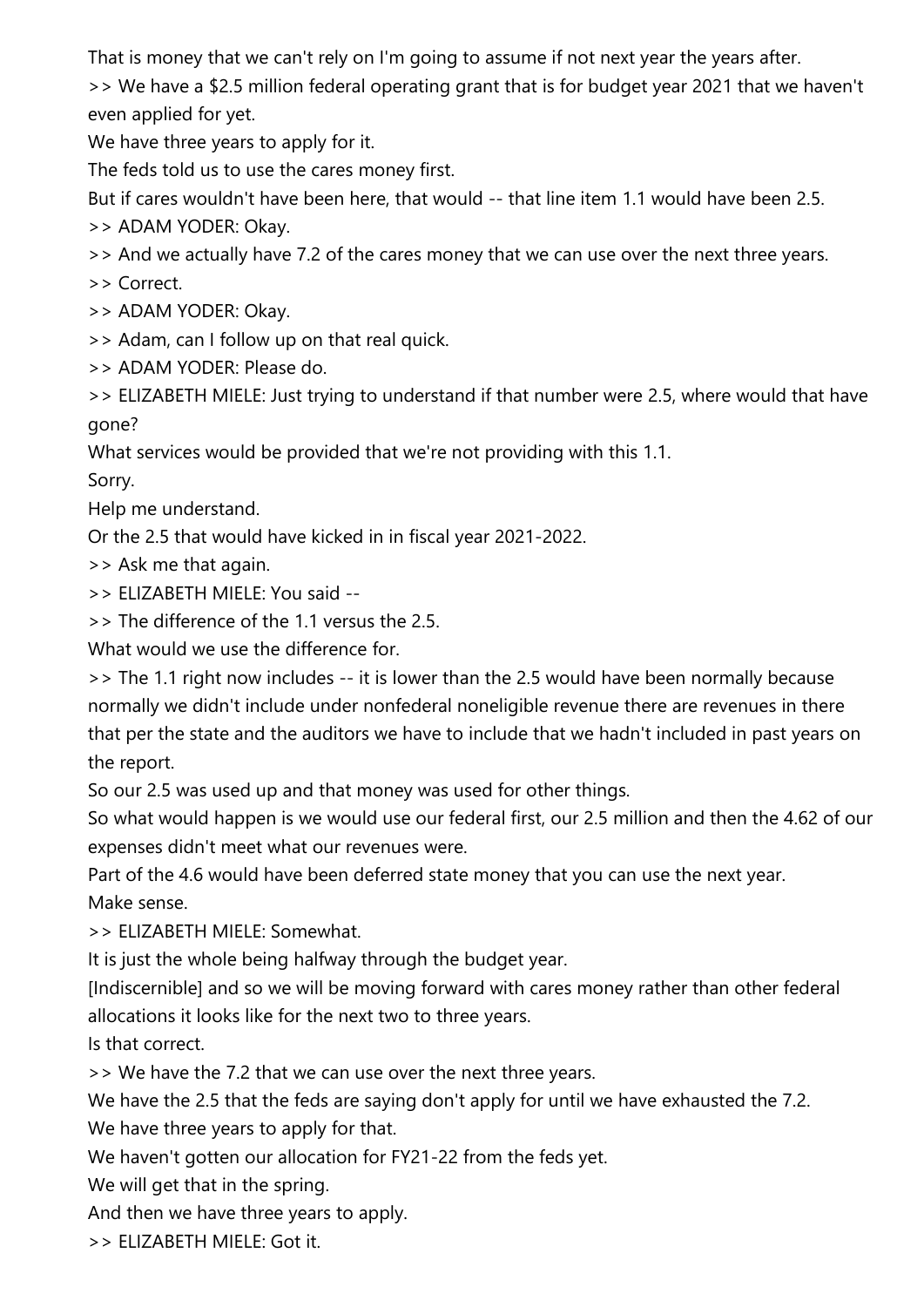Okay.

All right.

Then Adam, sorry to steal the court from you.

I was trying to understand that a little better.

I think I got it.

>> ADAM YODER: No worries.

Dave had his hand up.

I have a couple more questions but I'll let Dave go if he wants to go.

>> RANDY ALLISON: Bonnie as well.

Trying to work everyone in.

I think Bonnie may have --

>> The only thing that I would like to ask you stated that Clinton county won't be part of this - this is the last year for Clinton county.

>> Yes, ma'am.

>> BONNIE KATZ: I thought we were going for regionalization.

And with regionalization we were able to get more funding for RVT.

And if you're taking away from this, would that create a problem with some of the funding that you might get?

>> No.

Because what Penn dot is requesting that we do is basically pull Clinton county out, reevaluate everything, come up with new roots when I spoke to deputy secretary granger, I explained to her that what our goal with river valley transit was to connect to all other transit agencies, help people to get to where they want to go, whether it be state college, southward, connect to rabbit transit and get people to Lancaster area Harrisburg.

She thought it was an excellent idea but she felt we needed to do it to -- due to the funding restraints and COVID-19 dropping the numbers drastically in the Clinton county piece.

We basically needed to not waste money on it at this time.

Let things settle down.

Reevaluate.

Come up with new roots and try to do another full study of the Clinton county piece.

At this time, we're averaging about eight riders a day.

Which is not good.

Lock haven was a key element in this.

Not knowing when they are going to reopen, it does create some issues with Penn dot saying that they will fund the operations in that area.

Without knowing the numbers will come back.

>> BONNIE KATZ: So it is a possibility that it will come back on the boards eventually, if everything is back to what is let's put in quotes normal.

>> Yes, ma'am.

>> BONNIE KATZ: All right.

I can understand.

Eight passengers does not pay for the gas.

 $>$  No.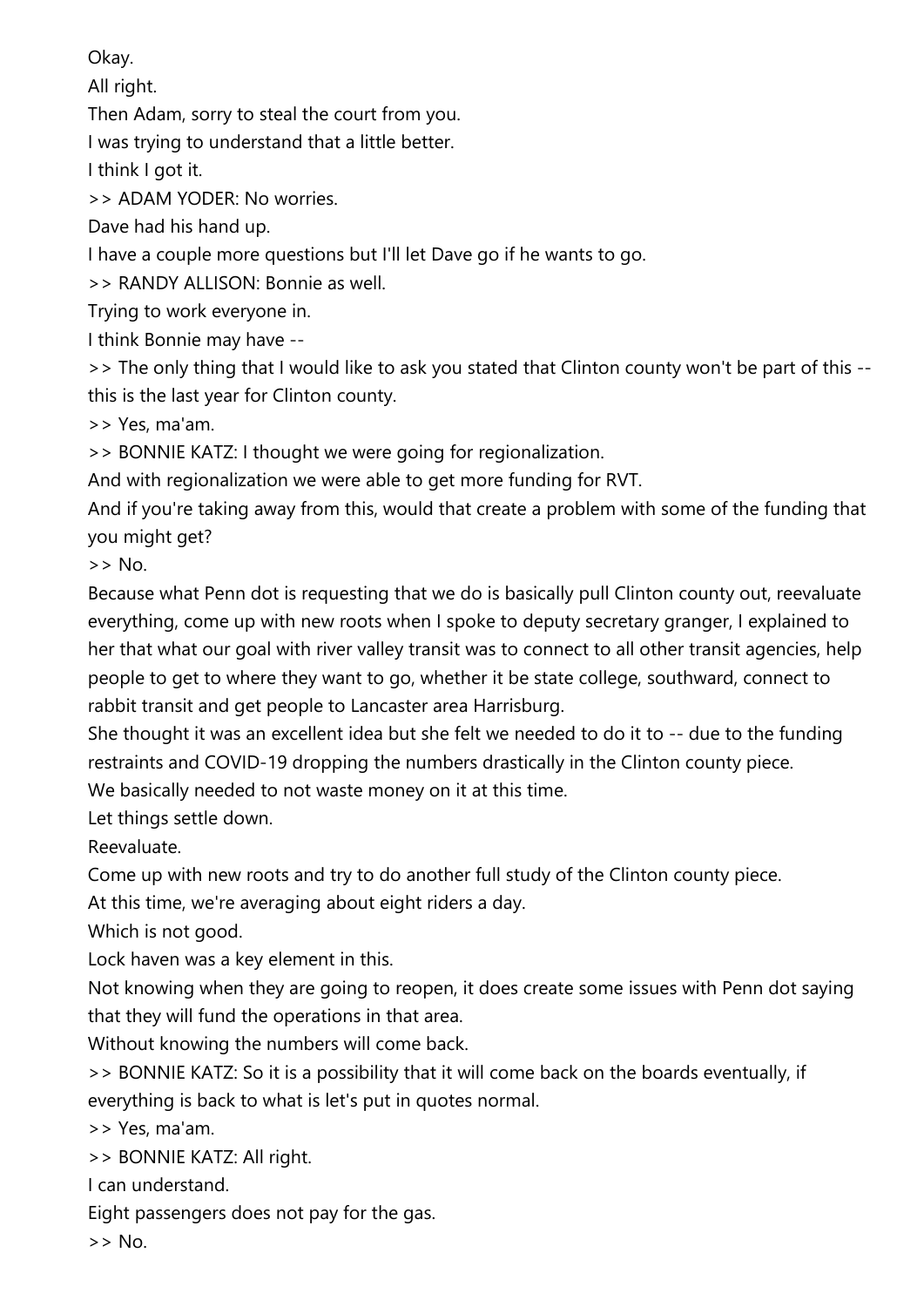It averages about -- what did we figure out?

\$150 a day per bus.

To run that piece.

>> BONNIE KATZ: It is not cost effective right now.

 $>>$  No.

The numbers are just not there.

>> BONNIE KATZ: Okay.

>> The biggest -- I'm going to call it the biggest ticket item up there was the super Wal-Mart mill hall.

But, you know, if you're going from Williamsport to that super Wal-Mart, you're jumping on three different buses to get there.

And it is just not feasible at this time.

>> BONNIE KATZ: Okie-dokie.

Thank you.

>> RANDY ALLISON: Dave.

>> DAVID BANKS: Yeah I'm wondering why it is not included in the total budget, budget item line.

>> Is that the one that you didn't move over.

>> It is 20,000.

 $\ge$  Is that the one  $-$ 

>> The packet that you got today, I'm assuming you got today, has that corrected.

It didn't pull --

>> Yeah.

>> That's why the total expenses are 8,816,588 versus what is on the screen.

>> It didn't carry over from when we originally did it.

I apologize.

>> DAVID BANKS: All right.

Thank you.

>> RANDY ALLISON: Adam.

>> ADAM YODER: Yeah a general comment.

We got a different one that has more detail today.

I didn't get a chance to look at it.

I think moving forward the more information the better will be helpful to answer a lot of our questions and what have you.

I'm not sure why that one wasn't included in here.

But some feedback for the future, something like that or what we got last year would be good.

Over the next few years we have 7 point million whatever cares money.

Outside of expanding all of the other transit agencies, what are the plans on how we're going to use that money?

What are -- Adam, what are you looking at as far as a strategy to leverage that money.

Talk to me a little bit about that.

Please.

>> ADAM YODER: The current plan is basically hold on to as much as we can not knowing what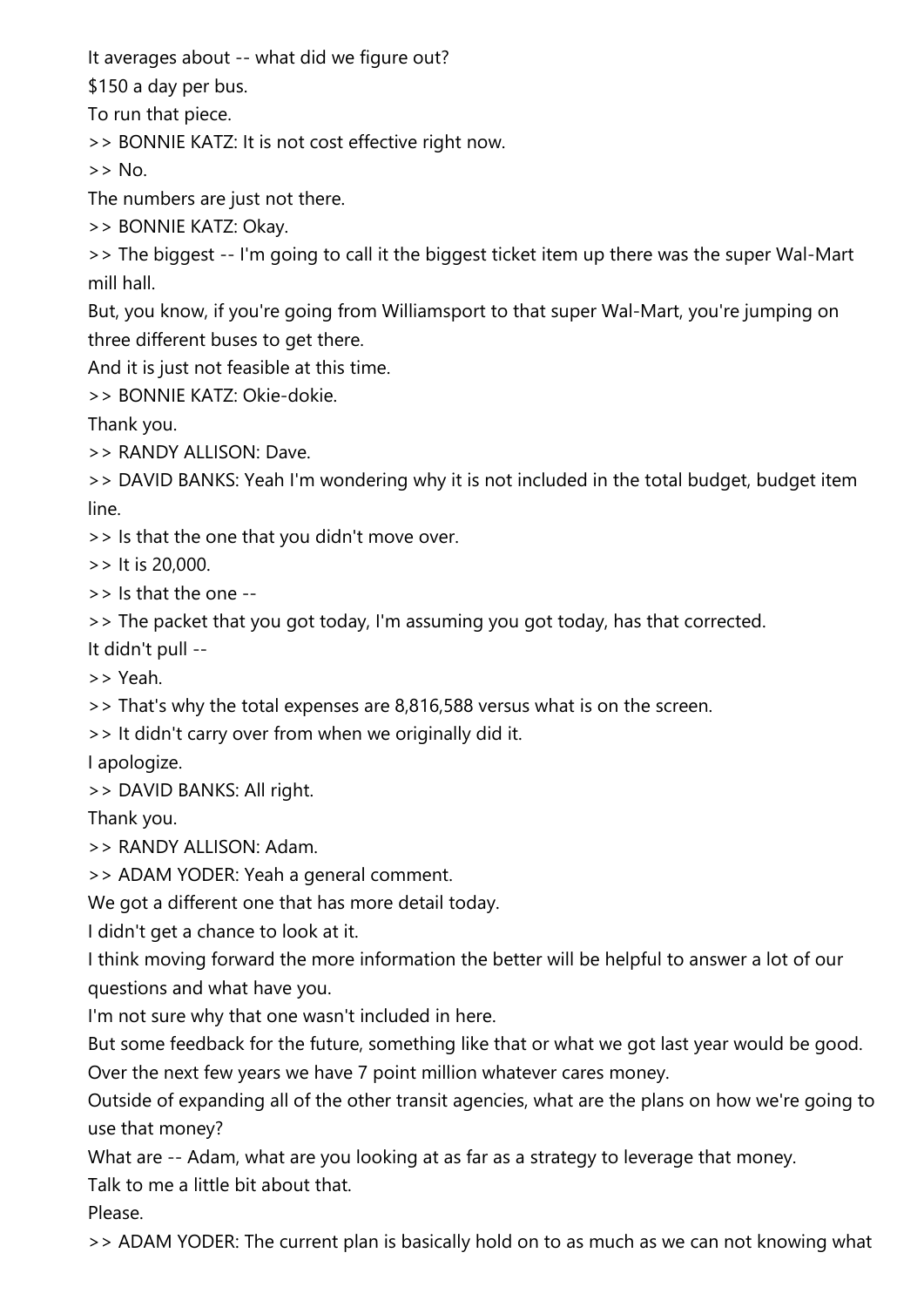the future holds for funding.

>> Okay.

So we definitely keep things operating, keep our bus routes running, stay on time, stay on schedule.

Our numbers are climbing right now.

We're at about 70% from what we were previous -- prior to COVID.

So the numbers did tank for a while.

They are climbing back up.

People are riding the bus again.

Our current goal is just to keep everything functioning.

We did put that 7.2 million completely in operating.

We did not look at any capital projects with it.

Knowing that, you know, there's so many unknowns in the future.

I know Penn dot is concerned about what their funding will look like in the 21-22 fiscal year. They made us aware of that.

So our goal currently is to stockpile money basically.

Just to be sure that if, you know, for some reason we should have a year where the funding source drops drastically, we can carry through.

>> ADAM YODER: Okay.

And mayor, this might be a question more for you than Adam.

Either one of you.

Have you guys had any discussions or is there any plans on regionalizing this into an authority? If this thing is going to continue to grow, it seems to me that would probably be the best route to go for all ratepayers in county, in the city, out of county.

>> Sorry.

Go ahead.

>> No.

You're good.

Go ahead.

>> I was going to say we've had -- we've initiated these conversations with Penn dot.

Penn dot has been heavily involved as Adam mentioned earlier.

And so they're along with us reviewing all of the routes, all of the numbers and working with us, you know, on the best path forward.

Yeah.

Penn dot is heavily involved in those conversations and we're having those regularly.

Yes.

Absolutely.

We're exploring that possibility and in conjunction with Penn dot looking to see what that would look like for us and what it would look like for the region.

>> ADAM YODER: Do you have any kind of timelines associated with that or very exploratory. >> Yeah.

I don't think there is a time frame right now.

>> ADAM YODER: Okay.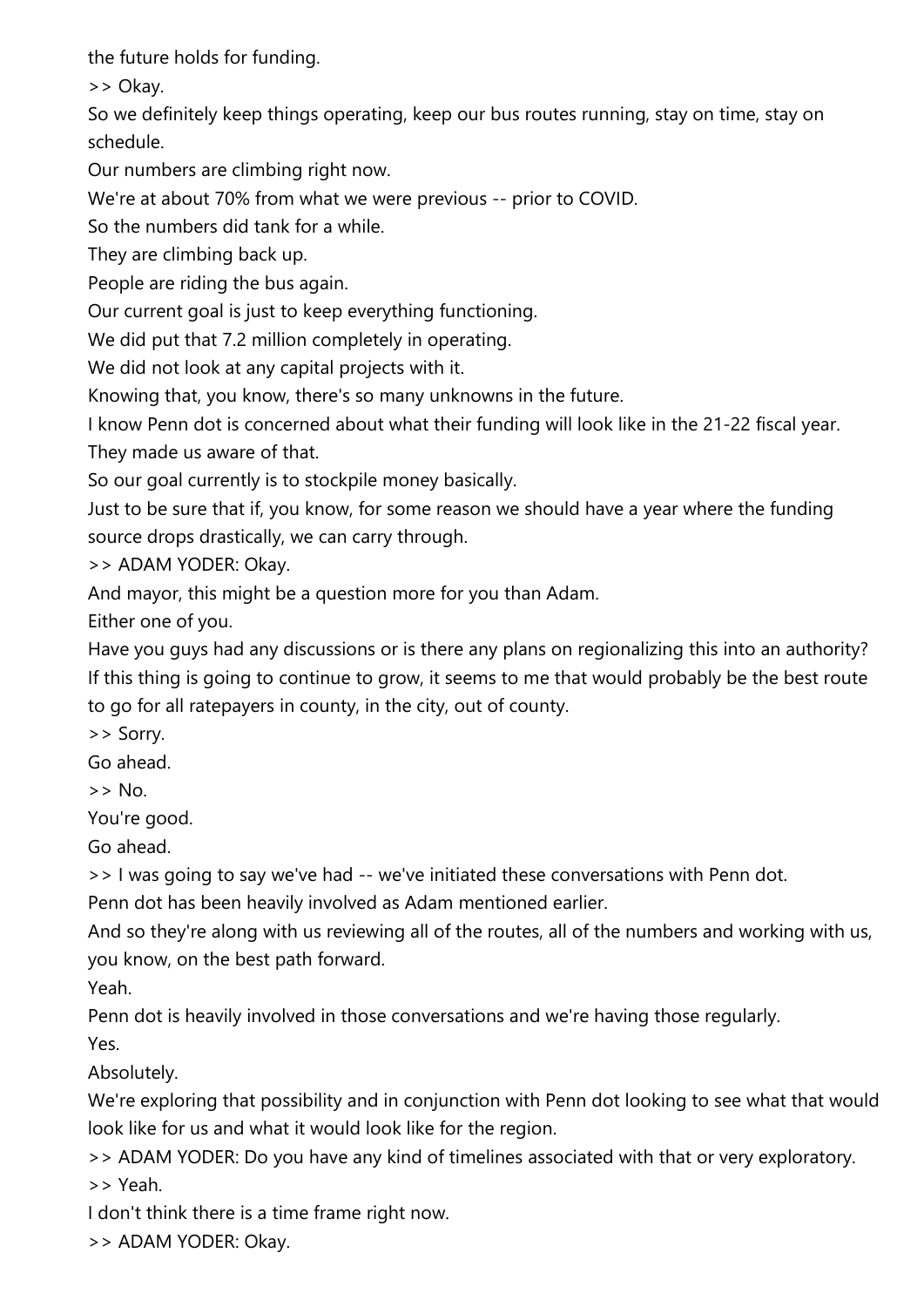>> Obviously the numbers were skewed this year due to COVID.

So from our standpoint and from Penn dot's, as they obviously have to approve these type of things.

So I think they wanted a little more obviously see what the numbers would look like.

Once we, quote/unquote, return to normal and regionalization or additional fixed routes might look like.

>> Can I jump in real quick.

>> Yeah.

Go ahead.

>> So just to jump on that, I've held conversations with like rich Farr, for example from rapid transit.

He wants to get together.

He has a ten county system south of us.

He currently does para transit into the five counties below.

He is anxious to work with us and help us navigate through those five counties below with his contacts.

I've talked to other transit agencies, their CEOs, directors, et cetera.

We're definitely expanding our horizons and working with all of these other agencies to look at regionalization and -- I don't want to speak for mayor slaughter but here our goal is to become a ten county authority or a ten county regionalization of some sort.

Like I said, touch every other transit agency out there.

>> At the same time just to piggy back a little bit, we want to make sure that we don't count our ducks before they hatch.

>> Exactly.

>> That's why every step of the way here we're keeping pen dot involved, making sure that we don't get the cart in front of the horse and ourselves.

Just to make sure that everything is lined up.

Primarily to make sure that it is lined up for the way that pen dot wants to see it and it is lined up for us as well this isn't in the budget session.

It will be later.

But something that we should really figure out on our departmental earning section is indirect cost for the Williamsport transportation.

We have \$75,000 in here of revenue that we're getting from RVT into the city budget.

I think -- I feel very confident saying that city -- city departments are spending a lot more time over at RVT supporting RVT.

That number should probably be six figures at least.

Between HR, finance, IT, even the mayor's office.

I know mayor slaughter, you're over there.

Just an observation.

That is something that we should really look at over the next number of years as long as that - as long as the city proper is supporting RVT.

>> The only question that I have, Adam, didn't we start last year doing some exchanges with rapid transit?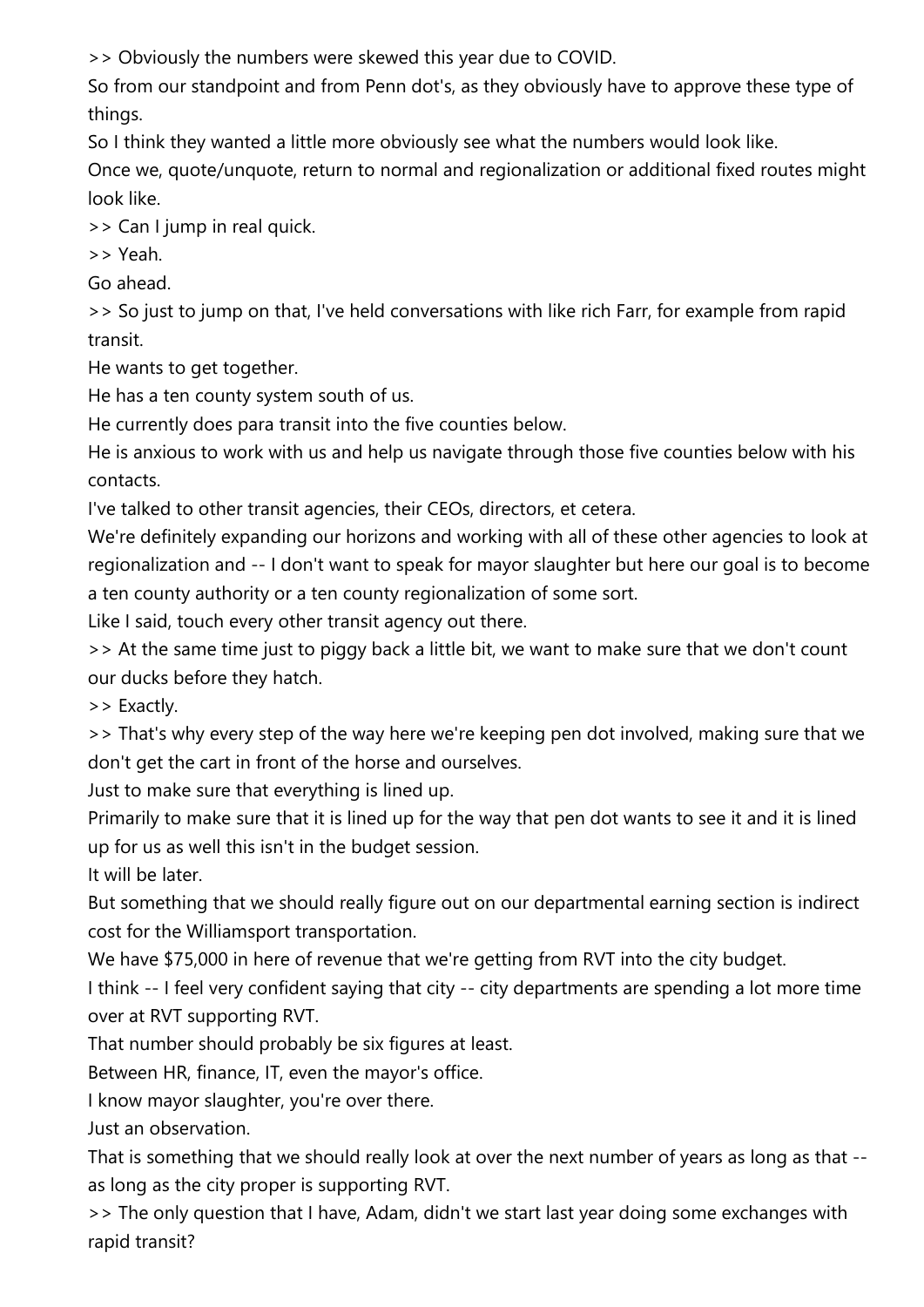Aren't there some short runs that we're using?

I can remember seeing the vehicles up here.

>> Rapid transit does it themselves through the MA trips.

If an individual down in thatir has to go to UPMC or a doctor up this way, they have all rights to bring that person up here.

We receive nothing from that.

>> BONNIE KATZ: I thought we were trying to get into an exchange program with them last year if I remember at budget time.

>> Yeah.

There was some conversation of that between the previous administration and Mr. Farr and things kind of fell through.

We are definitely going to hold that conversation again and see what we can do to all work together.

>> BONNIE KATZ: It would be financially beneficial to us, I think, to make sure that we are using

-- utilizing as much as we possibly can with other transit systems since we're all trying to regionalization.

Say that fast.

>> Absolutely.

Absolutely.

Can I just jump back to council man Yoder real quick, his last statement.

So yes.

I agree with everything that you're saying.

We are tracking like streets and parks does different things for RVT.

We're tracking those ours as well as RVT hours for the city.

The HVAC Jordan fill man this year has carried the load for the heating and air-conditioning at city hall.

Fire head getters, Bowman field, streets and parks.

So we have gone on the track of trying to track hours for all individuals that are crossing over and we're going to be working on billing, et cetera, for those items.

I mean, even including myself, I have to track my hours for streets and parks.

It's across the board on this end.

I'm sure mayor Slaughter is keeping track of his hours so we can figure this all out.

>> Yeah.

That's good.

I mean, I'm pretty sure if I -- if I recall, we have to do that legally and what have you.

So that is -- that is good to know that that is happening.

But especially I think with our city employees that are supporting RVT and not the other way around, there's more revenue to be had there.

I don't think we're only spending \$75,000 of our time in supporting RVT.

I would be pretty highly inclined to think it is a lot more.

>> I'm not disagreeing with that at all.

Just letting you be aware that it is happening on the streets and parks side.

>> ADAM YODER: Yeah.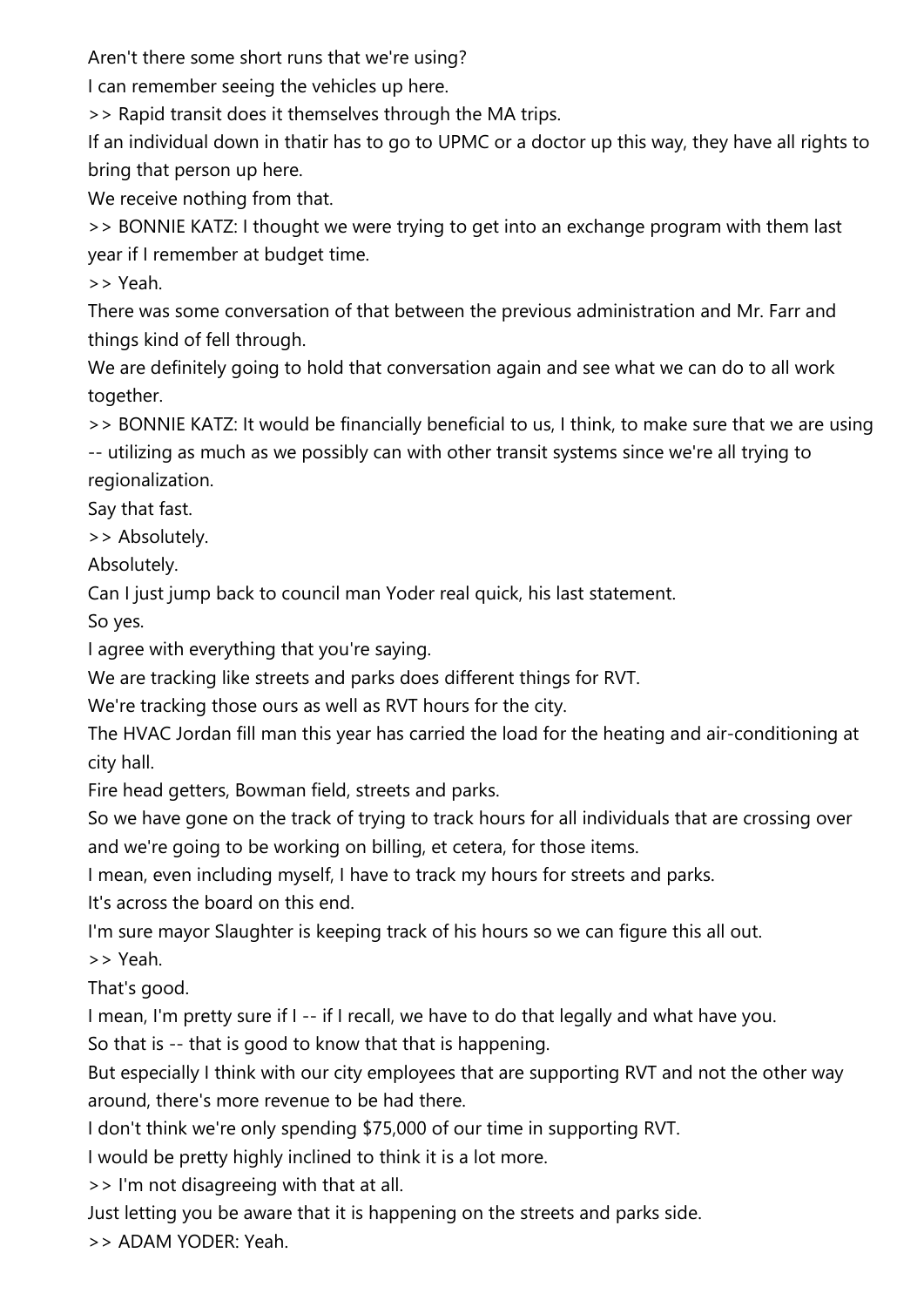Speaking of tracking time, we never got a copy the time study from July.

July/August.

>> I don't know.

>> Nicole is going to check on that.

>> What we started doing, the whole time study we did it on our time slips instead of just doing sporadic snapshots with the time studies.

When we dealt with the state and the auditors, we changed our time slips.

So now, for example, if I'm working on something that is not RVT related from 8:00 in the morning until 10:00, toy track it.

Those two hours went to this.

These two hours went to whatever agency, city RVT or whatever.

So we've been doing it on a per pay basis.

>> ADAM YODER: We were supposed to get that back in August.

We never got it.

>> We can summarize it.

That is not hard to do.

Because we use it to invoice.

>> We will get you something.

>> Well, I think the other thing that we're concerned about is not only are we utilizing city employees with RVT, we don't want city hall -- once city hall is up and running again, we don't want city hall to be short shifted at the point.

You know, eventually it will get back to normal where, you know, we're going to need all hands on deck on city hall and not spending so much time at RVT.

I understand that RVT is in a transitional period.

Let's not forget that we do have city hall to be concerned about.

And that they're on the straight and narrow also.

>> Any question or comment.

>> Can I collar one thing.

Not time study.

I think it was Adam that said it.

About our federal moneys, the 7.2 million.

>> Uh-huh.

>> We have access to it.

But it is not -- we don't get all of that money up front.

We draw that money down as we need it.

We can't draw down the whole 7.2 million.

When you draw it down, you have to spend it within a certain amount of days.

If we have at the end of the year we would use our federal moneys.

If there is any kind of surplus, it would be the state moneys.

>> Okay.

>> Thanks for that clarification.

>> I just had one question on -- if we would transition to an authority, there's also an issue about decoupling with the city as far as pensions and all of that kind of thing.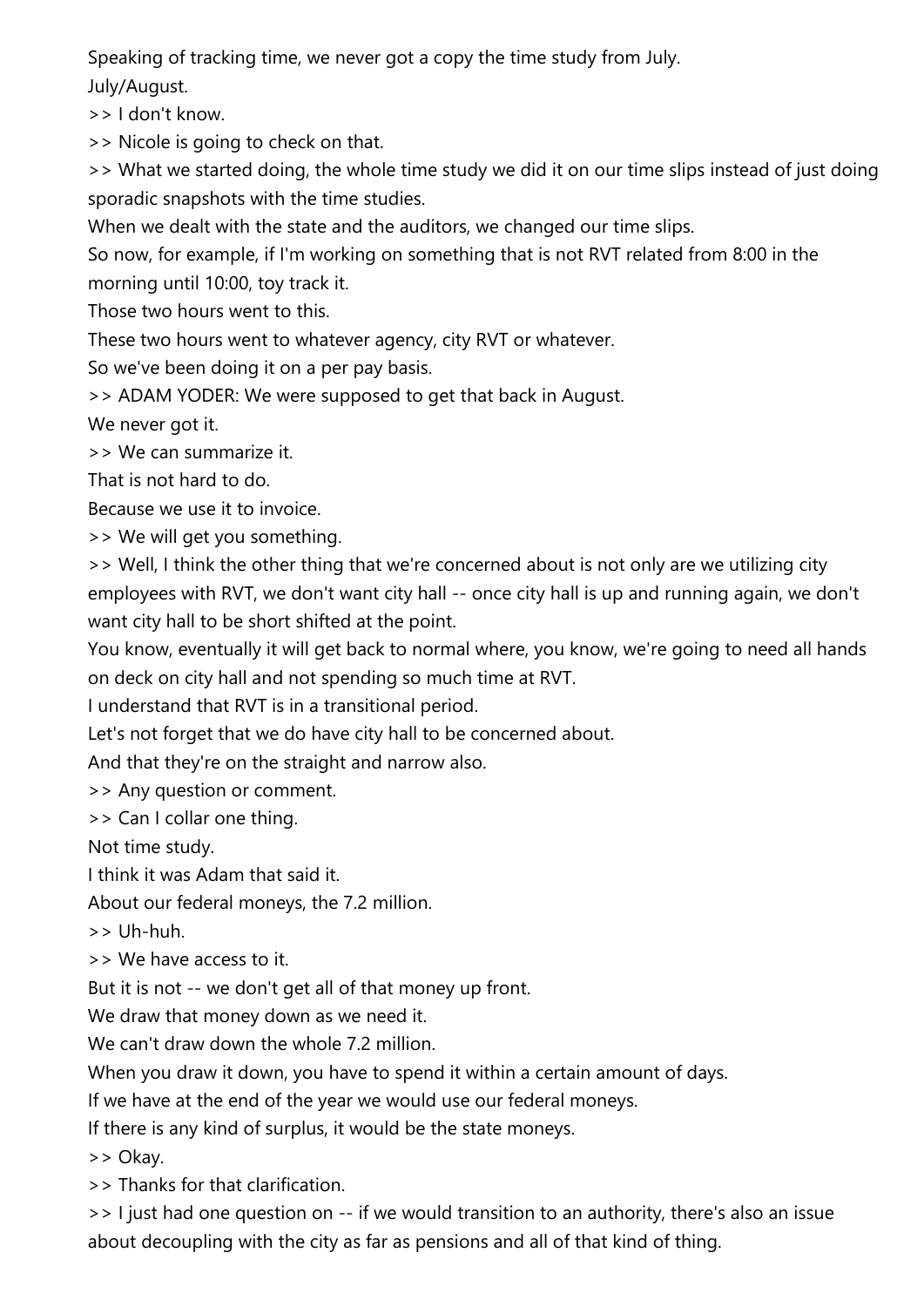$S<sub>0</sub>$  --

>> That's why we are in regular contact with PENN-DOT.

Because there's a lot of variables that would have to be untangled.

>> Yeah.

>> If we -- you know, if we were to move to an authority.

Because it's been -- RVT has been so intertwined.

Well, it is with the city obviously.

So to undo that.

>> Yeah.

>> So to speak undo that, make it an authority, we just have to make sure -- that's one of the things I'm saying -- that's why we have to have all of our ducks in a row.

>> Yeah.

>> Before we would do that which is why PENN-DOT has been and will continue to be heavily involved throughout this process.

>> Right.

We need to -- and I think council would like to be updated on some of that -- those --

>> Oh, yeah.

Yeah.

Obviously there is no decisions.

>> RANDY ALLISON: Yeah

>> As we -- as that gains traction of course council will be kept in the loop.

>> Okay.

Other questions, comments, anything?

>> ELIZABETH MIELE: Randy, can I ask one more thing.

>> RANDY ALLISON: You sure can.

>> ELIZABETH MIELE: Help me understand.

I understand the concept of PENN-DOT's involvement.

To what extent are we expecting to be intertwined with PENN-DOT moving forward and for how long?

That is to say to what extent are we continuing to have autonomy and what are we looking to PENN-DOT for decision making.

>> I'm sorry.

Liz.

I missed the last piece of that.

Of what you --

>> ELIZABETH MIELE: Well, PENN-DOT keeps coming up.

They really haven't been involved with RVT previously.

To what extent are we continuing an affiliation with PENN-DOT.

I mean, I know -- I understand that RVT is constantly with PENN-DOT.

I unthe connection here.

>> Right.

>> I understand that the state is a major source of our funding, yadayada.

PENN-DOT is acting like an oversight [Indiscernible] role in RVT like it hasn't in the past.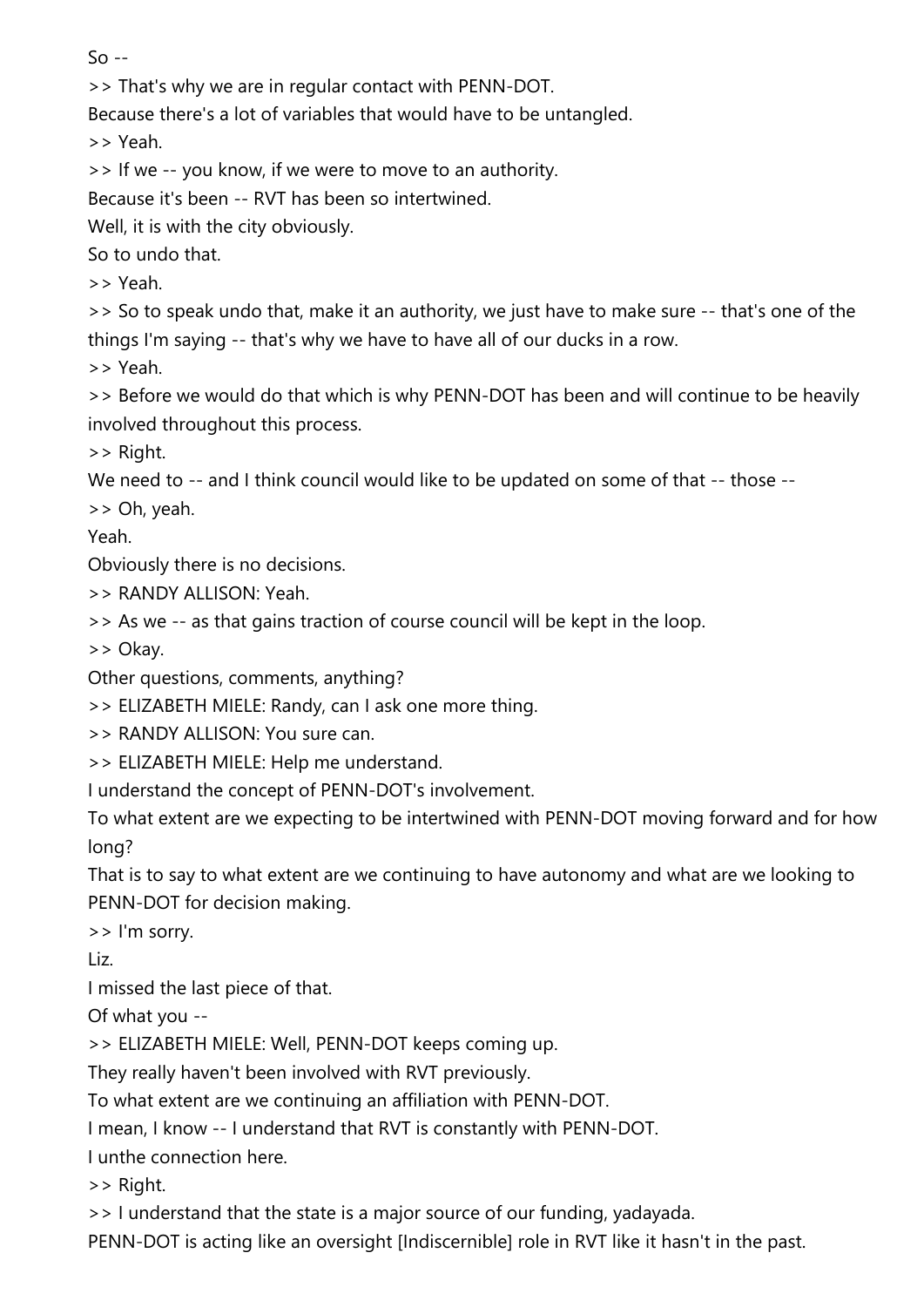How long do we expect that to continue.

And to what extent is RVT -- is PENN-DOT going to [Indiscernible] versus the city.

>> As far as how long their involvement will be, you know, that's hard to tell.

You know, obviously right now with Clinton county, we've touched -- we've been in contact with them about that.

Same thing as far as other transit agencies and the possibility of transitioning to an authority. Untangling as I just mentioned.

Some of what the finances and the projects within the city that RVT has been a part of and just making sure that all of the grants -- you know, if we transition authority, that the city is not on the hook for any of the grants that they would need to pay back or anything along those lines. I don't know how long PENN-DOT would need to be involved except to make sure that it is transitioned correctly and everything is aligned to their -- the way they want to see it. So, you know, I don't know.

Can jump in.

My discussions with PENN-DOT it is more so they just want to make sure that it's correct from the beginning and we're not going to them after the fact saying we did this.

Is this okay.

Or that, hey, we're looking at an authority.

They know that and what do those steps look like.

Where we stand currently and moving forward.

>> All of the funds from RVT go into one pot with city money.

That was absolutely not allowed.

PENN-DOT came along said this shouldn't be happening.

It is not the way it should be done.

Federal account has to be in one account.

State money in another account and local match in a third account.

You can't have everything compiled together.

There are different things that over the years whether it changed or whatever that for whatever reason did not change like it was supposed to.

So we're just -- you know, relying on PENN-DOT to make sure that everybody here is in line with what we're supposed to be doing.

We're doing all of the proper reporting.

We're doing all of the proper documentation.

We know that we're using everything the correct way.

The way we should be.

So the city does not get in any trouble or RVT, myself or any employees here.

It is also being that they are the ones that distribute most of the money to us.

It is a lot like the liquid fuels.

Technically PENN-DOT has more control over the liquid fuels than city council does.

Because if we -- if you guys say that, yes, we can use that money for this and I go spend it, PENN-DOT can come back to the city and say, nope, you weren't allowed to spend it that way. The city now has to give that money back to us.

>> DEREK SLAUGHTER: And I think those accounting were done done -- Adam, was it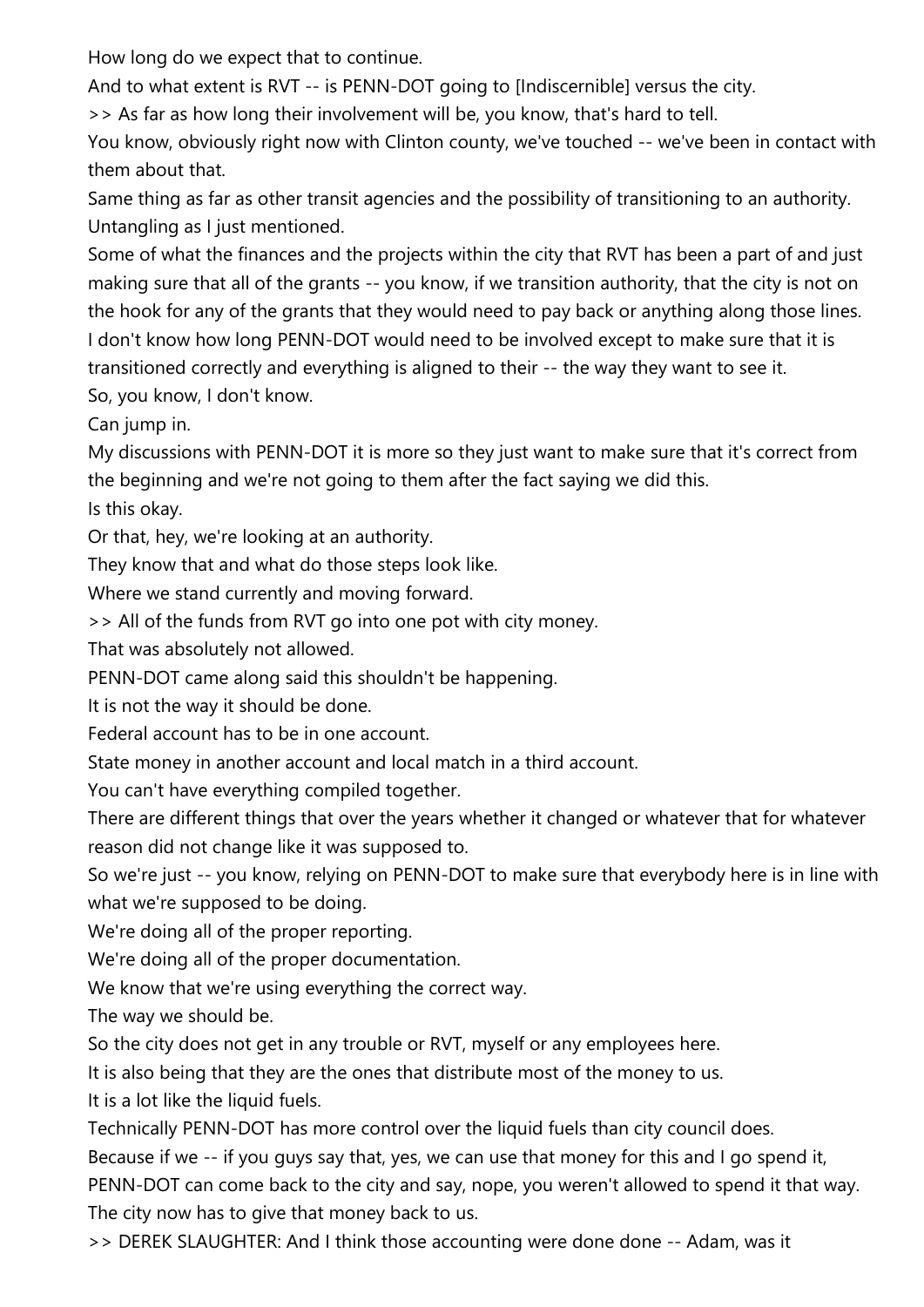September that we fixed that.

>> Yeah.

It was September.

We found out that it was being done incorrectly and within about a week we had it fixed.

>> DEREK SLAUGHTER: Again, that came from PENN-DOT there.

Are certain piece that's PENN-DOT is initiating.

That they have to be involved in.

Then there's other times where we have reached out to them just to make sure that it was correct.

That was one of the issues that they reached out to us and said your funds are all commingled. You need to get these separate accounts, which we did.

What.

>>> what are some of the takes have been corrected?

Why have they been corrected?

I think that would be very valuable for my learning.

>> And what is the budgetary impact, I think Adam.

>> ADAM YODER: What is the budgetary impact on that.

>> DEREK SLAUGHTER: The budgetary impact from what.

>> ADAM YODER: It sounds like there has been stuff adjusted based on learnings that PENN-DOT has offered us.

If we have done anything wrong in the past, if there's going to be a budgetary impact because of that, we need to know now for sure.

And I -- I mean, in my opinion, that -- those are stuff that probably should have been included in the budget.

>> DEREK SLAUGHTER: Some of those budgetary impacts may not be known at the moment. But they may be known in the future.

>> ADAM YODER: Understood.

But we could know they are potentially out there.

The budget was two pages.

That's -- that's the challenge.

And it -- Adam, to your point, it could very well be in the document that was sent.

The more information, I think especially with transit, the better.

There are so many things that intricacies involved with that.

>> If I could jump in.

What I spoke to Mr. Alison about, this budget is no longer after this going to be in the city budget.

This budget should be completely adopted as an ordinance just like the CDBG budget.

And it should be done in April when it is submitted to the state so council can approve it then. Then the state approves it.

Then it is our operating budget.

Because it is very complicated to intermingle six months of what we're expecting to spend into a city's budget and six months of next year's budget that we don't really know what our allocation is going to be.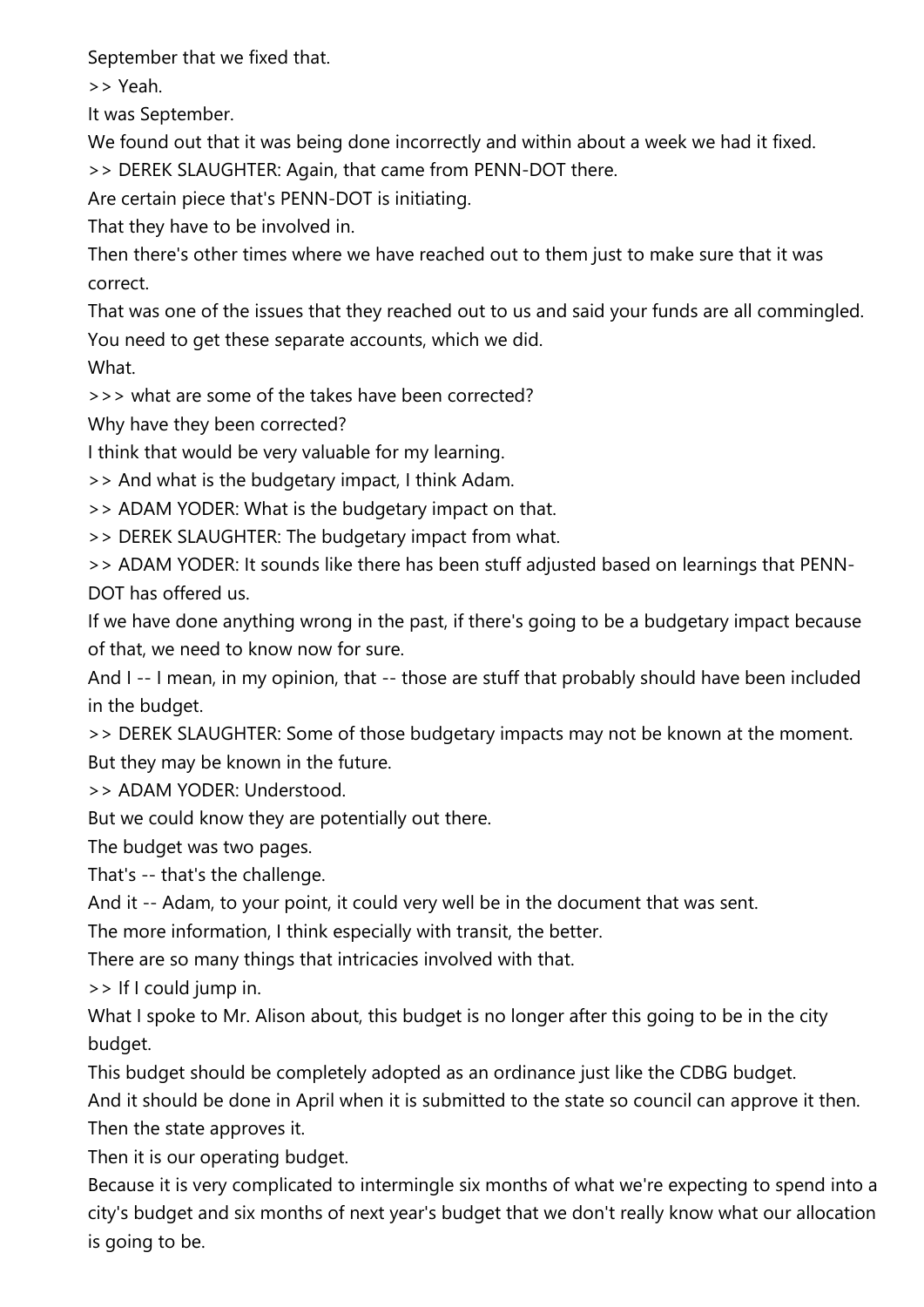So in April, you're going to see a whole new budget.

So at that point it is not really going to exist in the city budget.

We were trying to do that prior to the city budget.

But due to everything else, it just couldn't happen.

And I apologize.

>> DEREK SLAUGHTER: As soon as -- we do know any budgetary impact council will know that immediately.

As soon as -- we're not aware at this point of any budgetary impacts.

However, if some come down the road, you know, you will know -- as soon as I know, you all will know.

Whether it is an e-mail or phone call, whatever, I'll forward it right along.

>> ELIZABETH MIELE: Can I return briefly to the question of an authority.

>> Yes.

>> ELIZABETH MIELE: So it seems as though our kind of great every involvement with PENN-

DOT is partly related to the idea that we want to form an authority here in the future potentially. >> DEREK SLAUGHTER: Yeah.

That is part of it.

Yeah.

>> It is the cleanest way to be.

>> ELIZABETH MIELE: Okay.

Then when we talk about an authority, we have talked about a couple of different things in the past.

We talked about separating out drivers, mechanics, et cetera.

Everything under an authority we have also talked about the idea of management authority.

Manages among other things employed by the city.

Do we have a direction that we're looking at at this point there?

Are both of those possibilities still under consideration?

The first would involve less disentang willing and health care.

>> Correct.

I think we're landing more towards an operating authority.

>> ELIZABETH MIELE: All right.

>> Versus the management authority.

>> ELIZABETH MIELE: Okay.

>> With the operating authority, that would -- it would untangle things and it would make it so that the mayor and council would be the ones appointing the board to oversee the authority. >> ELIZABETH MIELE: Got it.

But all of the -- all of the drivers and mechanics would [Indiscernible]

>> They would remove from the city's health care and pension plan so that there would be the city would have a significant savings on both sides of that.

>> ELIZABETH MIELE: Why would that be the case?

>> I would have to get you more explanation.

That's what I'm being told by the auditors as well as the attorneys Jill nagy.

>> ELIZABETH MIELE: It seems if we remove a hundred people from the pension plan our our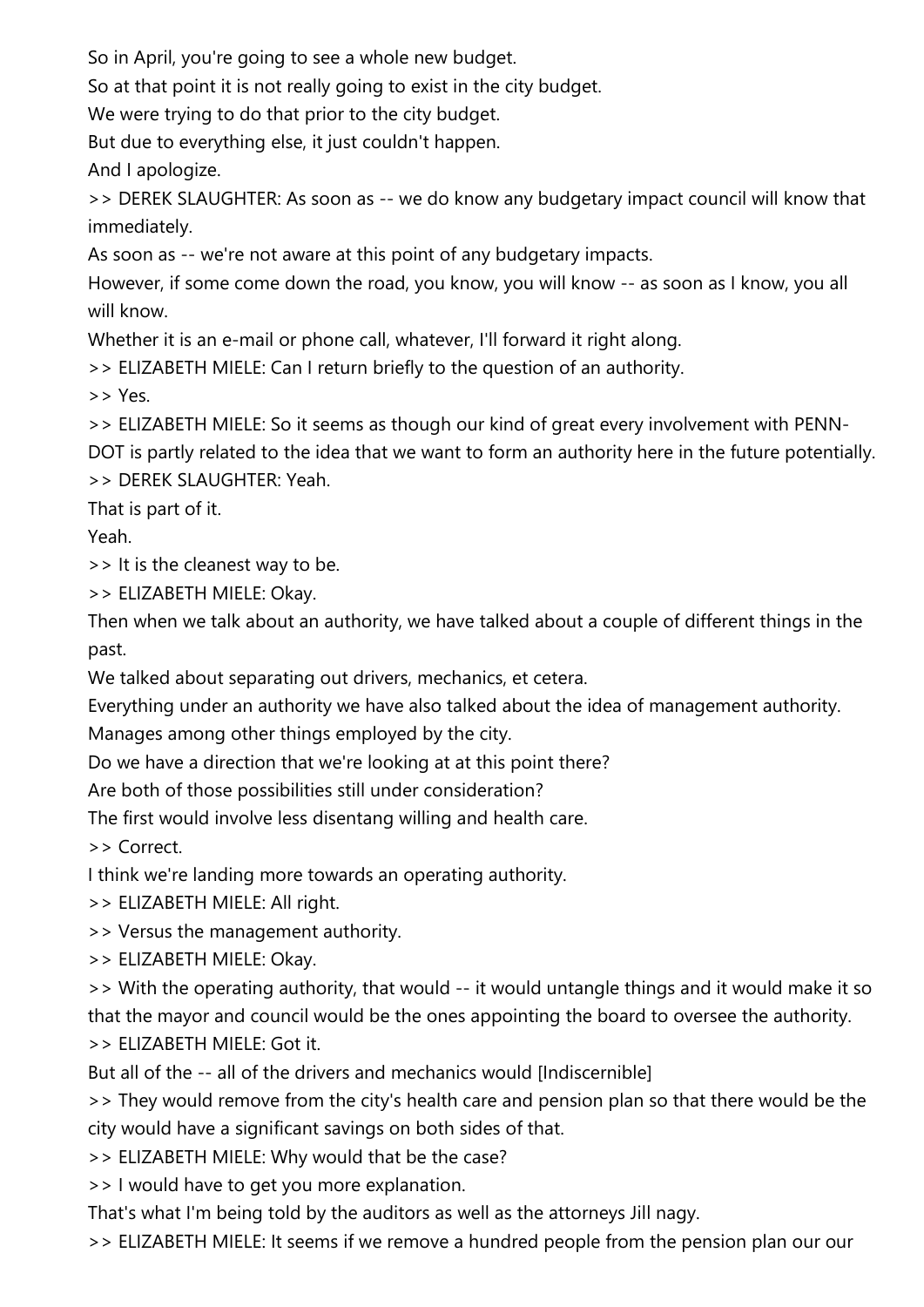health care plan it has the potential to cost more.

>> Not necessarily.

You're still in the health care poll which is multiple municipalities come together to get that lower rate.

>> ELIZABETH MIELE: Okay.

I would be interested to hear more about that at some point.

>> I do have -- I would be happy to share once we get it.

>> ELIZABETH MIELE: All right.

Sounds good.

Thanks.

Thanks Randy and everybody.

>> RANDY ALLISON: Thank you.

Any other questions?

Before we leave this subject?

Thank you, Nicole, for being here tonight to help.

And lots of good discussion tonight.

We will move on to income estimates.

That would be Mr. Pawlak.

>> Going into the income estimates for the 2021 budget.

Under taxes real estate current \$15,605,929.

That represents a milage of 17.9.

And a collection rate based on the assessment information rate sent over by the county found in the miscellaneous tab.

Real estate prior 900,000.

Wage tax 2,150,000.

Local services tax 1,050,000.

Mechanical devices 31,500.

Business privilege and mercantile tax.

You will see a reduction in this at 1,746,000.

Coming up with our estimate -- our proposed budget number, being that we were shut down for approximately three months, one quarter of the year, due to the pandemic, we decided to budget at 75% of the collections in 2020.

Under real estate transfer tax, 300,000.

Interest and penalties, 285,000.

Discounts allowed, 270,000.

And tax and revenue training proceeds \$2 million for total taxes of 23,798,429.

For license and permits, the TV, cable franchise fee, 220,000.

Other license and permits.

95,000.

Building permits, 250,000.

And street excavation permits of 100,000 for total licenses and permits of 665,000.

under fines and forfeits, traffic fines states 15,000.

Traffic fines and restitutions 44,000.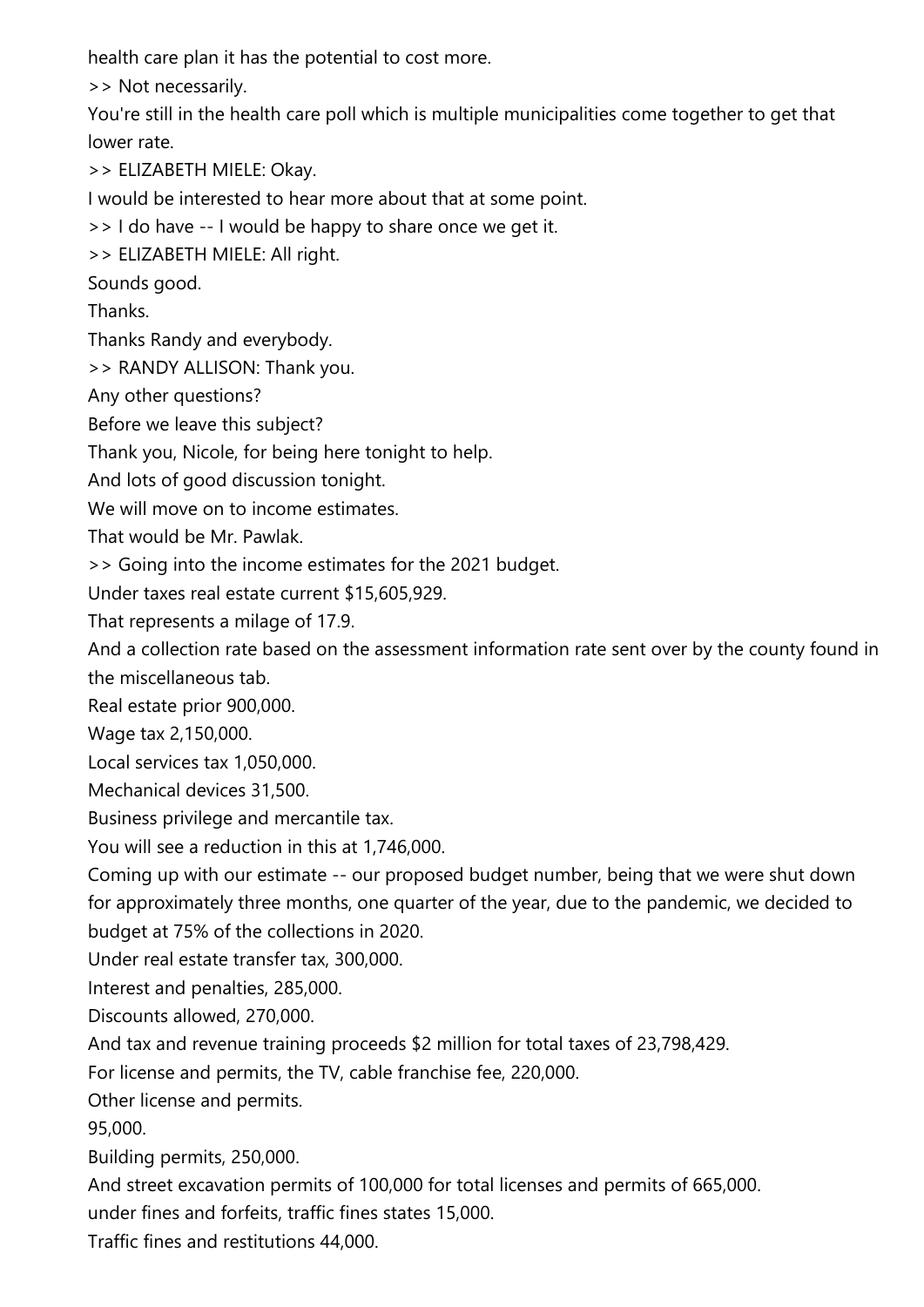Traffic fines local, 1,500.

And magistrate fees.

Do you want me to continue on or --

>> Are there questions from anyone on page 8?

 $\gt$   $\gt$   $\vdash$  do.

>> Okay.

>> RANDY ALLISON: Okay.

Bonnie.

You're first.

>> BONNIE KATZ: With the TV cable franchise, did we not discuss sometime during this year that the franchises we have to renegotiate our contract?

>> That is correct.

I have not been involved in that process.

My budgeted consistent with the prior years, assuming we would at least stay where we're at today.

I will refer to other members of the administration if they have --

>> I can jump in.

It is Chris.

We are in the process of renegotiating that.

We're working withing (name?) township in that.

There have been a number of changes based on an order from the FCC that limits what free services we can ask for from Comcast.

So it is -- it is really a very boilerplate franchise agreement at this point.

And that fee is what we collect is based on what we set the rate at that they charge their ratepayers.

So right now we are at 3%.

Legally we're allowed to go up to 5%.

And that is something that we certainly can consider.

But that would be up to city council.

>> At this stage of the game I think 5% would increase the income.

The other thing is our TV equipment is so old.

Would it be possible to renegotiate getting newer equipment with them, that they would supply the equipment.

>> You mean for like the peg channel.

>> Right.

>> Yes.

Yes.

We will be asking for a grant as part of the process.

>> At this stage of the game we don't know how long we're going to be using youtube.

If we do go back to live.

And wherever we go, we still could utilize the TV equipment.

>> Absolutely.

And -- yes.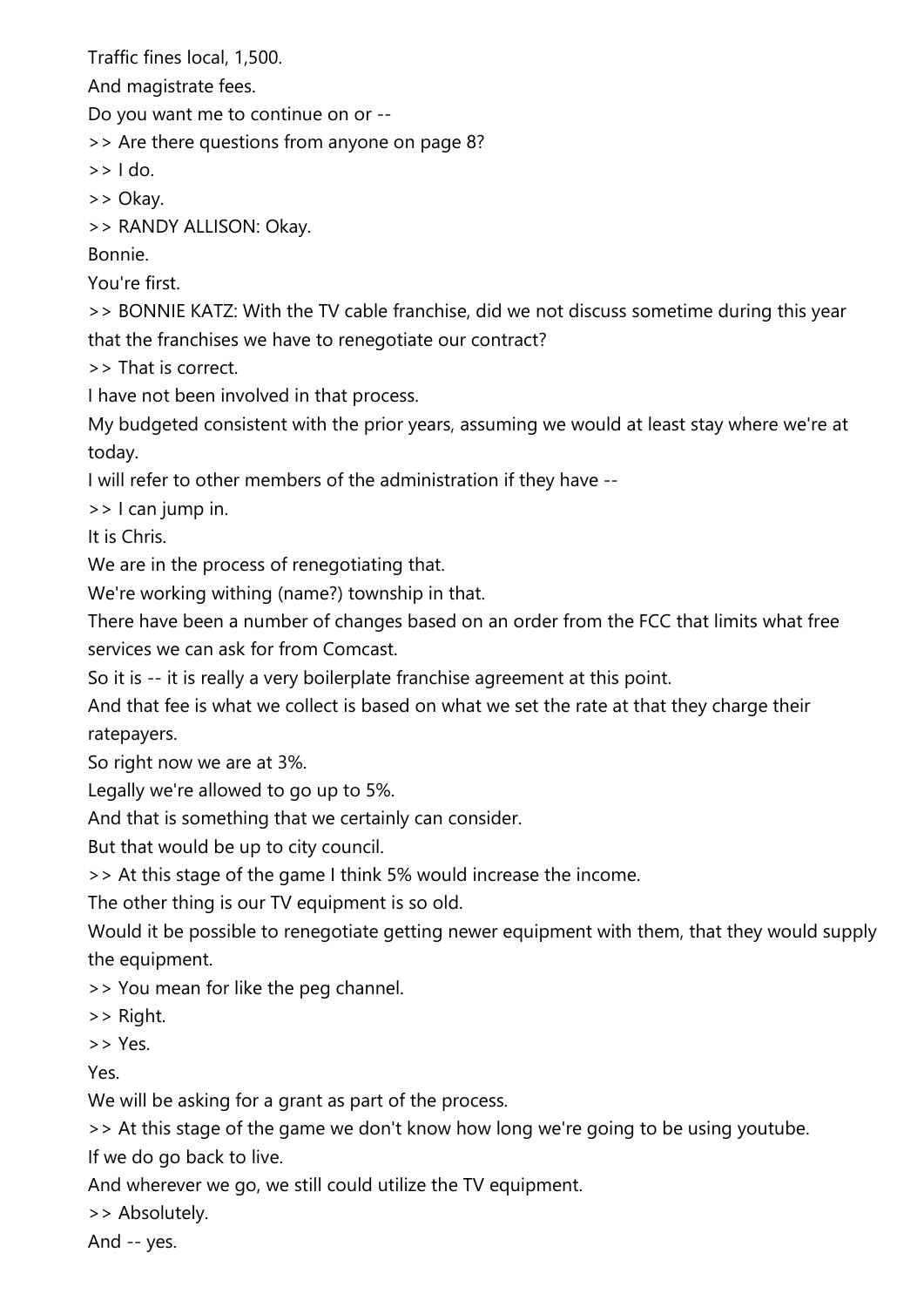The initial agreement they sent did not have the peg grant in it and I asked them to add that back into it.

>> BONNIE KATZ: Thank you, Chris.

I think that important.

I think you of all people know how outdated our equipment is.

>> Absolutely.

Yep.

>> BONNIE KATZ: Thank you.

>> Sure.

>> Yeah.

To piggy back off of that, when do we expect to have that renegotiated resolved and come before council?

>> I would say in Jon or early February.

>> ADAM YODER: Okay.

>> ELIZABETH MIELE: Can a ask a quick question relate today that as well.

>> RANDY ALLISON: Yes.

Go ahead.

>> ELIZABETH MIELE: Currently leer at 5%.

We can increase the charge up to 5%.

>> We can do that.

But just remember that you're -- you're basically taxing the subscribers at that point.

Comcast is not paying us that 3%.

It is passed directly on to the subscriber as the franchise fee at 3%.

And if it increased to 4%, it would be passed on directly -- just like a sales tax.

It would be passed on to them.

>> ELIZABETH MIELE: Right.

Understood.

But likewise, the potential then revenue increase would be somewhere in the neighborhood of 150,000.

>> 146, 666.

>> ELIZABETH MIELE: Okay.

Is that accurate, Chris, or is there some --

 $>>$  No.

That would be accurate.

Yep.

>> Based on today's collections.

>> Yes.

>> ELIZABETH MIELE: Okay.

That is merely something that we would request from Comcast, that is not --

>> That is actually something that we can do at any point outside of the franchise negotiations. I believe we have to give them 90 days notice..

>> Do we have to do that immediately then, to negotiate the contract.

>> Negotiate the contract or increase the franchise fee.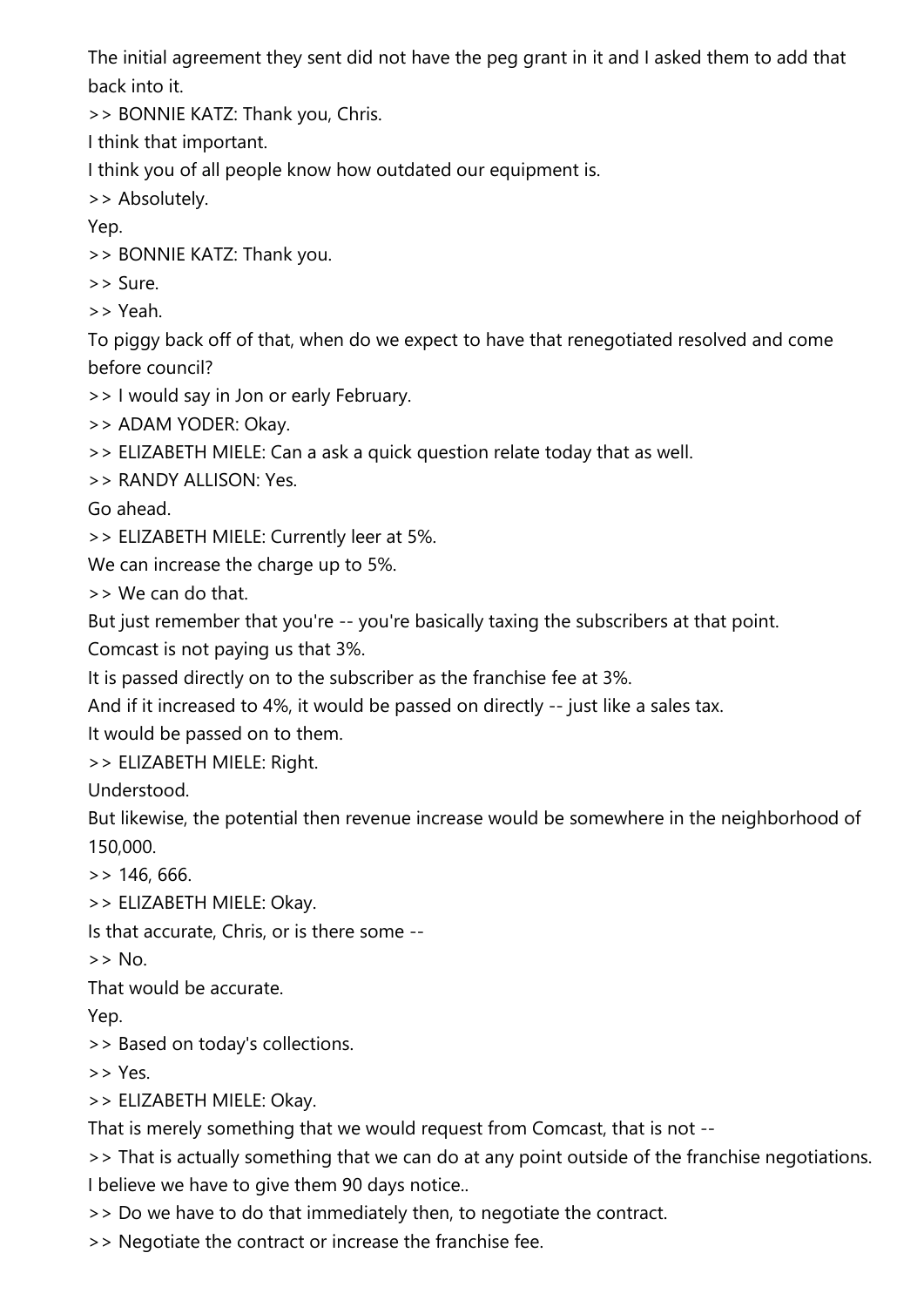>> BONNIE KATZ: Increase from 3% to, say, 4 or 5%.

>> Certainly.

I think we probably just need a resolution of council.

And -- to request that.

>> BONNIE KATZ: Okay.

>> ADAM YODER: Yeah.

That might be something that we want to consider.

I don't like -- there's a lot about the revenue side and the tax increase specifically that I don't like a lot.

And I'm sure a number of us don't.

But I think if -- and I don't even like maybe even bumping that up, I think if somebody has to decide keeping their home or keeping their TV, that is an easy decision.

I think that is justifiable.

>> I will speculate in that over the next few years, even if we do increase that amount, I suspect that what we're receiving is going to decrease.

That -- that franchise fee is only paid on -- it is a list of 25 or 26 items.

But all of those items basically relate to basic TV, cable equipment, those types of things.

There is -- we cannot collect any franchise fee on Internet or phone service that they carry on their same cable system.

I mean, that -- and that is something that has been talked about numerous times both at the state and federal level.

And that's basically set by the FCC and has been for the years.

>> BONNIE KATZ: Would we be able to ask how many people are using Comcast?

Isn't the money that is used -- what we're getting is based on the usage.

>> Correct.

>> BONNIE KATZ: And to know how many people are actually using Comcast.

I mean, there's -- so many people use direct, they use dish, whatever.

>> We absolutely can ask for it, yep.

And I can request those numbers from them.

>> BONNIE KATZ: I would like to see those numbers to see where we stand.

>> RANDY ALLISON: Liz.

>> ELIZABETH MIELE: Yeah.

I had a couple of small questions about revenue.

So the increase in interest and penalties, what is that related to?

>> This year it was down because we extended the -- so compared to 2020, it is up \$40,000.

That increase is related to the extended collection dates.

So face and discount were extended out.

So it gave people more time to collect the funds to pay them within the face and discount period.

>> ELIZABETH MIELE: Got it.

So we think our interest and penalties will be up over -- it makes sense.

I'm just trying -- I guess I'm trying to -- we're not figuring on income that --

>> Will be on a higher tax rate for 2021 at this point.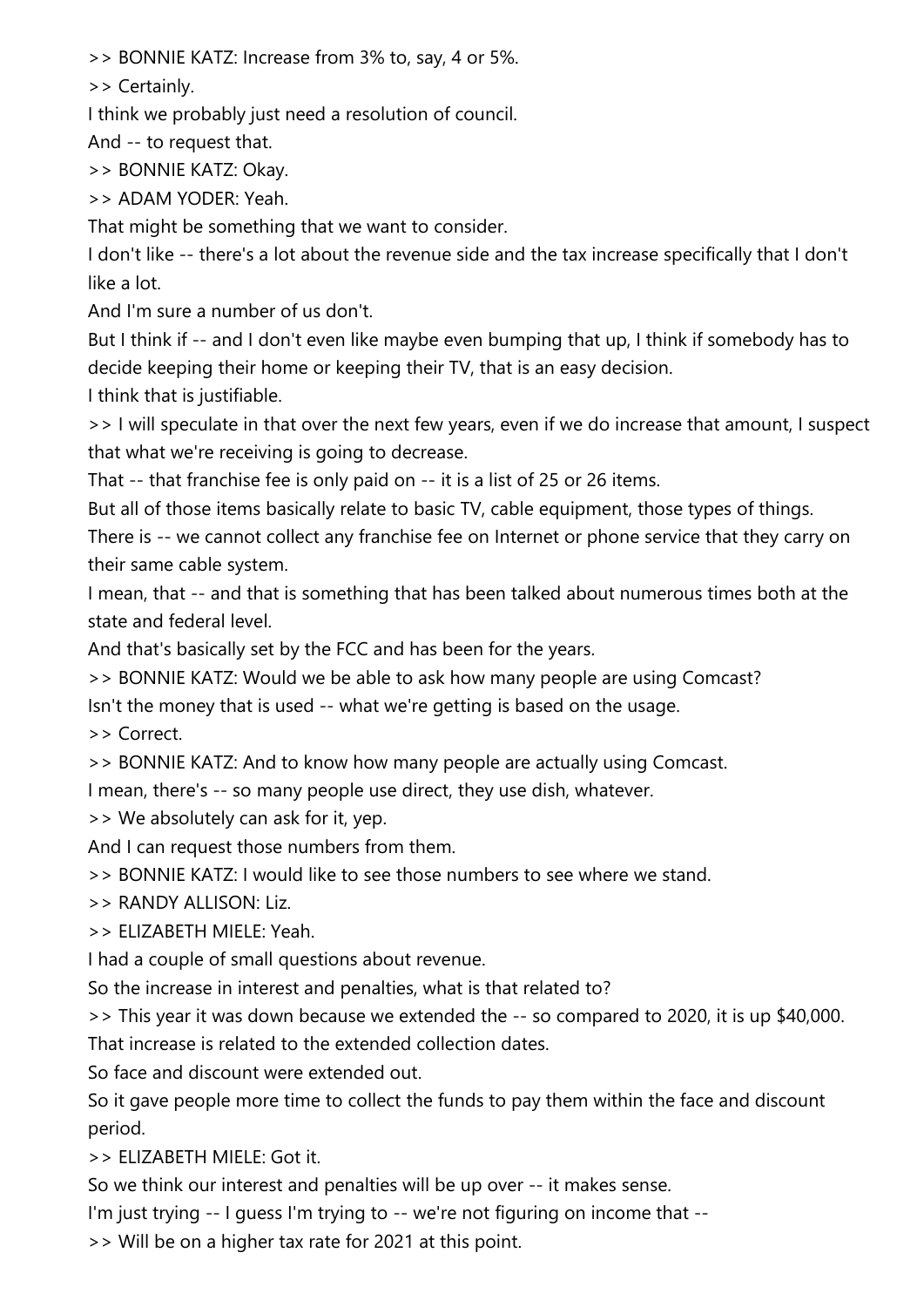>> ELIZABETH MIELE: True.

And then the building permit.

Down 100,000 from our estimate last year but up 75,000 from what we actually took in last year. Is there a reason to think that we're going to see more building this year just related to no stoppage of work?

>> Something similar to the mercantile and privilege business.

We had to shut down for a period of time or it was only essential construction or things of that nature.

So I believe back in the day we have always said the standard for a normal year or a base year at 250.

So I planned on that in 2021.

Our standard base year without any major projects going on.

So, you know, having a year to today.

And another year -- bigger construction project go through.

>> ELIZABETH MIELE: Okay.

Thanks.

That is everything that I had, Randy.

>> RANDY ALLISON: Thank you, Liz and everybody.

>> I have one quick one.

>> RANDY ALLISON: Go ahead.

>> JON MACKEY: The mechanical device line item.

We have about 315,000 devices we're taxing for lack of a better term?

>> And emissions is included in that.

It is \$100 for any establishment that charges an emission.

That is charged once a year not per emission.

That number has gone up in the last couple of years I think in relation to the game machines, the skill machines.

But they're collected by the treasurer's office.

I think I see Nick on here.

I might have some additional information.

>> Yeah.

I guess I was just curious what the breakdown was of that \$31,500.

How much of that is actual machines this how much is charging admission to something? Do we have numbers on that.

>> Some of that we have to be careful.

Some of that tax information is confidential.

That budget item was 15,000 or less a few years ago.

We had a new arcade come to town that has a lot of machines, skilled machines influxed into the area.

That is a lot of the increase.

I can give you a general backdown for city purposes but we can't share that widely.

>> JON MACKEY: I get it.

I was just curious.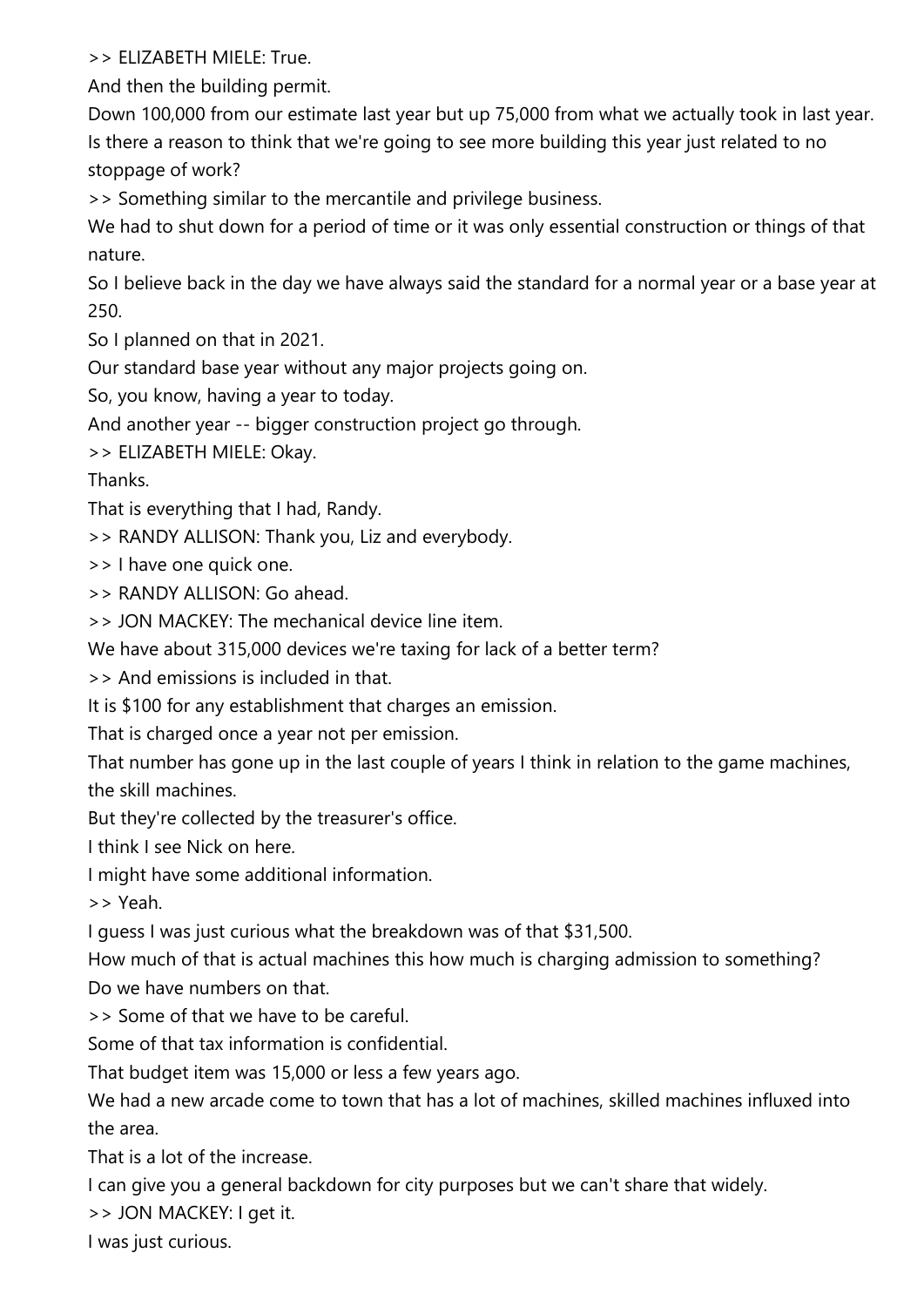>> We don't track it extremely. But because it is \$100 no matter what it is, we don't make them identify what that machine is, when they apply for the permit. >> JON MACKEY: Okay. Thank you. >> RANDY ALLISON: Anything else, Jon? >> JON MACKEY: No. I'm good. >> RANDY ALLISON: Okay. All right. I think we can go to page 9. >> Okay. On page 9 under interest, general interest is proposed at 30,000. Tax investment income is 1,700 for total interest \$31,700. Under departmental earnings and direct cost for bureau transportation, \$75,000. Recreation program income 20,000. Pool admissions, \$30,000. Concessions, 1,000. Rescue operation fees, 10,000. Towing fees, 16,000. Rental inspections, 40,000. Special events, 30,000. Miscellaneous workers comp, 10,000. Miscellaneous codes, 1,000. Miscellaneous controller, 100. Miscellaneous finance and other, 95,000. Miscellaneous fire, 5,000. Miscellaneous police, 25,000. Miscellaneous streets and parks, 12,000. Miscellaneous treasurer, 9,000. Surplus property sales, 4,000. Bencon health insurance surplus, 15,000. For a total of \$809,100. >> RANDY ALLISON: Questions, council? Mr. Yoder. >> ADAM YODER: Yeah. A couple questions on a couple line items. Just start from the top. So interest received, I was talking with treasurer grimes here earlier in the year. And he had referenced about potential income revenue if we ever RFP banking services. Is that something -- I know he brought that far. I donned remember. My apologies.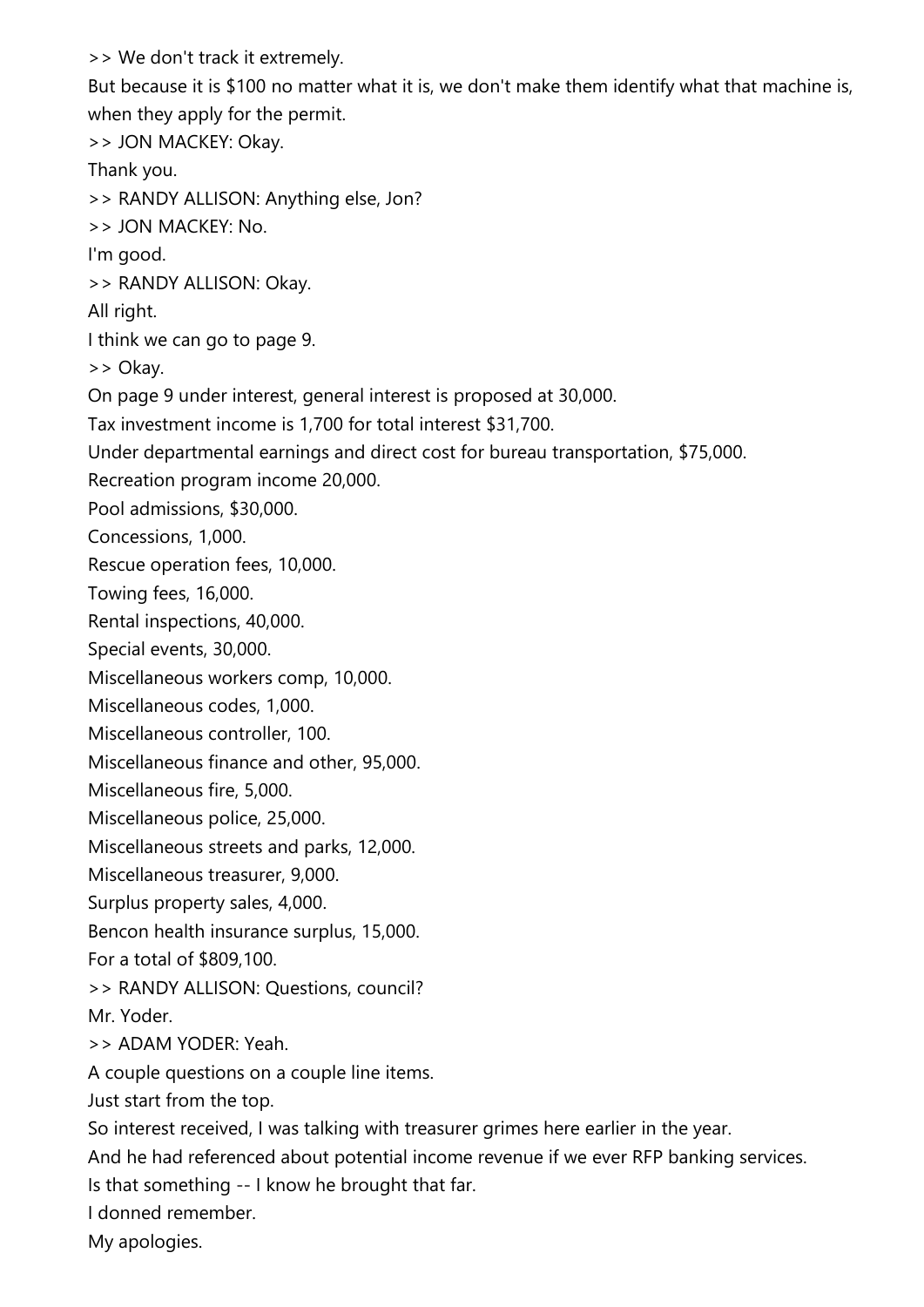I encourage us to take a look at that.

There seems to be a potential revenue stream that we're not taking advantage of there.

>> I can talk about that if you would like.

I don't know if we have ever RFPed it.

It is very complex so there is a lot of pieces to it.

Certainly when we had cash on hand and interest rates were climbing, climbing, climbing, there was a lot of opportunity and a lot of people that wanted business.

But as we look at that, which could even be a greater positive impact for the city, you know, to the right vendor, but we have to consider our debt obligation.

You know, the other service that's we get from the banking institution.

Right now a lot of our banking is down through MUT bank.

They don't just handle the deposits.

They provide a lot of other services.

It would be a hard change if we moved things because all of our checks have to be changed, all of the automatic withdrawals, all of that needs to be change.

Especially when interest rates are higher, there is opportunity to move money around and to make more money.

In fact there is even companies that specifically do that for you, that go out and take bids for cash on hand, whether it is short term, you know, six months CD or it is, you know, a savings account, money market, whatever it is.

I think like Holman county uses three plus one and they see a couple money for doing that.

>> ADAM YODER: I know the administration for a number of contracts which I agree with generally has RFPed a lot of stuff.

I think when we're there, when this is up for renewal, I would -- I think it is something that we need to look at for sure.

Obviously like Nick said, the economic environment plays into that.

This is the kind of stuff that we could get value out of RFP and we should definitely look at doing it.

The indirect cost bureau of transportation, I mentioned this earlier under RVT's budget.

It seems to me at least this year we spent a lot more time than \$75,000.

I mean, by my math, if you take all of the budgets that we have, community economic

development, RVT and the general fund, RVT accounts for about 32% of it.

With just core offices, finance, HR, mayor's office, you know.

I mean, if they're spending theoretically 32% of their time there, based on 32% of the -- the personnel budget, that should be about 400 some thousand dollars.

So -- and that is why I asked again about the time study.

That's why that time study is extremely important.

I think we need to know who is spending what time where.

So that we can accurately figure this out as well as the ripple effects of any time that we're relying on RVT to the general fund budget.

So I think getting that time study sooner than later, especially this year, is -- I mean in 2020, if not maybe next week before the second reading of this would be very, very beneficial.

That is something that we should definitely explore in my mind.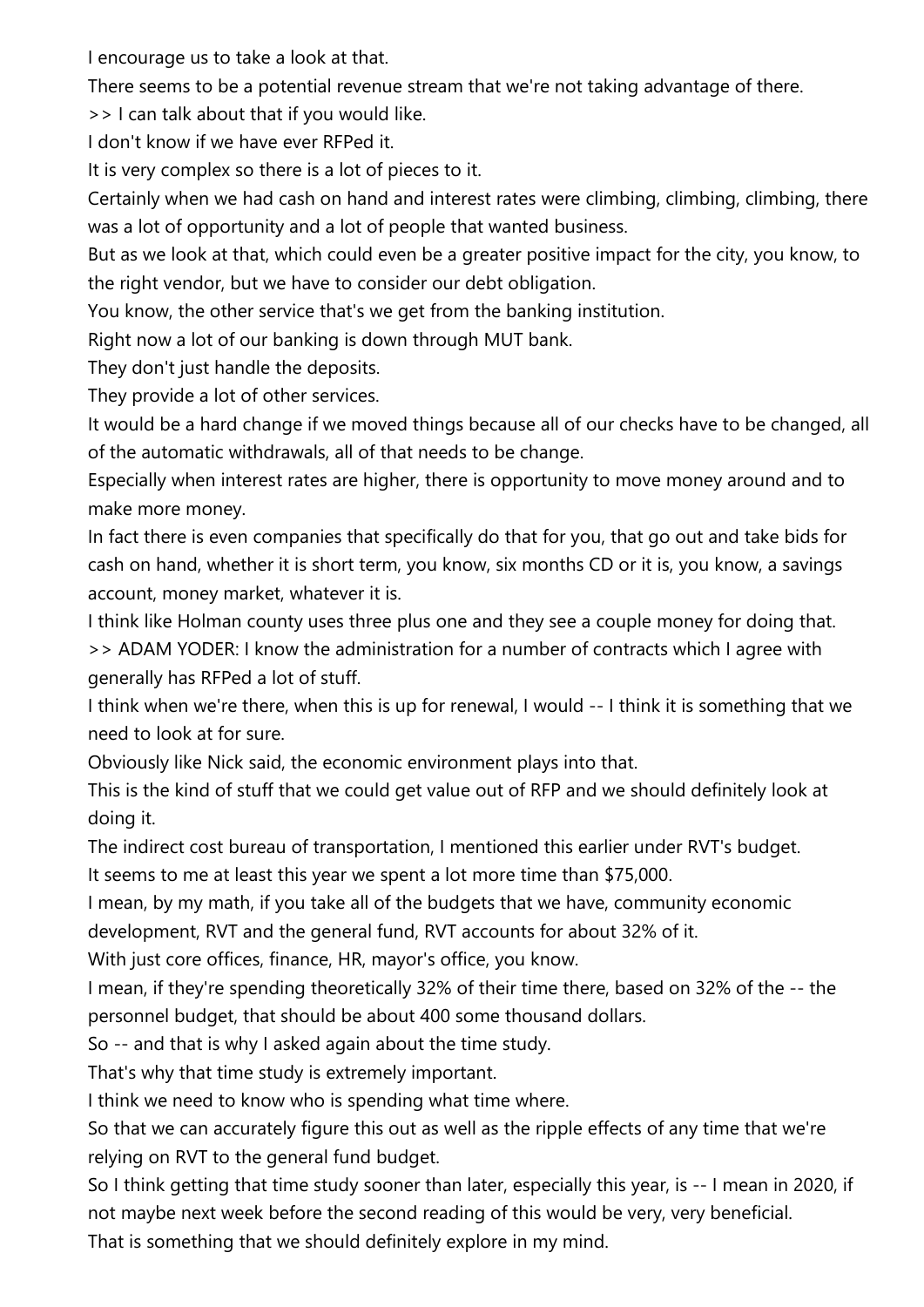Bowman field naming rights.

I saw the announcement from the cross cutters this year.

My guess is that we're probably haven't started it or aren't necessarily there yet.

But I did want to ask the mayor, where do we actually stand with that agreement?

What are our plans there?

Since the MLB is officially going to be affiliated with the cross cutters.

>> That word just came out today.

That's what we were waiting on.

A number of people were interested but obviously they weren't interested if there wasn't going to be a team.

Since that just came out today, we're ready to get that ball rolling.

So the ones that were interested said that, you know, we don't want to make a monetary commitment until we know if there is going to be baseball in 2021 and beyond.

Now that we know there will be baseball, we can start doing negotiations.

>> ADAM YODER: Gotcha I know the announcement just came out today.

But do you have any kind of timeline on negotiations, when they're going to happen, when we can have them wrapped up?

Did you get -- were you ever able to potentially gauge any interest of monetary value if there would be an MLB affiliation?

>> DEREK SLAUGHTER: Yeah.

There's a lot of people that are interested.

I wouldn't say a lot.

But there are a number of organizations that are interested.

They did not commit to a monetary amount when I was talking to them.

But I would hope this would be wrapped up -- it shouldn't take too long.

We will reach out to them.

I think early 2021 it should be wrapped up and in front of council for consideration.

>> ADAM YODER: Cool.

I'm not -- I'm not fully aware of the naming rights market for stadiums.

Probably like most us aren't.

But given that MLB is there, given the major league classic that is there, that \$35,000 seems like something that might be a bargain for somebody.

I would think.

But, again, we have to see where the market is at and what have you for that.

But I'm hopeful that that might be something that increases.

>> There is some benefit to the organization that gets the naming rights.

They do introduce the field.

However, any signage that they have that would be visible through the camera views or whatever is typically covered up with the little league major league classic logo.

So we have to make sure that people are aware of that and take that into their cost considerations when they're putting it out there.

>> DEREK SLAUGHTER: Yeah.

It is only available for the cross cutters.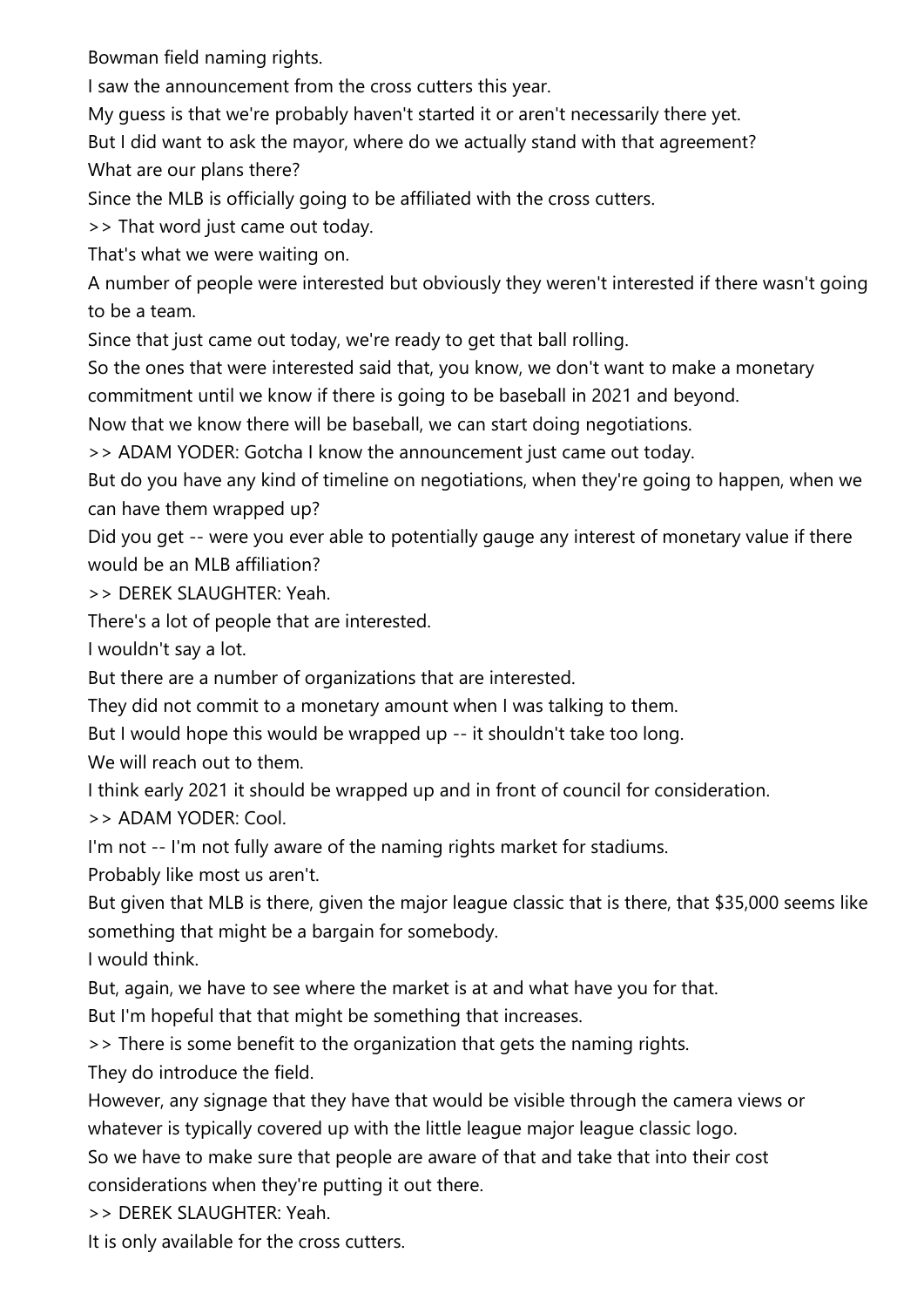>> ADAM YODER: Every time that I've watched on ESPN the Major League Baseball classic it says Williamsport PA or whatever name ball field.

So it is on TV.

>> Correct.

That's why I'm saying they do introduce the field as -- however, any of the signage that is on the field is typically covered up and replaced with other logos.

>> They take all of the advertising down, don't they.

>> They cover it up.

>> BONNIE KATZ: They take the advertising away.

>> They cover it up.

>> BONNIE KATZ: Mayor, wasn't it \$40,000 for the naming rights?

Joe?

>> I think it started at 30 and went up to \$35,000.

>> DEREK SLAUGHTER: I think \$35,000 is the highest that it got up to.

>> If I remember correctly.

I would have to pull the agreement to be sure of that.

>> BONNIE KATZ: \$40,000 seemed to be in my mind.

I'm happy we will have something with it.

At least it is \$40,000 in our koffers at this point.

Are you done, Adam.

>> ADAM YODER: Uh-huh.

>> BONNIE KATZ: We have here under codes with earnings.

And with the codes earnings, those are permits for signs outside, signage on top of -- for buildings and things like that, if I'm looking at what that is.

Is that right.

>> Under the miscellaneous codes.

>> BONNIE KATZ: Yes.

Uh-huh.

 $>>$  No.

That is actually -- there are miscellaneous fees that they charge that are infrequent in nature.

But the majority of that comes from -- the payment on means.

You know in the codes department they have the clean and seal item.

That is with individuals going out and mowing grass and doing improvements.

So any time that that work is done, the cost of the vendor that we send out to do that work, we apply for leans on -- liens on that property.

It is typically repayment of liens.

>> BONNIE KATZ: What about the controller?

I know it is a minimal amount.

Just curiosity.

>> That one is the nonsufficient fund fee for check that's are -- that come back from the banks. So if I wrote a check to the city and it bounced, that is the fee that we have to pay or that I would have to pay to the city for that bounced check.

>> BONNIE KATZ: Okay.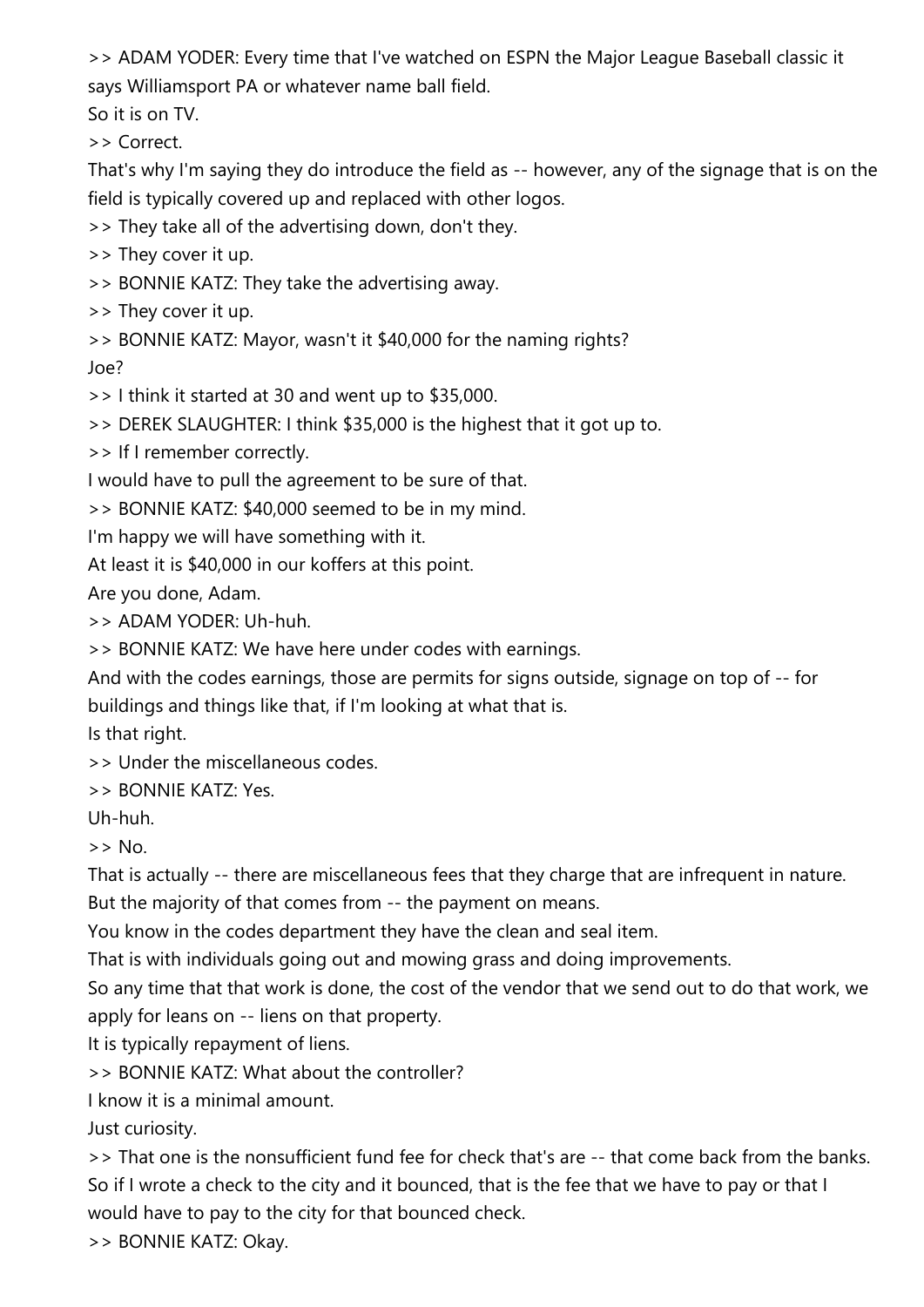I was just curious.

Curiosity.

>> Small number.

But we're on track for that 250.

>> BONNIE KATZ: Thank you, Joe.

>> RANDY ALLISON: The Benecon surplus, is that an estimate based on what we sent our experiences or is that a place holder right now.

>> Throughout the year Bencon will give us an update.

I believe I pulled the last update for that and attributed the general fund portion.

Typically the general fund portion based on payments made for 75% of the expected return from the surplus.

>> RANDY ALLISON: Okay.

Thank you.

other questions or comments?

Okay.

Hearing none, page 10.

>> Under grants state the beverage license state 16,000.

The public utility tax 18,000.

1,250,000.

For total state grants of \$1,284,000.

For grants other payments in lieu of taxes 355,000.

Administration for the tax collection office, 31,500.

SRO grant local match, from the Williamsport school district, \$57,700.

And the county liquid fuels allocation of \$24,043.

For a total other grants of \$468.243.

And then under other contributions, there was the first line there, the cares federal act -- excuse me, the cares act federal grant funds.

I sent out a message to everyone this morning that was removing that.

And the corresponding expense of the police department.

And then under release assign fund balance streets, \$175,000.

For a total general fund income budget of 27,376,972.

>> RANDY ALLISON: Question, council.

Mrs. Katz.

>> BONNIE KATZ: Two things.

Explain the beverage license tax.

I always forget what that is.

>> Isn't that the fee -- that goes to retail liquor and malt beverage license fees?

>> BONNIE KATZ: Okay.

>> So businesses that sell liquor or malt beverages, I believe that is a fee.

>> I before that is our portion of the fees collected for the institutions in the city.

- >> BONNIE KATZ: That seems awful Lilo.
- >> I don't know how often.

I would have to do research on it.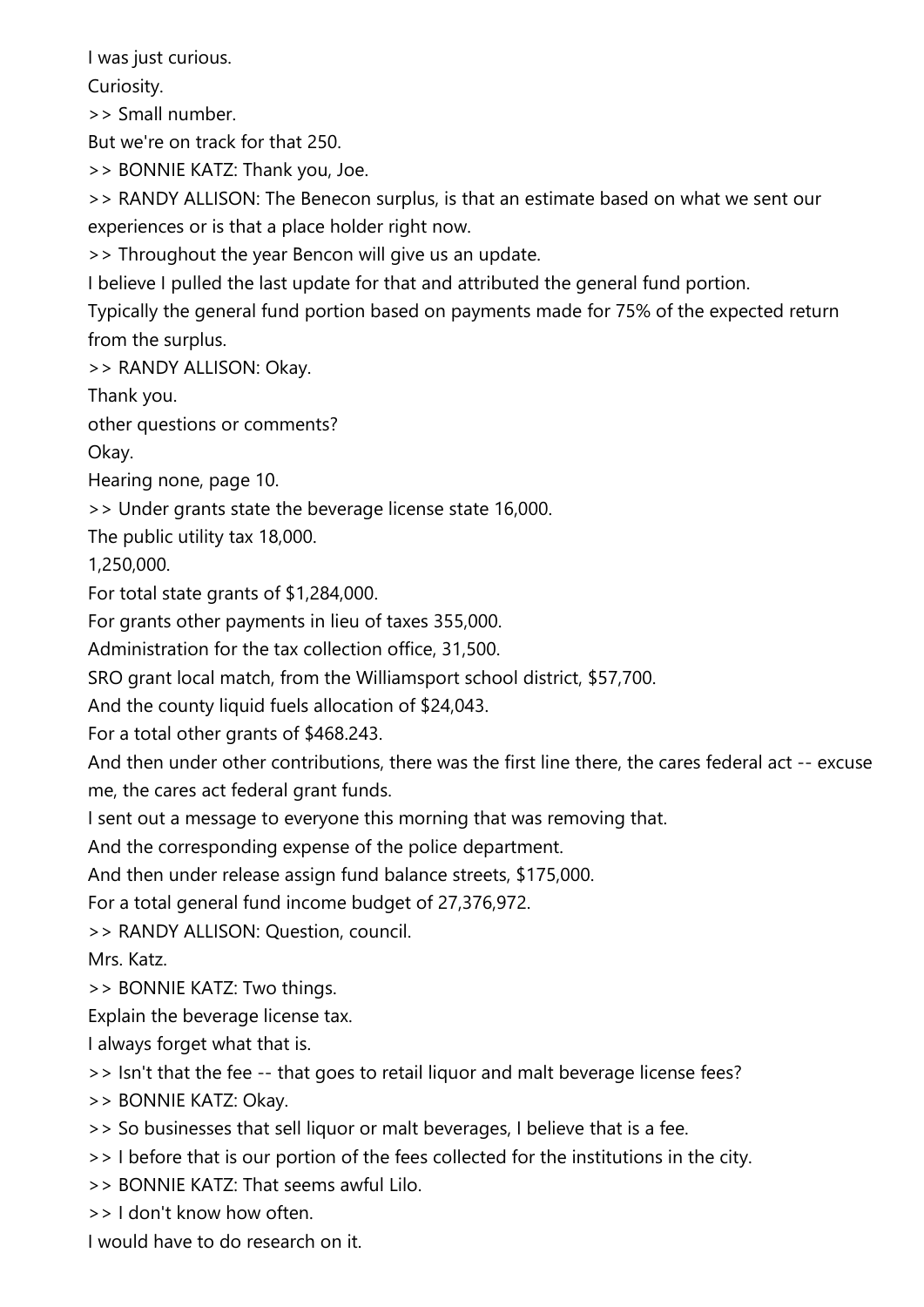Pull up some prior payments.

But that amount is consistent from year to year.

I don't know if it is a multi-year license.

I would have to look how they do that.

>> BONNIE KATZ: We see that in every budget.

Ways curious.

In lieu of other taxes are we still not negotiating one entity.

>> We are.

And that has the amount I believe that was previously submitted.

So I don't know where the current negotiations stand.

>> That should be in front of council most likely at the next council meeting.

>> BONNIE KATZ: Okay.

And the county liquid fuels allocation, 24,000 seems awfully low for that also.

>> I don't know if Adam is still around.

I think he is up next.

That has been a standard amount since I've been in here.

I don't know if that has to do with the fact that we receive a direct entitlement of fuels.

I don't know the basis behind the amount.

We can look at it.

>> It is just a direct amount, Jeff.

>> BONNIE KATZ: It is the same amount every year, Adam.

>> It has been for the last few years.

Whether or not it will decrease due to COVID, I'm not 100% sure.

But it is average that statement amount for the last four years.

>> It has been longer than that.

And I think it is trying to divvy up what the county receives and also, you know, any projects that they may have that are eligible.

Trying to spread it across the county.

>> BONNIE KATZ: Okay.

Thank you.

>> RANDY ALLISON: The in lieu of taxes, we've had this conversation amongst ourselves before. And I recently had one with council man Pulizzi who brought this up as well.

I think we need to have a concerted effort to approach entities to give something.

We do have the heaviest burden of nonprofits because we're the county seat.

And we are the biggest city in the county.

And we appreciate all the services that they produce.

There is no doubt about that.

But at the same time we provide a lot of services as well.

That -- for all of these organizations that the citizens of Williamsport have to pay for and it just seems like there might be more room there for people at least to be made aware of what --

what is being done by some and to promote that sense of participating in that effort.

We're not out to break the bank or hurt anybody's organization or anything like that.

But I think it is time for us to publicize it more and at least ask who can help.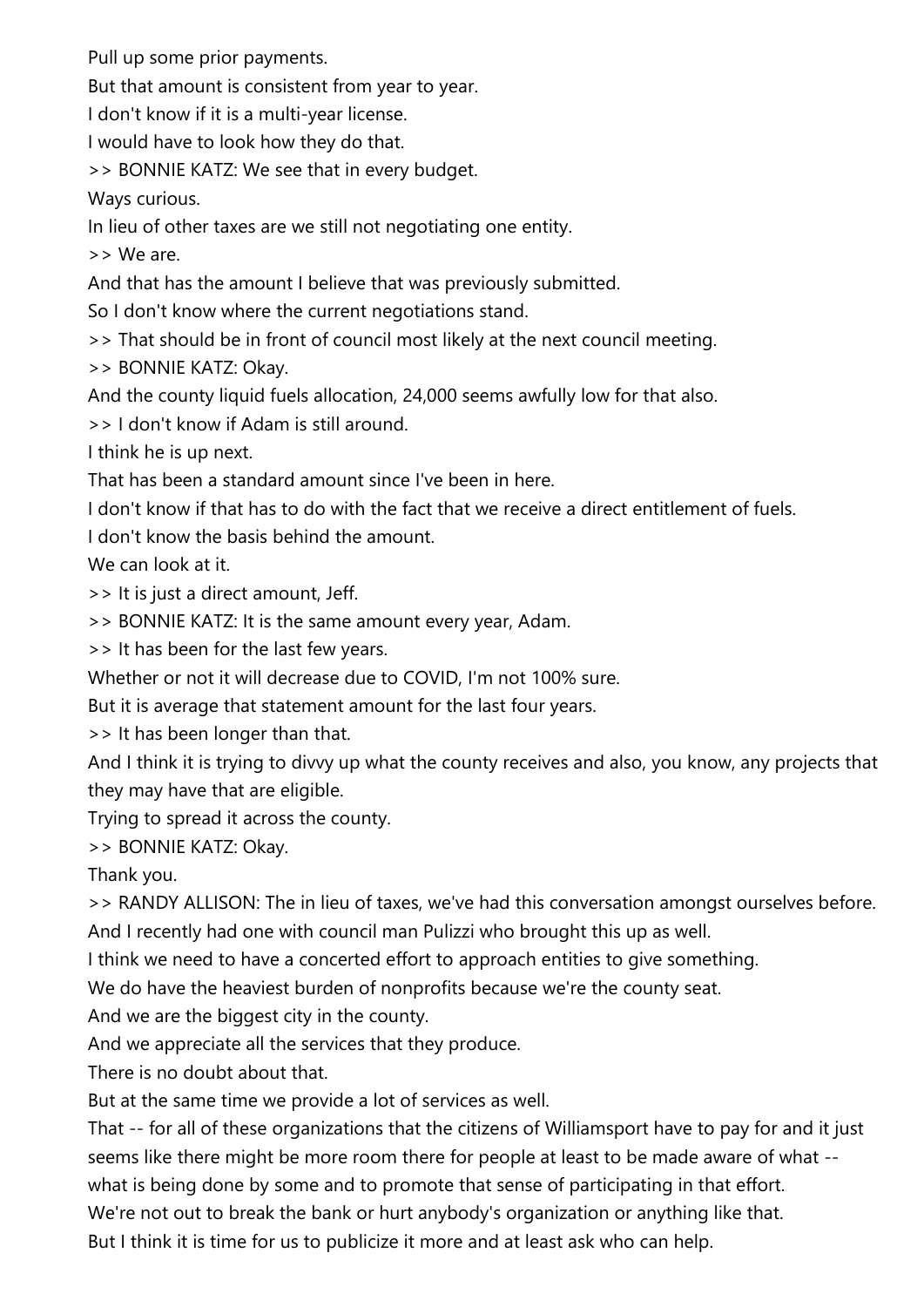Just a thought.

Okay.

Any more questions on that page?

Mr. Yoder.

>> ADAM YODER: Yeah.

Related to the cares act federal funds.

I know that for the police radios that were in the budget which I don't think are in there anymore.

Not being super familiar with what else cares act money could be used for, could you educate me at least a little bit, mayor slaughter, on what other cares act funding might be out there. Potentially we have gone after.

Is there anything else that we could potentially secure?

Probably won't help us this year.

But could help us in the future.

>> DEREK SLAUGHTER: Do you --

>> Just to explain that -- that one.

This is an application that was put into the county.

>> DEREK SLAUGHTER: We don't -- we don't know where -- go ahead.

I'm sorry, Joe.

>> There was miscommunication when the police department submitted their budget.

I put this in as an off set to it.

They were putting it in as a discussion item in case we didn't get the county cares funding. I think chief Hagan and Killion are working to secure county funds for this or other projects. >> DEREK SLAUGHTER: Yeah.

And we don't know yet where that stands.

That is still in limbo.

Which is one of the reasons we took that out of the budget for now.

We didn't want to make it appear as though we received it.

Because we have not received that yet.

The radios are contingent on if not the cares money then some type of funding stream.

Absolutely we're not going to do \$500,000 out of the general fund clearly.

As far as other cares funding we have -- I've advocated and I have signed on to letters advocating for direct funding to municipalities.

Because across the country we're all in the same boat.

Clearly we don't know if there is going to be another, you know, round of funding or relief.

Hopefully over the next couple of weeks we will know that.

I have spoken to senator Toomey and senator Casey directly and signed on other letters from congressional leaders asking for funding.

Hopefully we get additional funding.

That would clearly help us if we do.

But we don't know where that stands.

And so we will have to see over the next few weeks here if congress does act on another round. Or if they don't.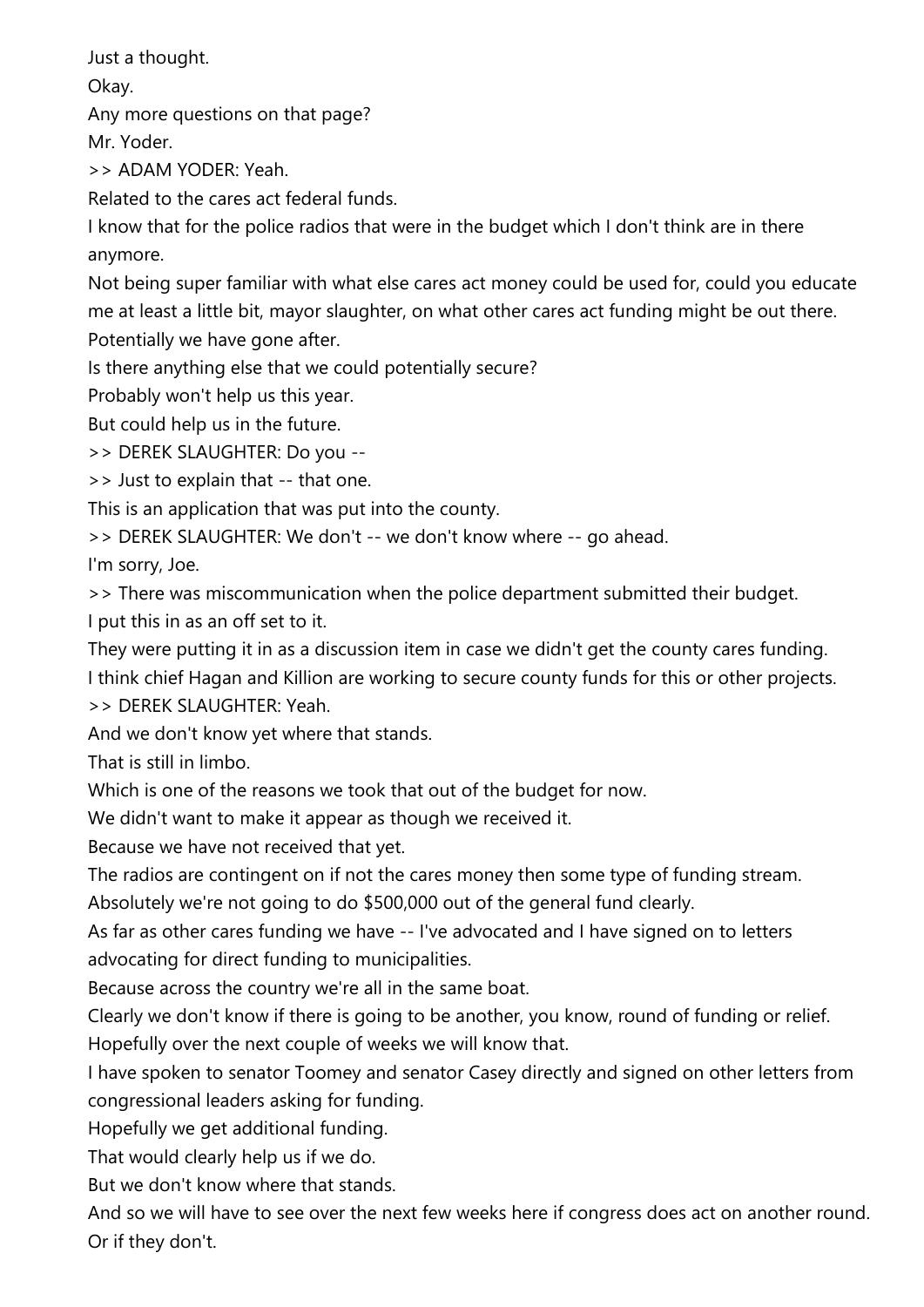If they don't, then, you know we will have to see once the dust settles where we are, a lot of these -- as Joe alluded to earlier, you know, we're trying to, you know, not knowing exactly what

2021 is going to look like, some of these numbers.

So additional funding would help clearly.

I've advocated, you know, extensively for that.

>> Which -- which one of our consultants has been advocating for it?

We have 200 contracts.

>> DEREK SLAUGHTER: For the cares money.

>> Cares money, COVID money, any of it yeah.

>> DEREK SLAUGHTER: We have on been on that.

But I've been directly involved in that.

And so I reached out to the federal legislation.

State legislation.

And so we will see.

Legislature.

So.

>> DEREK SLAUGHTER: And delta.

I've been working with delta as billion.

Penn strategy was involved with chief Haeg on.

I think you're aware of that.

Working on some of the possible money.

We've all been involved.

>> Gotcha.

Sow don't have any list of anything that might be out there as far as specific funding streams, grants, what have you?

It is really just high level it sounds like.

>> DEREK SLAUGHTER: As far as?

>> ADAM YODER: Any kind of stimulus money that is floating around there.

There's been a lot out there.

It seems like other municipalities are getting it.

>> DEREK SLAUGHTER: I don't know what you're referencing specifically.

But we've been, you know, going after what we can go after.

>> BONNIE KATZ: Did we get anything at all from cares?

>> DEREK SLAUGHTER: Yeah.

We had that -- the CDBG

Well, RVT received the 7 million.

And the CDBG we got 9, I believe.

Somewhere in that vicinity.

>> BONNIE KATZ: Are you on there.

>> DEREK SLAUGHTER: Let be clear. 900,000.

>> The cares money I believe for the -- for CDBG that the city received I think was around 600, in the 600 --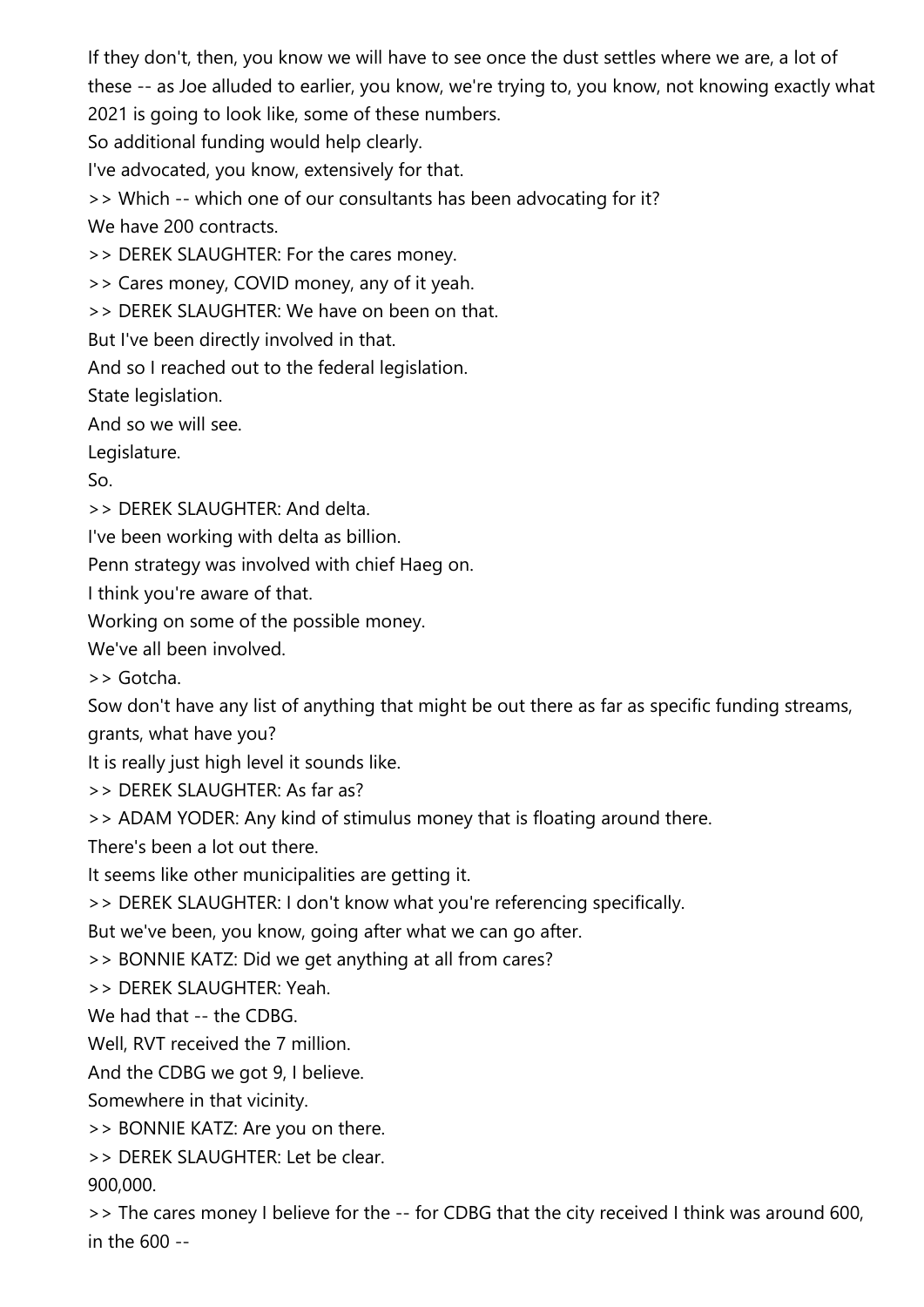>> DEREK SLAUGHTER: Didn't we get an additional.

>> An additional 200 something der it was around 8 or 9.

>> We didn't get a lot to help.

>> Which is why all of the municipalities are asking for direct funding.

We need -- I mean, we all need it.

And Williamsport isn't in as bad of shape as other municipalities but we're all in need of direct funding across the whole country which is why you see everyone advocating for that.

>> RANDY ALLISON: Any other questions?

Okay.

I think that ends the portion.

Thank you, Mr. Pavlak.

We will move to general government.

Mayor slaughter.

>> DEREK SLAUGHTER:

Sure.

So mayor's office.

Salaries 2,020,000.

Fining a2020, 3800, 2021, 8400.

Life insurance 675.

2020, 2021, 800.

Workers comp, 50.

2020.

And 55 in 2021.

Pensions 43,768 for 2020.

51,494 for 2021.

Health insurance \$35,900 for 2020.

\$37,000 for 2021.

\$179,015 for 2020.

And for 2021, 207,532.

Purchase of services communications 2020, the actual was 1,110.

2021, proposed 1350.

Hearing and litigation, 50,000.

2020, 30,000.

2021, 17,003.

Sub total purchase of services 103,400.

2021, 49,150.

SPCA or other expenditures.

28,000 in 2020.

2021, same at \$28,000.

Historical society 2020, 1,000.

2021, 1,000.

Business and grants development, 50,000, 2020.

2021, 0.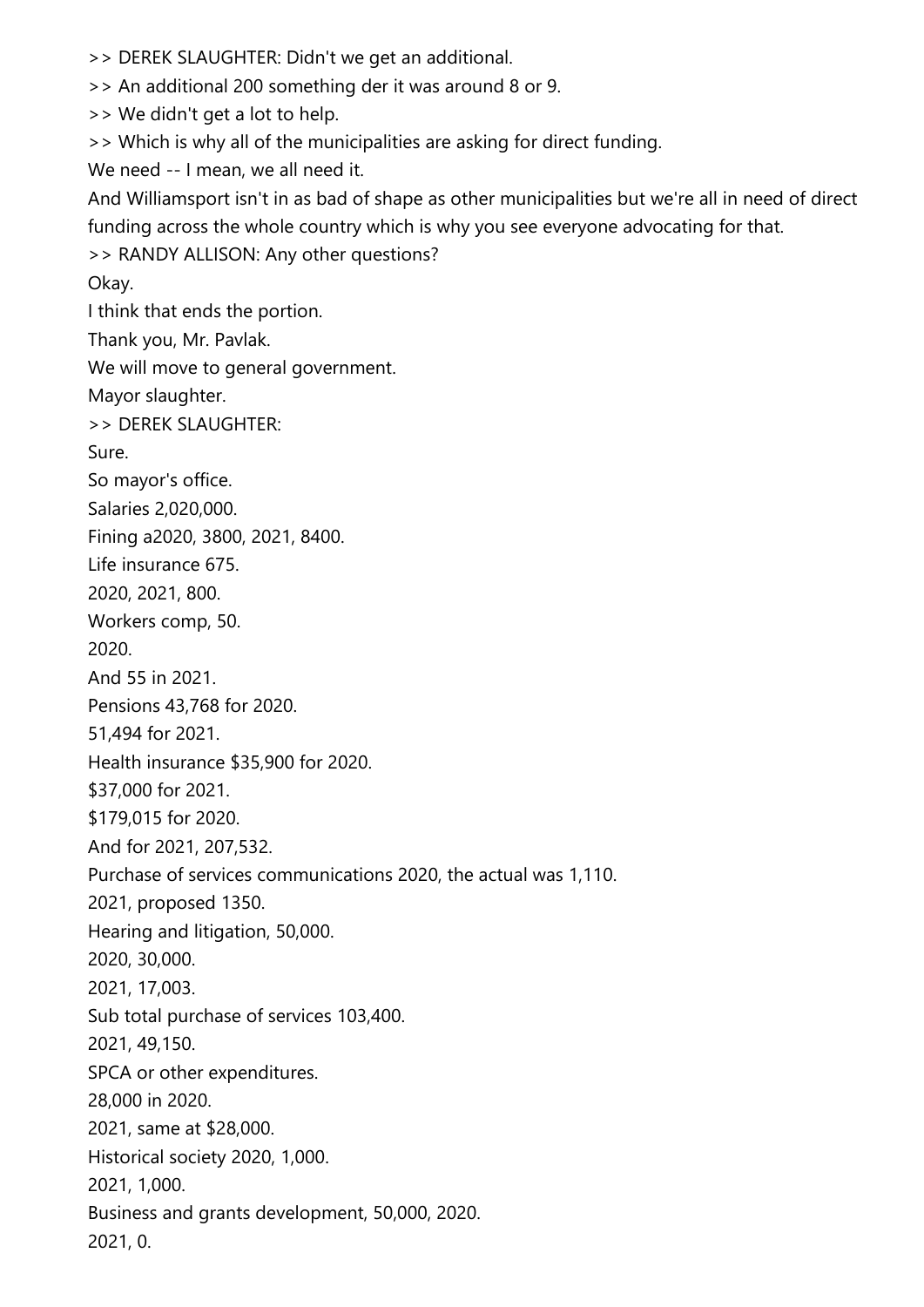Contingency in 2020, 20,000.

And in 2021, zero.

Citizens Corp. council in 2020, 1,000.

In 2021, zero.

Newbury commission partnership 2,000 in 2020.

Victorian Christmas 2020, 1,000.

In 2021, zero.

29,150 for 2020, 29,000 for 2021.

>> RANDY ALLISON: Questions from council.

>> ELIZABETH MIELE: Yeah.

A random question that this brought to mind, if you don't mind.

>> DEREK SLAUGHTER: Yes.

>> ELIZABETH MIELE: I'm being reminded that we haven't seen a transfer this year that I can recollect.

Have we had one?

Anybody?

>> No we have.

Not.

What I put in there is proposed transfers.

So I want to get closer to the end of the year and find out where we are and put items that we know.

I think we have discussed some of them for the hearings and litigation when we brought on the economic specialist and things of that nature.

Anything that you see in the proposed transfers are only proposed at this time and I can get together an ordinance at the end of the year when we see where we're at.

>> ELIZABETH MIELE: I don't think concurrent with any -- but the 40,000 that we transferred out of grants and business development I'm assuming 20,000 went to hearings and litigation. >> No.

The 40,000 went down I think we were at 75 in the consulting, in the planning fees.

>> ELIZABETH MIELE: Yeah.

>> This brought it up to 120.

If I'm thinking of that correctly to get us through the year for the month to month agreements that were.

>> ELIZABETH MIELE: 50,000 is something that we had put in last year.

The business and grants development.

>> That was last year if I remember correctly in the finance office.

It was going to be a position that was split with RVT.

I think during the budget process it got moved up to the mayor's office to allow him to determine.

I think that some of the work that they're doing may not be in the development stages. But having the consultants that we have and their work with the grants that we have out standing justified that transfer at this point.

And they were currently evaluating the consultant proposals that have been received.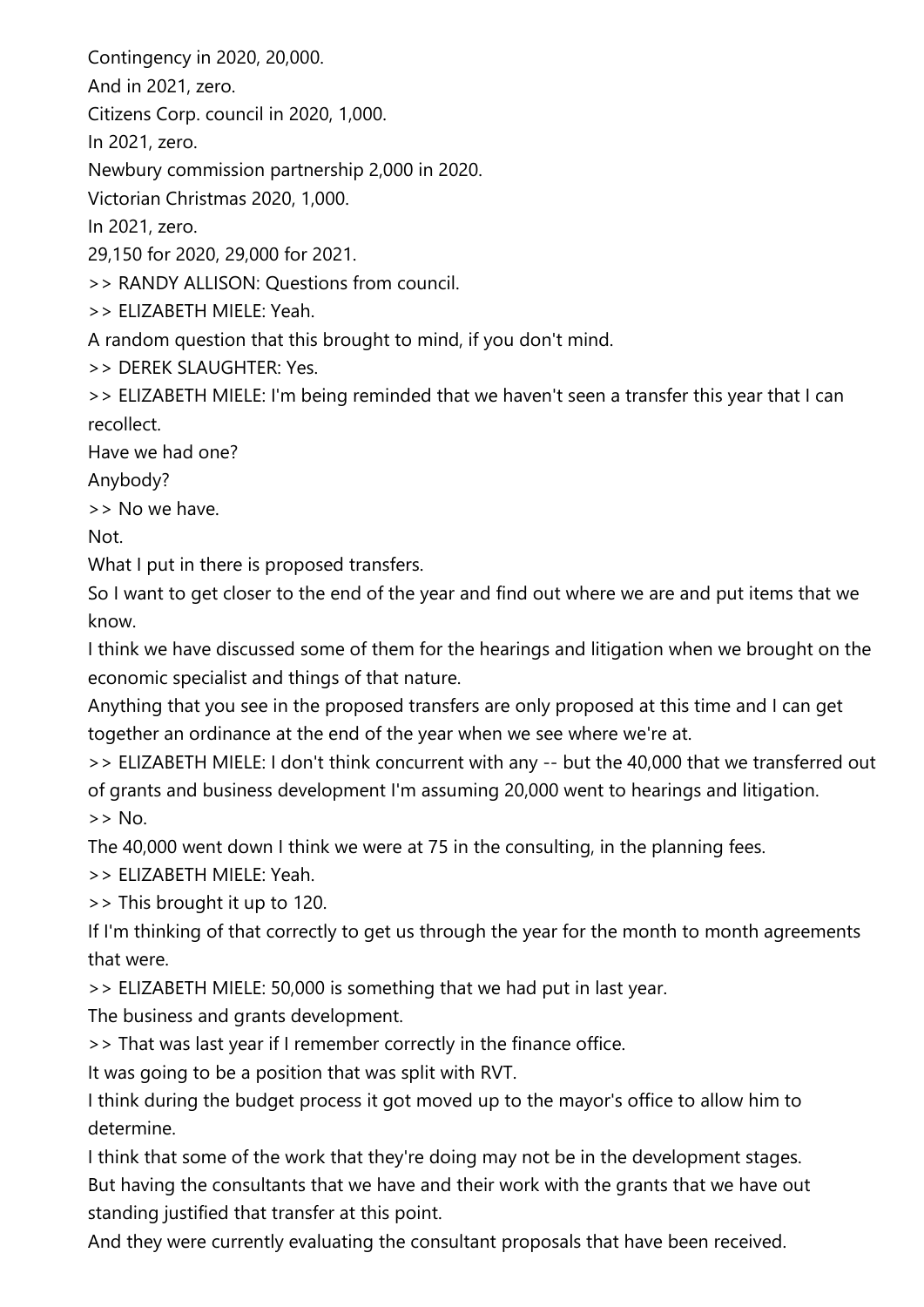>> ELIZABETH MIELE: Uh-huh.

>> And should be looking forward to bringing that probably in January.

>> ELIZABETH MIELE: Okay.

Excellent.

That's everything.

Thanks, Joe.

>> RANDY ALLISON: Thank you.

Mr. Yoder?

>> ADAM YODER: Yeah.

I just had a couple questions on the communications line item.

What is that?

>> DEREK SLAUGHTER: Oh, that's -- go ahead.

Sorry.

>> Mobile devices.

>> DEREK SLAUGHTER: Yeah.

Cell phones.

Yeah.

>> ADAM YODER: Okay.

So it's -- so you have a city provided cell phone, I'm assuming.

Okay.

>> DEREK SLAUGHTER: Correct.

>> ADAM YODER: Dues and subscriptions, what is that for.

>> DEREK SLAUGHTER: That was just if we have any magazines or any type of -- that we want to subscribe to.

You can as far as I'm concerned zero that out.

There is nothing that I'm subscribed to.

 $So -$ 

>> ADAM YODER: Okay.

Yeah.

And I'm just generally thinking -- go ahead.

I'm sorry.

>> DEREK SLAUGHTER: I was going to say there were some magazined that I received -- or the mayor's office received.

But I don't think -- I have not renewed any of those.

I don't think there is anything there that is still -- I think all of the previous ones that were coming in are --

>> Let me confirm on that one.

>> Okay.

>> I think that previously -- we're trying to be more clear with the line items in the mayor's office budget.

And I think that could be something with the chamber.

Let me confirm that.

I believe that is what that fee is.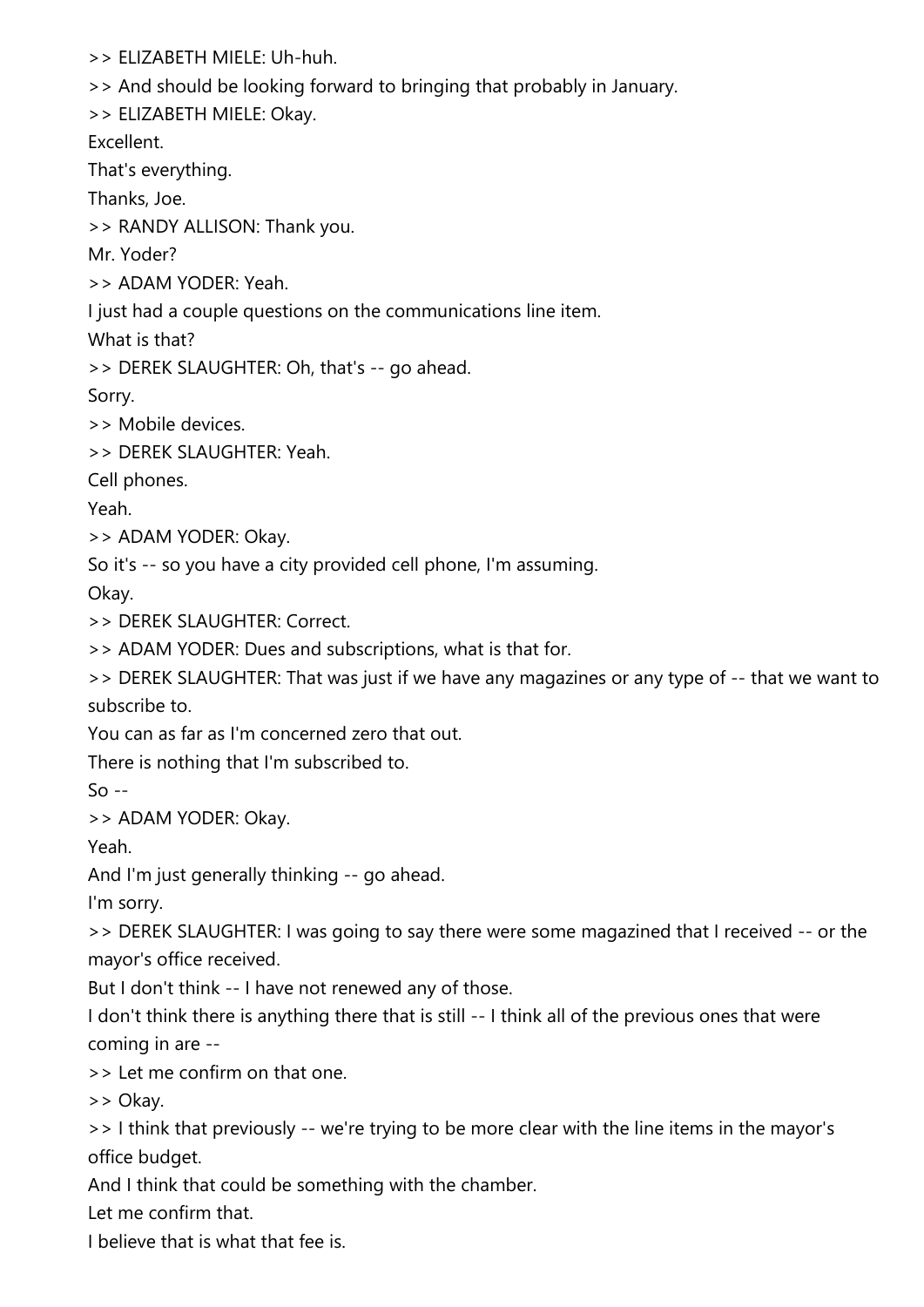But I would have to -- previously that was in the supplies line item on the next page, I believe. >> DEREK SLAUGHTER: Right.

So there were some things coming in, you know, magazines and things that I was getting. Or that -- let me rephrase that.

The mayor's office was getting.

That I'm not interested in.

And if the chamber fee does have to come out of that, then, you know, that would -- that would I assume be appropriate for the mayor's office.

For our yearly chamber.

If the chamber -- if the chamber dues would be more appropriate somewhere else, that would be fine.

And zero that out.

I don't plan on subscribing to anything.

>> We will have an answer for you on Wednesday night.

I can get that for you.

I want to check and see.

I don't know if I moved it down into my dues and subscriptions which also includes the Pennsylvania municipal league annual dues.

But I'll have an answer to that on Wednesday.

>> ADAM YODER: Okay.

No I mean just -- this is the first part of the general fund budget from an expenditure standpoint that we're discussing here.

I know there's been a lot of communication from counsel's perspective as far as, you know, we've got a \$1.9 million property tax increase in the mayor's budget.

I think there is something that is substantial interest in minimizing.

To do that we've got to cut stuff oust the budget.

So I mean just going through this, you know, we can sit here and go through this line item by line item and make a case of, you know, moving stuff around or cutting stuff seems to me those are two areas that could potentially go away in the situation that we're trying to minimize a tax increase.

The other two that I had at least noted to start off that effort is the SPCA and the county historical organizations.

They are two organizations that provide a great to our community.

If you look at the SPCA they relief a government burden.

They don't play sales tax, property taxes, any of that kind of stuff.

It would be great to continue -- I think this is a grant that has been in there year over year from the mayor's office.

I don't think it is tied to community development funding.

I think that is a separate item.

At least in the community budget it appears to be.

This is something in my mind unfortunately we look at getting rid of to minimize the tax burden. I'm not saying we get rid of it 100% every year moving forward, but, you know, in a tough year like this, I think that is potentially something.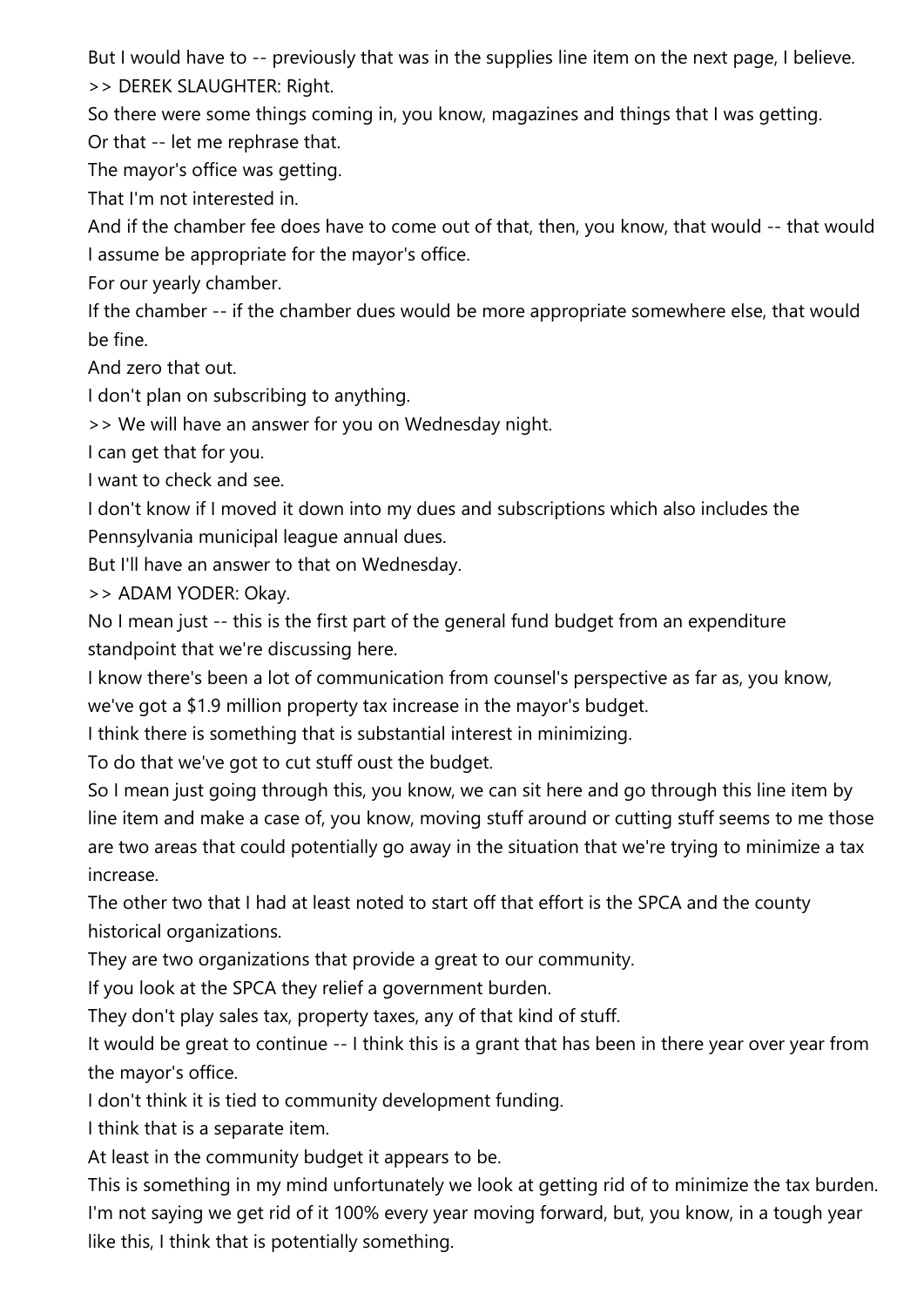Something with the historical society, same sort of deal.

Every little bit helps.

Something for all of us to consider, including you, mayor, slaughter, there is nothing in the contingency line item and I know we didn't really spend anything this year.

But that is fortunate.

But it is there for a reap.

If we're going to shift money around, we may have -- you may want to consider having a little bit in there so we can have a net decrease out of your office.

But have a little bit of the contingency built in we just don't know what potentially could happen.

>> DEREK SLAUGHTER: As you can see there is a huge net decrease as of now.

But yeah the others that you mentioned, that is -- you know,.

>> ADAM YODER: Yeah.

>> DEREK SLAUGHTER: So -- yeah.

We're down, what, I don't know 30, 100.

I don't know.

>> Just a quick update on the contingency line item.

Typically that's been an item if there was a contingency put in by the administration, it has been moved up to the mayor's -- I'm sorry to the counsel's contingency line item.

There is currently a contingency line item in the budget that has historically been done.

The 20,000 in contingency in 2020 was something new in 2020 or something that had stuck in 2020 but hadn't stuck in prior years.

It's not something that has always been in there.

And I think the intent on that was the public safety department's desire to get more officers out there was to set money aside so the mayor could evaluate it over the entire first half of the year and have funds to move in if that was a direction that he saw fit.

>> ADAM YODER: Okay.

>> One minor thing.

Chris, could you let Liz back in.

She has been kicked out again.

>> Sorry.

>> I'm sorry.

I would like to touch on communications.

We have communications with practically every department.

Under the circumstances, what we're trying to stream line our budget all the way around, would it not behoove us to do an RFP for cell phones and also what we're doing with our -- our telephone service.

How many people in city hall are given cell phones to work with that we're -- the cost of that. Where are the cell phones coming from?

>> If I may, I can address the cell phone.

It is Chris.

Our contractor cell phones is off of a state contract with Verizon.

So we are getting state pricing which is very nice pricing forgetting unlimited data that is public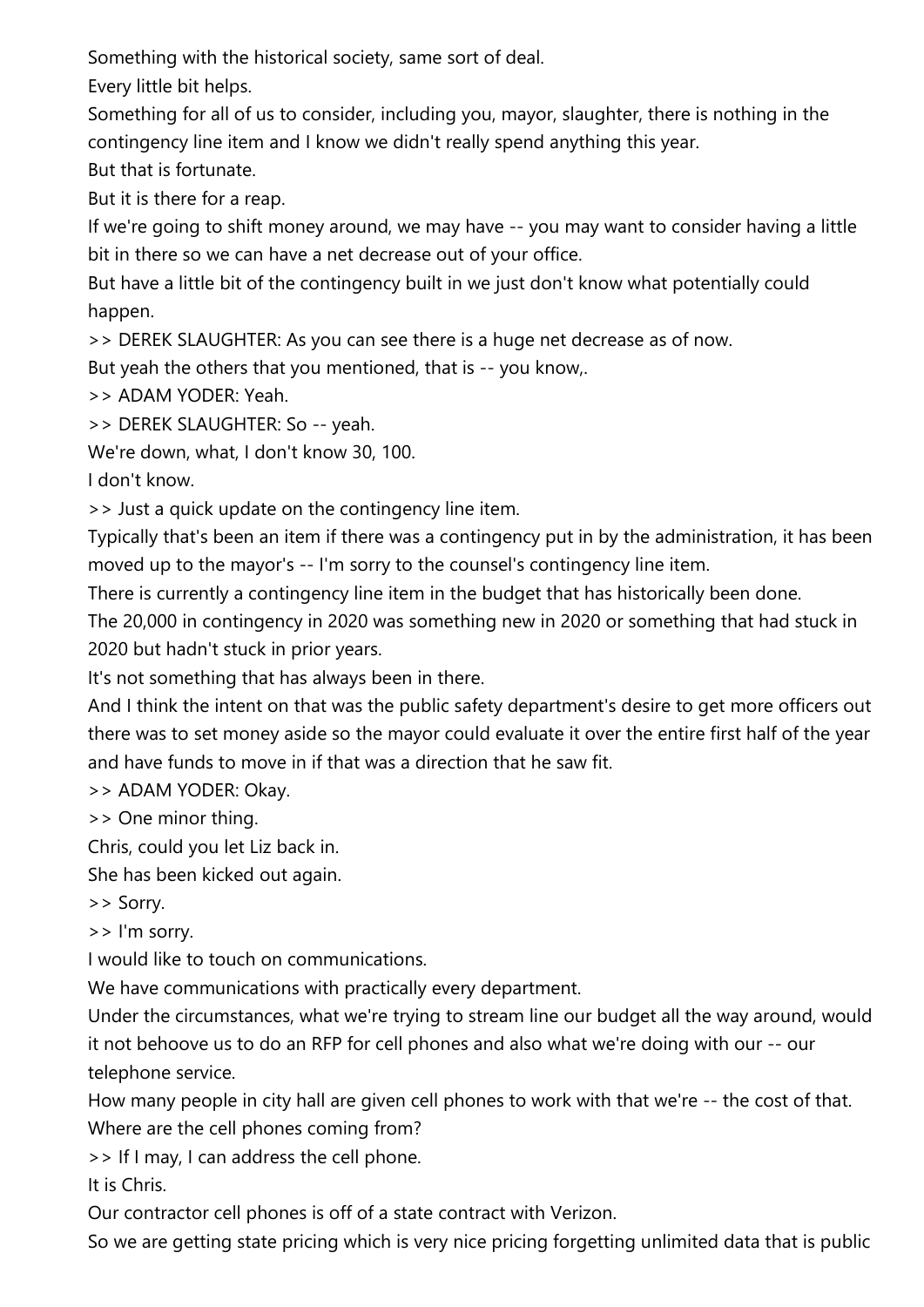safety, which prioritized.

We don't ever pay for the actual device itself.

Those are provided for free or occasionally we may 99 cents.

There are certainly other providers out there that we can explore.

Hiss tore like Verizon has been -- has had the best coverage specifically in Williamsport.

So that is why we have stuck with Verizon.

>> BONNIE KATZ: I know there certain places in the city where we don't have good cell service. So that is important.

>> And Verizon is -- was historically probably the best.

We have at RVT we actually use T Mobile.

But the problem with T Mobile is there are issues right in the downtown area.

So it is -- an ever-evolving thing.

We can certainly look at other options.

But we are getting pretty good pricing for the actual service that we have.

Services that you can't really get on the open market because they're governmental services.

>> BONNIE KATZ: Again, under the circumstances, like I said, because we're trying to cut as much as we possibly can and get the best service for the best buck, I think we're questioning a lot more at this point that this is happening.

>> Absolutely.

>> BONNIE KATZ: Thank you, Chris.

>> Sure.

>> RANDY ALLISON: Any other questions from council on page 19?

Okay.

Let's move to 20.

Just a little bit there to finish up on this one.

>> DEREK SLAUGHTER: General.

Supplies and materials, general office supplies 2020, \$3,500.

2021, \$700.

COVID-19 supplies, 2020, zero.

And then in 2021, zero.

Support equipment, 1500.

And 2020.

And in 2021, 250.

5,000, 2020.

And 2021, 950.

Total department expense 286,632, 2021.

The general office supplies could probably even go down a little bit.

I know it is not that much as it is but we really don't do much with that.

Same with support equipment.

We kept a little bit in there but that is another two areas that if council so chooses, you know, it is like paper and pens and things.

So -- that's why we decreased it so drastically.

>> RANDY ALLISON: Thank you, mayor.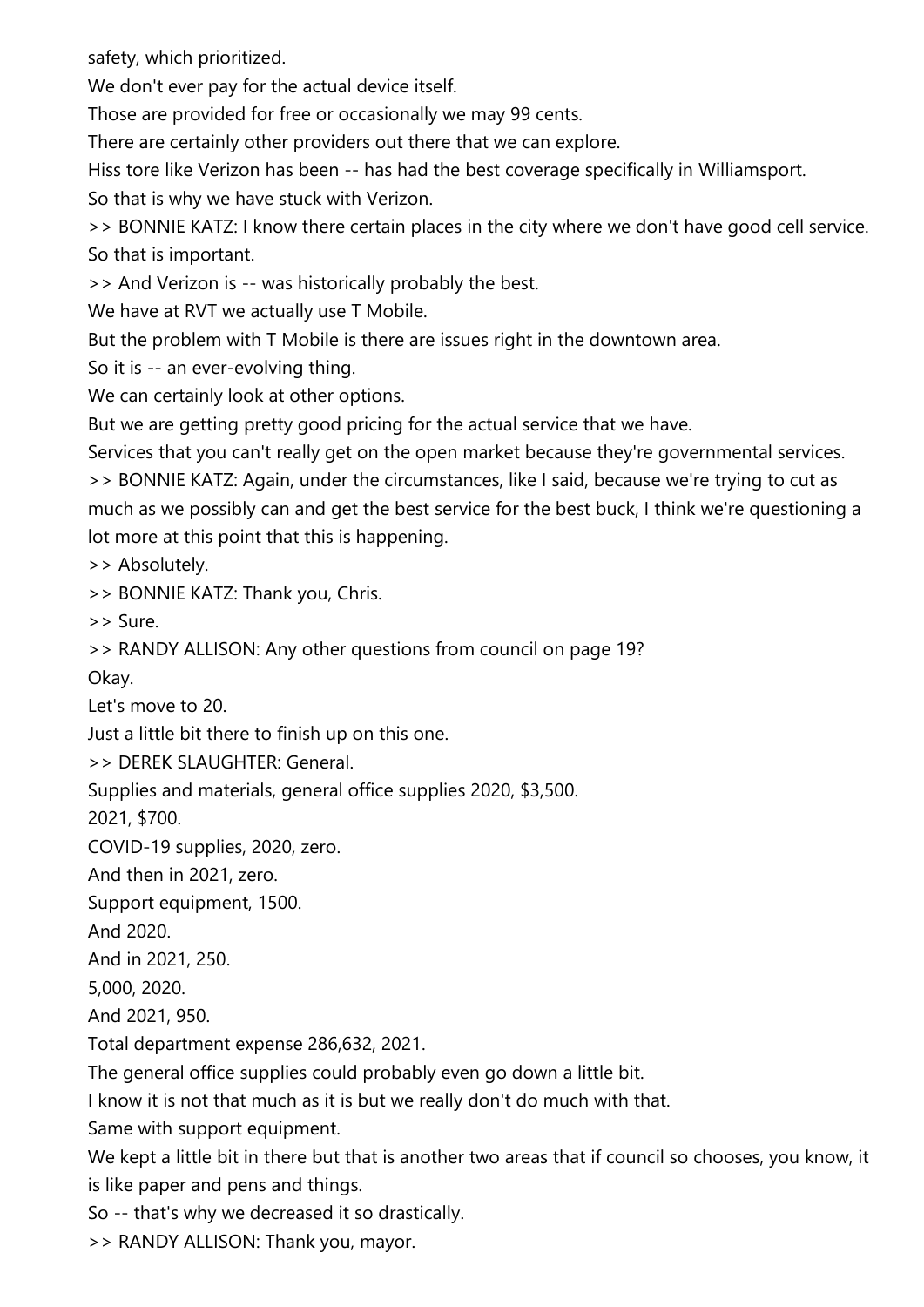Questions from council? Not a whole lot there. But -- okay. No more questions on that. Thank you, mayor Slaughter. Let's move to department streets and parks. And Mr. (name?) >> Public works office of the director. Personnel services. Salaries 176,594. Fica, 13,600. Life insurance, 950. Workers comp, 5,800. Pensions, 77,241. Health insurance, \$74,000. Sub total personnel services, 348,185. Purchase of services, training and travel, 2,000. Office rental, 4,600. Contracted services, 15,000. Sub total purchase of services, 21,600. Supplies and materials, general office supplies, 3,000. Support equipment, 2,500. Telephones, 4,000. Sub total supplies and materials 9,500. Total department expense, 379,285. >> RANDY ALLISON: Questions on that page from anyone. Mr. Yoder. >> ADAM YODER: Yeah. A couple -- a couple questions on this one. Under the salaries tab, it looks like we're around 24,000 -- we're spending 24,000 less this year. Why is that? I'm struggling to remember what that is off the top of my head, Adam. >> That's a good question. >> That's the decrease since Adam has moved to his new position, we're not funding a full-time general manager. So the actual estimate is coming in under because that position has been vacant since mid year. >> ADAM YODER: Gotcha. We should have about another 10,000 or so. If I remember his old salary was in the mid-60s. >> But there was a starting rate for the engineer and a bump after the evaluation. I believe. >> ADAM YODER: That came out of the -- gotcha.

Okay.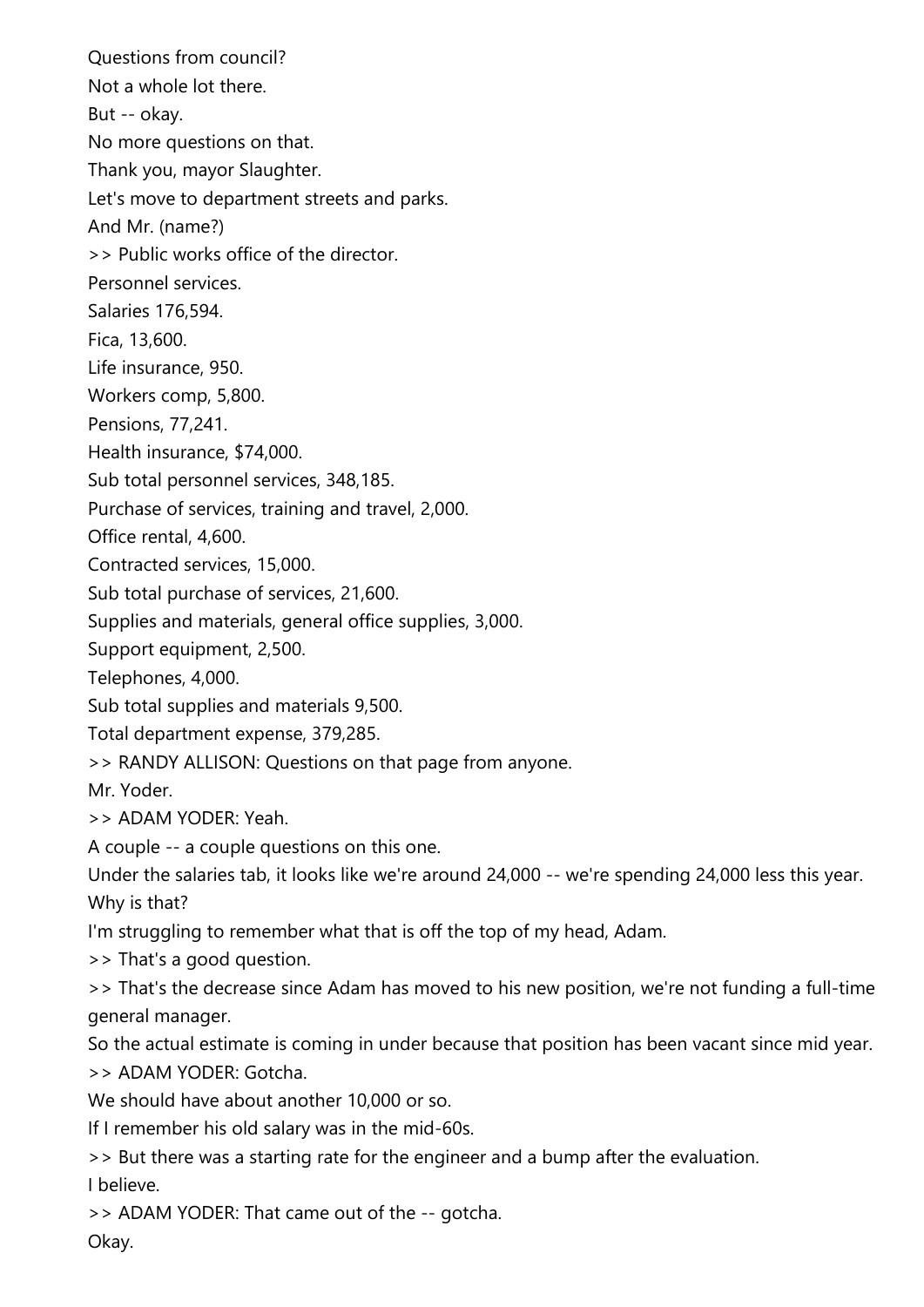>> The engineers and the salaries of the -- yeah, the department.

>> ADAM YODER: Okay.

>> There's three positions.

>> ADAM YODER: And then what's the -- what is the 10K increase year over year from 2020 to 2021?

Under the -- under the salaries line item?

What is that?

Is it new people?

No it is the -- it's the engineer at the rate that he was hired at.

It is bringing the rate up into the current.

>> ADAM YODER: Gotcha.

>> Does that make sense.

>> ADAM YODER: That makes sense.

I get what you're saying.

That makes sense.

A couple just general -- as I've been going through and thinking of ways to stream down the budget to eliminate the tax increase.

Something that I had noticed that something for the mayor to consider and the rest of council, you will see the purchase of services and then the supplies and materials sections throughout the budget are going to -- they have all come in under budget.

Now, obviously I understand this was an odd year.

But from what I understand and what I can see at least, from talking to constituents, it doesn't seem like we've really had a fall-off in services.

And if we can come in considerably under budget, if we're looking for ways to save money, it seems like if we budget based on what we have spent, we can minimize our budgeted expenditure for next year and therefore off set the tax increase.

So with this page specifically, with purchase of services, with supplies and materials, if we budget for what we actually spent this year we would save \$7,900.

If we budget -- that Sunday purchase of services.

If we budget for what we actually spent in supplies and materials, we would save \$1,500.

You go through that throughout the entire budget, that adds up to a little over \$400,000.

Now, obviously there could be things that I don't know that we don't know as far as, you know, there could be something that they -- that didn't happen because of COVID.

But off the top of my head, it seems like that is a way for us to minimize the proposed tax increase.

Adam, under purchase of services and supplies and materials, is that an accurate assumption to think that this is soming that could be controlled if managed correctly year over year if it was like this year.

>> Absolutely.

>> ADAM YODER: So through go.

So that's all I've got under -- on this page.

- >> ELIZABETH MIELE: If I could make an observation.
- >> RANDY ALLISON: Yes.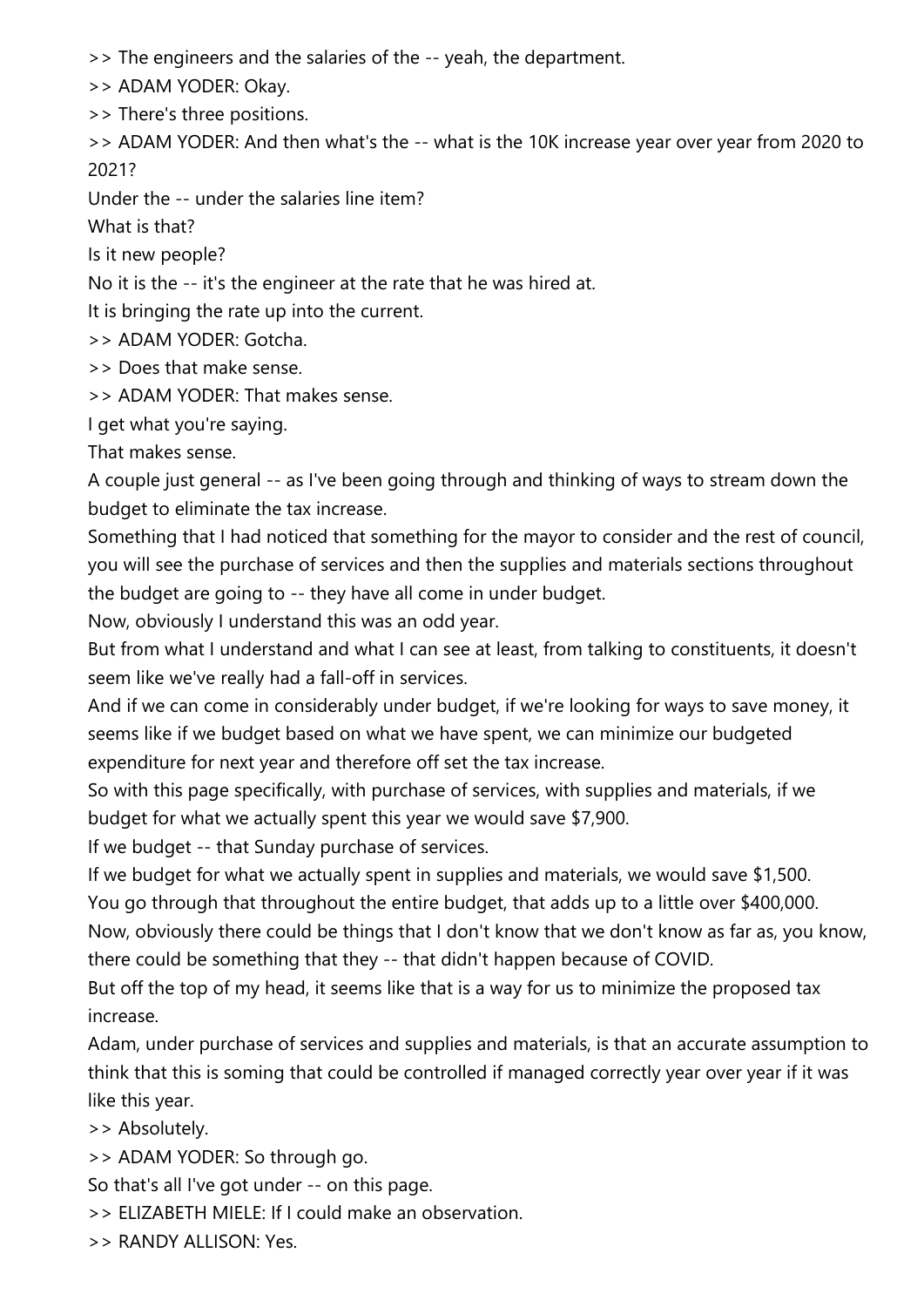>> ELIZABETH MIELE: Not that that is not a way to shave money off each department this year, Adam.

My one comment on that, I think we do and maybe Joe is the better person to address this. We do overbudget slightly in some of these areas year over year.

That's why every year we see a small return.

That is to say, you know, when all of the expenditures shake out sometime in the first -- after the end of the first quarter, we see more money in our bottom line than we were expecting to and so -- and every year we keep shaving a little, shaving a little bit here.

There is a little less money in the bottom line when everything shakes out.

If we do that, yeah, probably this year it would be sufficient to shave off a substantial chunk of change from the budget.

But if we have any reason why we would need to spend more money than that, then we don't have that flexibility in the budget.

It is not that we are encouraging people to spend the amount of money in those small budgeted lines.

It is just that we do want to have a little bit of flexibility so that we're not -- if we -- if we -- I believe this year's budget drops our bottom line to \$178,000.

179 effectively.

If we shave \$400,000 in basically small change off of all of the various sundry departments in the city and for some reason those increase, we don't have a lot of bounce room.

>> ADAM YODER:

No I completely understand.

And if I remember the past couple of years, you know, you've brought that point up a lot.

And that -- in turn it is really deficit spending.

And even by eliminating the tax increase or minimizing it, we're still deficit spending unfortunately.

>> ELIZABETH MIELE: Okay.

>> ADAM YODER: You know, at some point we have to live within -- learn to live within our means.

It is unfortunate that we're not there in this budget.

You know, I think a lot of last year in talking to the electorate at least with my campaign, there was a lot of appetite for that in the city.

And I mean results showed that.

I mean mayor catch slaughter, you had the same messaging out there and a pretty mandate to win the mayor's office.

And unfortunately it doesn't look like we have done that this year.

And I don't know -- I have a lot of my own ideas of hob how we can do that.

I think could you bees has a lot of ideas how we can do that as well.

But I don't see a lot of that in here, at least from the mayor's perspective.

As we go through this, I would love to learn about how the mayor would like to potentially live within our means.

If it is in here, I'm not seeing it.

As we go through this, I would love to understand mayor slaughter what you're seeing and what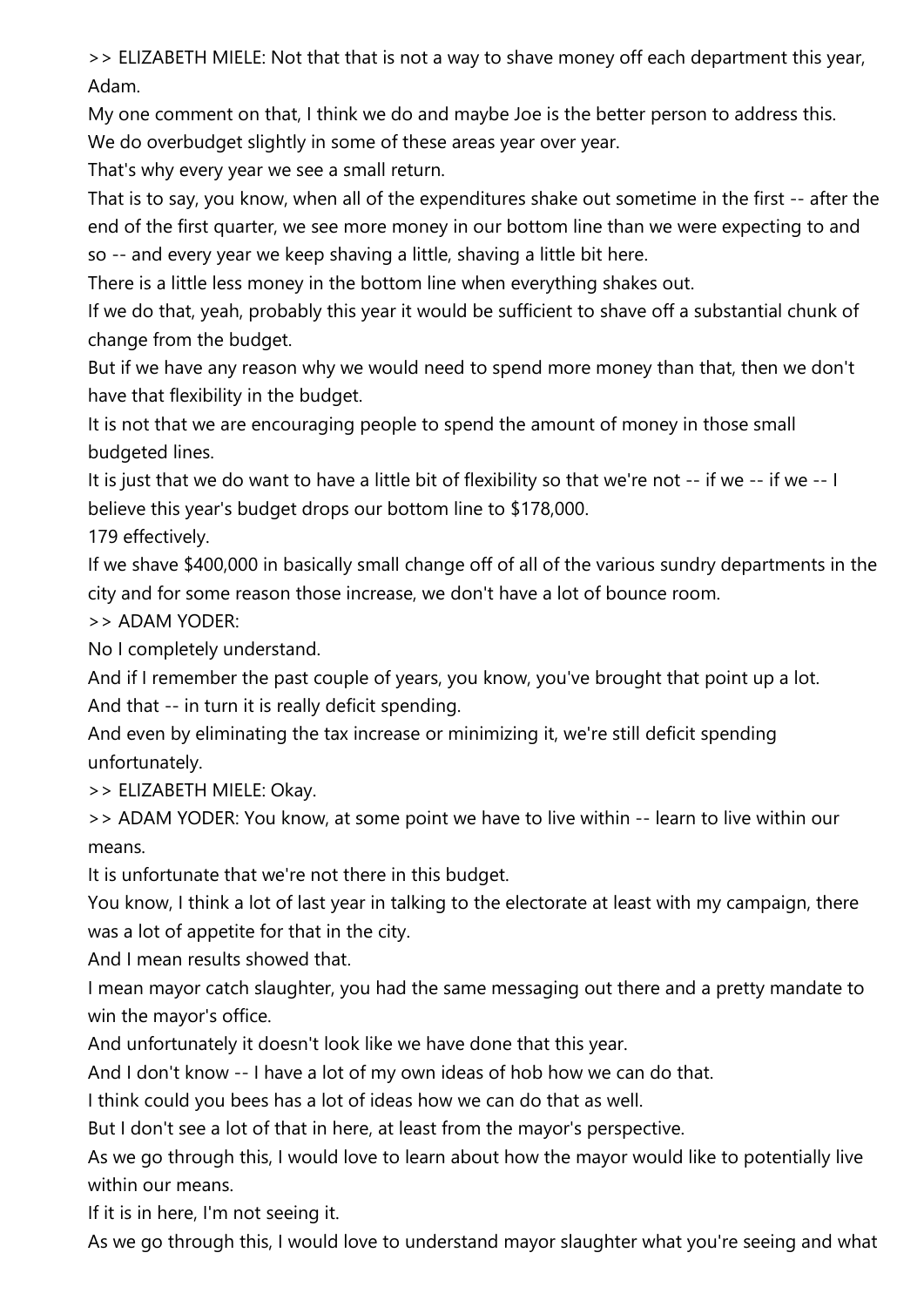you have learned in your first year as far as living within our means.

Because there's a gap between what I think the people were looking for last year and what we're seeing this year.

Maybe we do here -- I have a lot of ideas how to slice the tax increase.

Mayor slaughter, if you're interested in, we can go through this and have a discussion from counsel's perspective what we see here.

Maybe you take this back and -- and look to come up with a second round of, you know, maybe there are other ways that we can save here and there and what have you.

That might be -- that might be fruitful.

That might be beneficial for all of us and working together to trim down the tax increase. So just some perspective.

>> RANDY ALLISON: Go ahead, Liz.

>> ELIZABETH MIELE: Well, one thing in terms of strictly budgetary impacts, it is probably -- Joe understanding that way better than I do.

But from a sheer planning and look at the budget perspective, what we need to bear in mind all the time, whatever soapbox anybody got up on last year is that for better, for worse, the city has X number of employees.

Those X number of employees by and large cost more money every year.

That is not a commentary on the employees.

That is a general fact of life, whether you work for the city or elsewhere.

Most people get raises time to time.

Most people's health care plans increase in cost time to time.

Most people's pension plans might increase in cost, as ours did dramatically this year due to overarming decision making on pensions.

None of that is saying that the city doesn't need to trim our budget as hard as we can and look to minimize in every corner that we possibly can.

What is necessary for us to realize is that there is frankly only so much that we can do as a city to try expenditures.

And we need to be as creative as possible.

And Adam, believe me, I'm looking forward to hearing about your ideas and talking to you about the ones that I have.

But for us to -- there -- there's a difference between deciding because we are -- because we are in truly dire straits this yearly lated to the pandemic and the after effects on the 2021 budget deciding to cut certain expenditures this year and between simply deciding to trim all of the tiny little bits of extra padding that we put into our budget out because trimming the padding makes the budget more accurate in the long run and may or may not be a bad thing.

Cutting that from the bottom line effectively leaves us with no cushion.

I would suggest if we're interested in trimming the budget, which would be a wise idea, it would take some time and a meeting.

But that we take all of that money and drop it to the bottom line.

And then it all becomes a transfer.

If there is more money needed somewhere.

Which also adds a headache.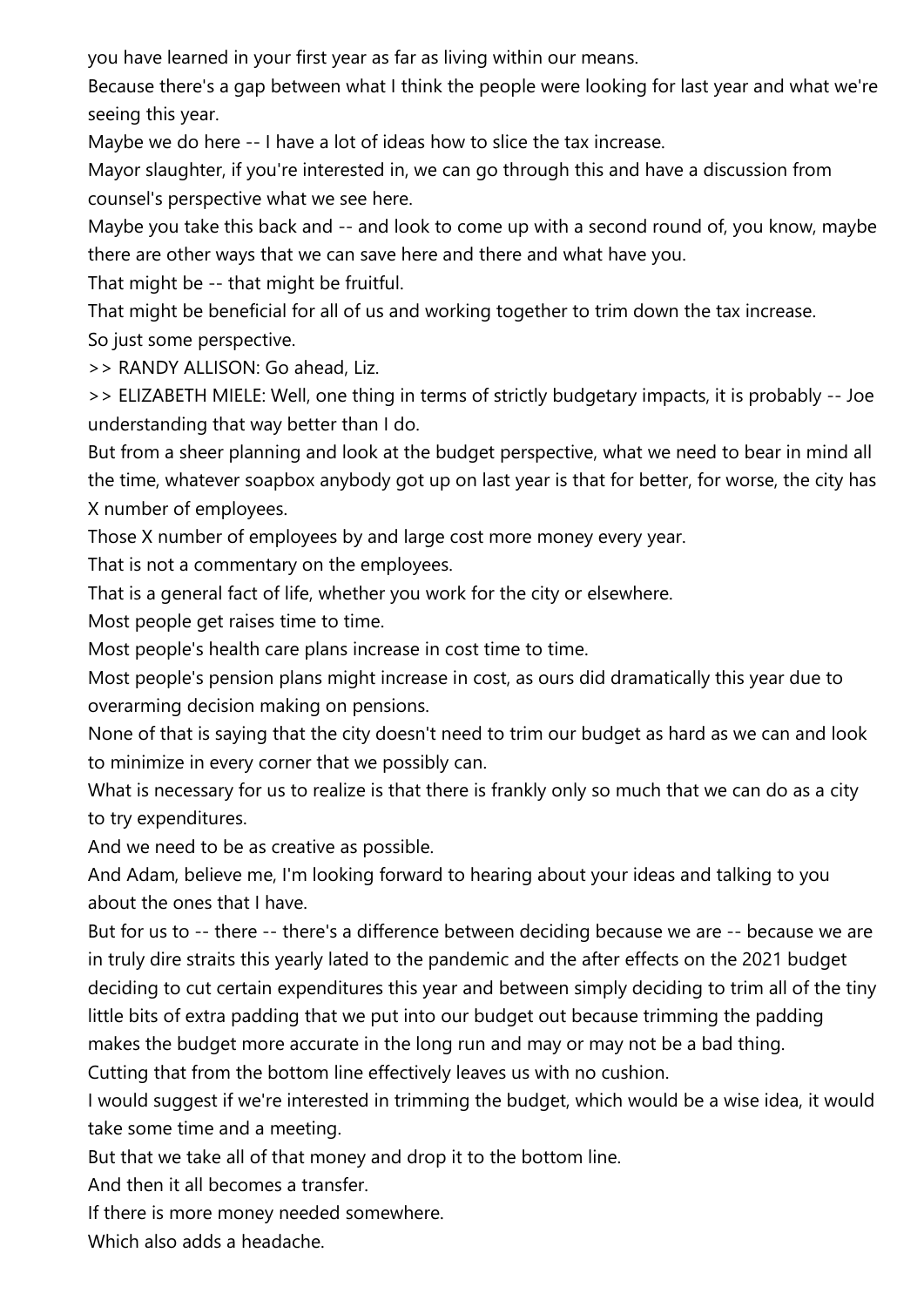We add the money in the budget ask take it out of place that's we don't think is necessary and then evaluate that next year.

That seems to me like a smarter way to look at that particular kind of spending.

I guess -- and I'm not -- I'm not trying to lecture here in any way, shape or form.

But it's -- this has always -- ever since I got on council, it's been every year a grind of knowing that there's -- that there's never enough money to do the things that we think should be our priorities.

And knowing that we need to trim and cut and be as conscious as we can.

And while every year we seem to discover a way to economize.

And I think that is fantastic.

I don't -- I also don't think that there will be any measure that saves us in the long run that is within the city's power.

You know.

Any way in which this pressure comes off next year.

Any way that we discover a magic pill that makes this easy.

It is -- it is simply a matter of trying to trim where we can and trying to be respectful of the city's tax payer's but also the employees and know that everyone is doing their best to economize on the part of the city.

I said way too much.

So I will yield the floor to somebody else.

Thanks.

>> If I can jump n I agree with a lot of Ms. Miele's comments.

If we're comparing to the 2021 proposed, you know, earlier this year, we did try to encourage departments to cut their spending by certain amounts based on what we thought, based on, you know, some some period of shutdown.

I would caution taking too much out.

Once you take it out, you're going to have to add it back in and costs are going to go up and -- >> If I could chime in real quick.

Sorry.

Basically because with the streets and parks department we maintain every building.

We maintain every piece of property.

Every roadway, every traffic signal.

We have our hands in everything with every department.

You can trim these minimal items but realistically when mayor slaughter requested all department heads to give what they truly believe their departments needed, we had to sell him on those items.

And the biggest issue is for years and years the can just got kicked down the road.

I mean streets and parks is running 23-year-old trucks plowing snow that break down every day. You have fire headquarters needs a whole new HVAC system.

You have issues at city hall.

We just replaced a playground because it waso outdated, destroyed, whatever.

We have a swimming pool that costs thousands and thousands of a year in wasteful water because it has cracks in it.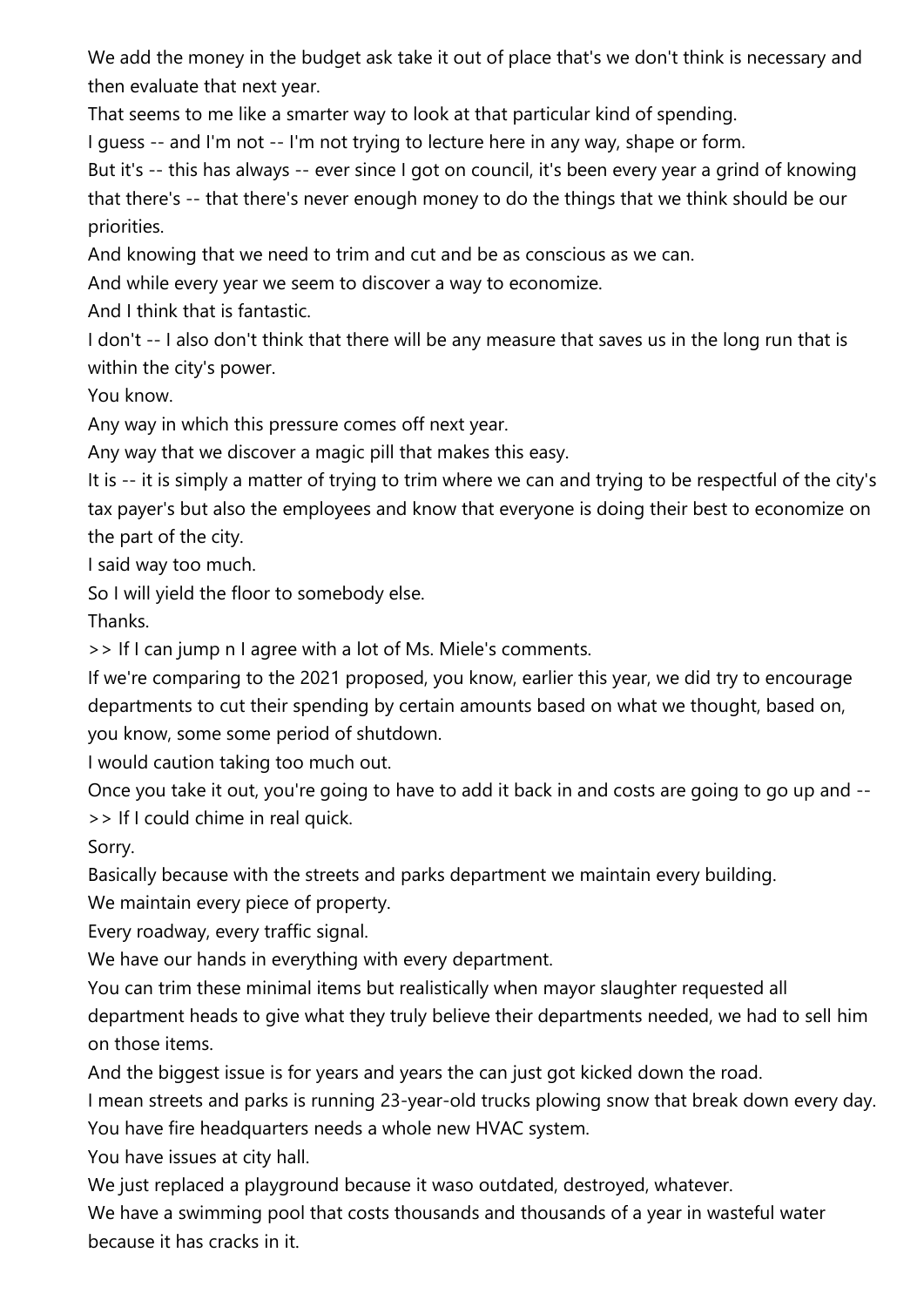The kick has gotten kicked down the road so far that now unfortunately the person that came into the seat now as mayor has to decide whether he is going to try to fix the issues, which may cost taxpayers a little more now but less later or do you kick the can down the road even further.

And unfortunately that comes back to council as well.

I've been doing this for four years.

We fixed a lot of issues.

We brought a lot more things in-house.

We cut every possible angle we can.

We tried to cut back on overtime and different things, the runs, snow storms, et cetera.

This area got taken out of the budget because it was a way to save money.

Not going to guarantee it is going to.

But there is that possibility.

As we go through the streets and parks budget, you're going to see -- I need another tractor this year, I need another truck this year.

The question becomes do we buy new equipment, try to keep things going or dump money into old equipment hoping that we can plow the snow, keep the traffic signals working.

Things are just going to keep, you know, totally declining.

And the question becomes whether or not we're going to have the money to fix it.

I mean if you want to cut support equipment or whatever out of there, you want to cut some streets out, that is counsel's choice by all means.

But logically were stuck in a position where we have to decide whether we keep people moving down the roads, we keep the roads safe, we keep the signals working, we keep this stuff working.

Or do we just keep cutting to the point that we can't even do our jobs or, you know, successfully do it efficiently.

That's my spiel.

I'm sorry.

>> RANDY ALLISON: Thanks.

I think it is a good discussion.

It is philosophical but also practical.

And, you know, it is good to have a free and open discussion about it.

And we have talked about this before.

And the main factor in driving city budget is personnel.

It is 80%.

And it is a repeating cost.

That is the cost where you save money.

Where you reduce that repeating and growing cost.

Where some of these other things are one-time savings.

Not to say that it is -- it's also something that should be diligently looked at.

But it is to really address the city's ongoing financial issues, you're talking salary and personnel. Either that or dramatically increasing revenue in different ways.

Not to say that that can't be done and actually we probably need more of a strategic planning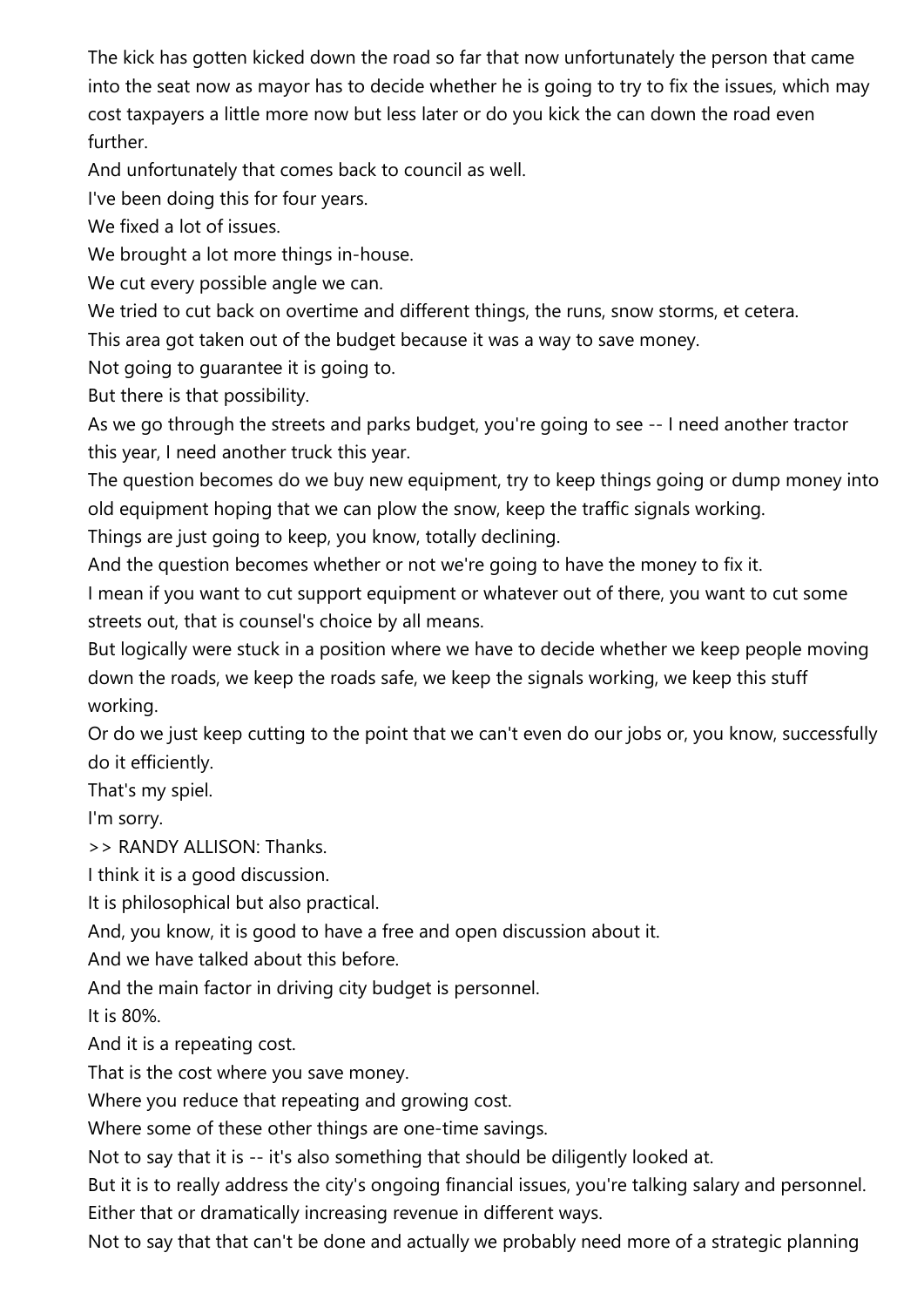way to do that and dedicated way to do that. Not just hoping that it will happen or concentrating on the things that are already in the queue. But planning ahead for how we bring that development in. An increase in revenue of any sorts. Obviously that was not going to happen this year. With how business was affected by the virus. But absolutely going forward I'm sure that's the direction that we're going to take because it is a matter of survival. Any other questions on page 23? Okay. Let's move to 24. 25. The police -- parks department rather. >> Parks department. Personnel services. Salaries. 293,926. Overtime 15,000. Friday. Aca, 23,600. Life insurance, 1,450. Workers comp, 13,700. Pensions, 154,482. Health insurance, 135,000. Sub total personnel services 637,158. Purchase of services, heat, 1,000. Tree removal, 1,500. Equipment rental, 500. Brandon park electric bills, 3,000. Ways garden electric bills, \$425. Bowman field electric bills, 10,000. Memorial park electric bills, 550. Young's woods electric bills, 600. Water and sewer, 1,500. Way's garden commission, 1,000. Festival of lights, 2,400. Sub total purchase of services \$22,475. >> RANDY ALLISON: Thank you. Mr. Banks. >> DAVID BANKS: I had a question about the increase in Bowman field items. >> The electric bill. >> Yeah.

>> Due to cross cutters not playing any games at Bowman field this year, we did see an increase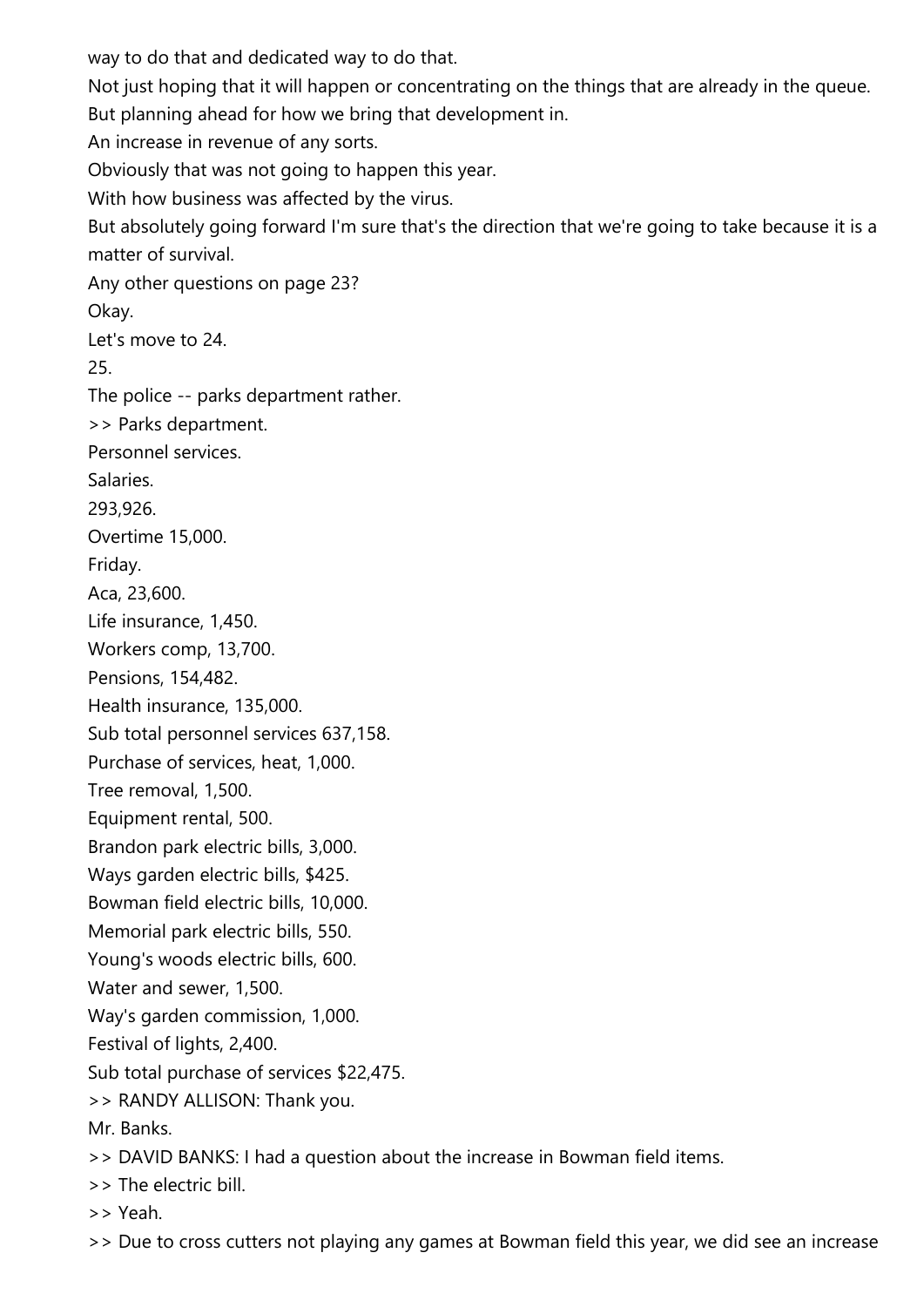in what the city was paying for lights there for the facility.

Exterior lights, et cetera for nighttime.

Typically during the cross cutter season, they pay all of the electric bills.

Because there was no season and the unknowns of next year, we increased it just to make sure that we're covered.

>> DAVID BANKS: Okay.

Thank you.

>> RANDY ALLISON: Any other questions?

Mr. (name?), the festival of lights, this year are we going to have as many lights up this year? >> Yes.

All of the lights will be the same.

The only thing we will not have is it the ceremony.

>> RANDY ALLISON: The ceremony, correct.

>> The lights go on on December 4th.

>> RANDY ALLISON:

Okay.

I know a lot of people are interested in that.

We need a little -- a little encouragement and a little joy and happiness after the year we've all been through.

And people appreciate that in the park.

Other questions from council on this particular page?

Hearing none, let's go to page 25.

Parks department continued.

new trees and shrubs, 1,000.

Bran ton park tree maintenance, 900.

Equipment, 60,000.

Sub total 90,200.

Equipment repairs, vehicle repairs, 6,000.

Repairs to other equipment, 9,000.

Sub total equipment repairs, 15,000.

Other expenditures, Bowman field improvements 70,000.

Sub total other expenditures 70,000.

Total department expenses, 834,833.

>> RANDY ALLISON: Questions or comments from council?

Mrs. Katz.

>> BONNIE KATZ: Let's discuss the Bowman field improvements for 70,000.

Joe, what kind of funding is for this?

>> You will see that later on this evening when we get into the capital projects budget.

That was part of the commitment that we were making to fund the matching funds for the rackbe grant over eye multi year period.

>> BONNIE KATZ: This isn't the score board then, is it.

 $\gt$  It is.

>> BONNIE KATZ: It is the score board.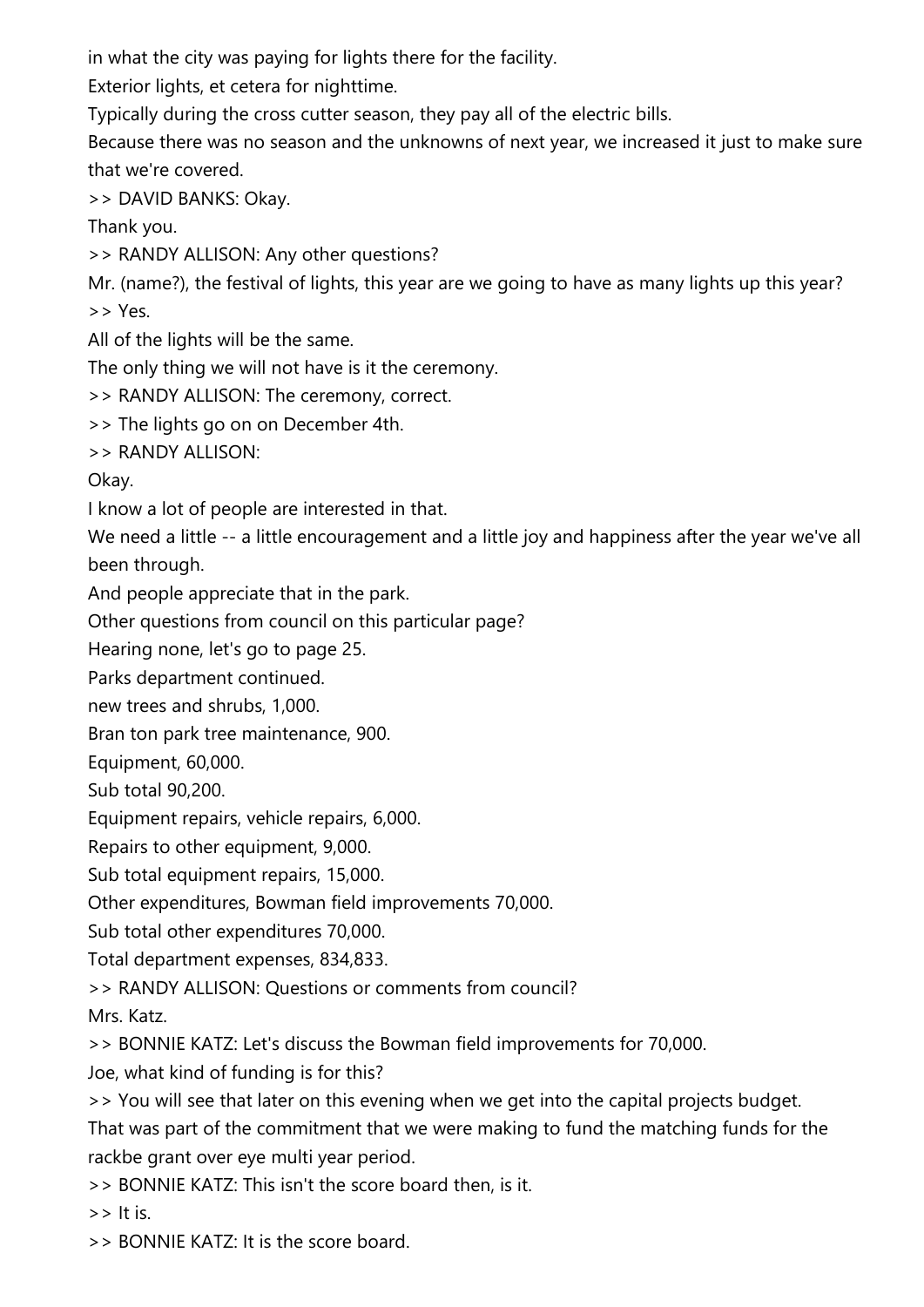>> Correct.

>> BONNIE KATZ: Nothing has really been done with that, has it?

 $>>$  No.

But we need to have the funds on hand.

I don't know the status of the engineer working with Larson design.

But that should be about to the point to be let.

If I'm not mistaken.

>> You're correct.

>> BONNIE KATZ: The other area is new trees, flowers and shrubs.

That doesn't cover a whole heck of a lot for the city.

>> It does not.

But we use a tree vitalize grant as well as other donations.

We did plant 60 trees recently.

Little league boulevard, Campbell street area.

That was all planted and we have 40 more that we're doing in the spring because the tree vitalize grant was extended into 2021 due to COVID-19.

>> BONNIE KATZ: Explain to me the Brandon park tree maintenance.

Wouldn't that come out of the Brandon park commissions?

Don't they have funding left in that?

>> That is all in a CD.

I believe it's still in the CD.

So they don't necessarily have funding allocated for tree maintenance.

I know there is some money left for beautification of the entrance.

But I believe that's it.

>> BONNIE KATZ: Okay.

So what you're saying really is that account is getting depleted then.

>> Yes.

>> BONNIE KATZ: And that was a donation from a private citizen, wasn't it.

>> Yes ma'am.

>> BONNIE KATZ: Maybe somebody out there can make a donation to parks.

>> That's what we're hoping.

>> BONNIE KATZ: Okay.

Thank you.

>> RANDY ALLISON: Does the shade creek mission have funds available?

>> That is all through the hazardous tree program.

>> RANDY ALLISON: Uh-huh.

>> Which involves street trees.

That funding is used to purchase street trees, helps with the equipment for the forester.

We purchased chain saws.

We purchased a stump grinder.

We have done different things to offset the general fund when it comes to the hazardous tree program.

>> RANDY ALLISON: Okay.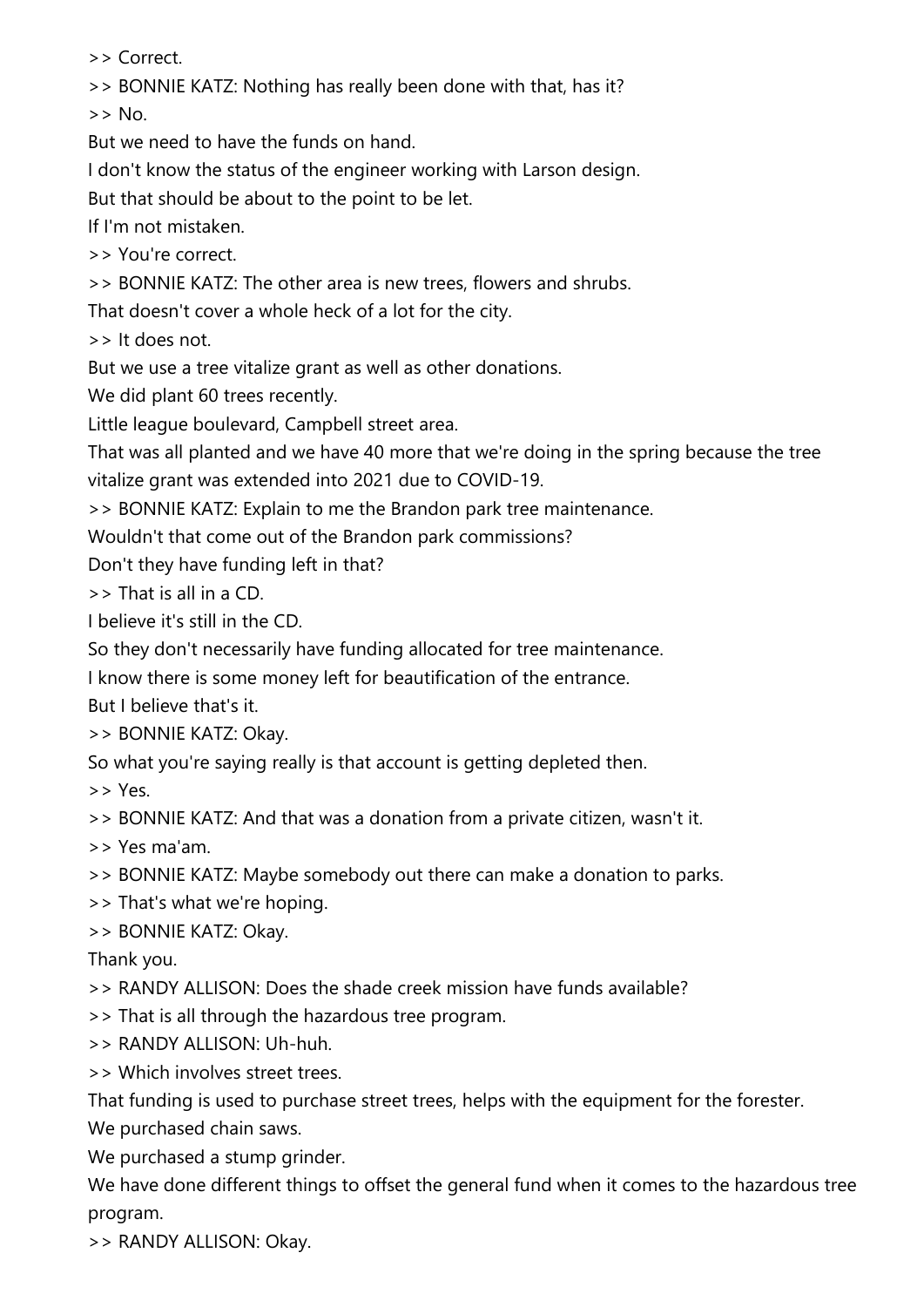Thank you. other questions on page 25. Hearing and seeing none, let's move to 26 and 27. >> Streets department traffic control. Personnel services, salaries, 886,634. Overtime 60,000. Fica, 72,400. Life insurance, 5,250. Workers comp, 41,750. Pensions, 463,446. Health insurance -- or 444,000. Sub total personnel services \$1,973,480. Purchase of services, water and sewer. 1,600. Light and power, 13,000. Street lighting, 62,000. Heat, 7,800. Beltway lighting, 6,500. Trash removal, 45,000. Contract services, 40,000. Recycle program, 20,000. Sub total purchase of services \$195,900. >> RANDY ALLISON: Questions? >> What beings for the increase in overtime. It has gone up \$8,000 from last year. >> It is the -- we just added 3% for the contracted -- or the negotiated contract salary increase. >> Okay. So you're expecting the same amount of overtime hours? >> Hopefully not. But due to the streets department being the front line to say what snowfalls, trees down, flooding, et cetera, they tent to work almost the most overtime. And it demands the most amount of people whether it comes to a snowstorm or a flood event. >> And believe me I know. And what are the contract services that we get through public works. >> Contract services through public works is for construction management. We do pay for MS4 coordinator through the water authority. We've held that number due to the possibility of storm water management fees coming out. You know, things to move forward with that. Do drawings of something for him for a project that he is working on. >> DAVID BANKS: Thank you. >> RANDY ALLISON: Mrs. Katz.

>> BONNIE KATZ: Adam, why was there such a decrease in street weaning for 2020? Why the difference.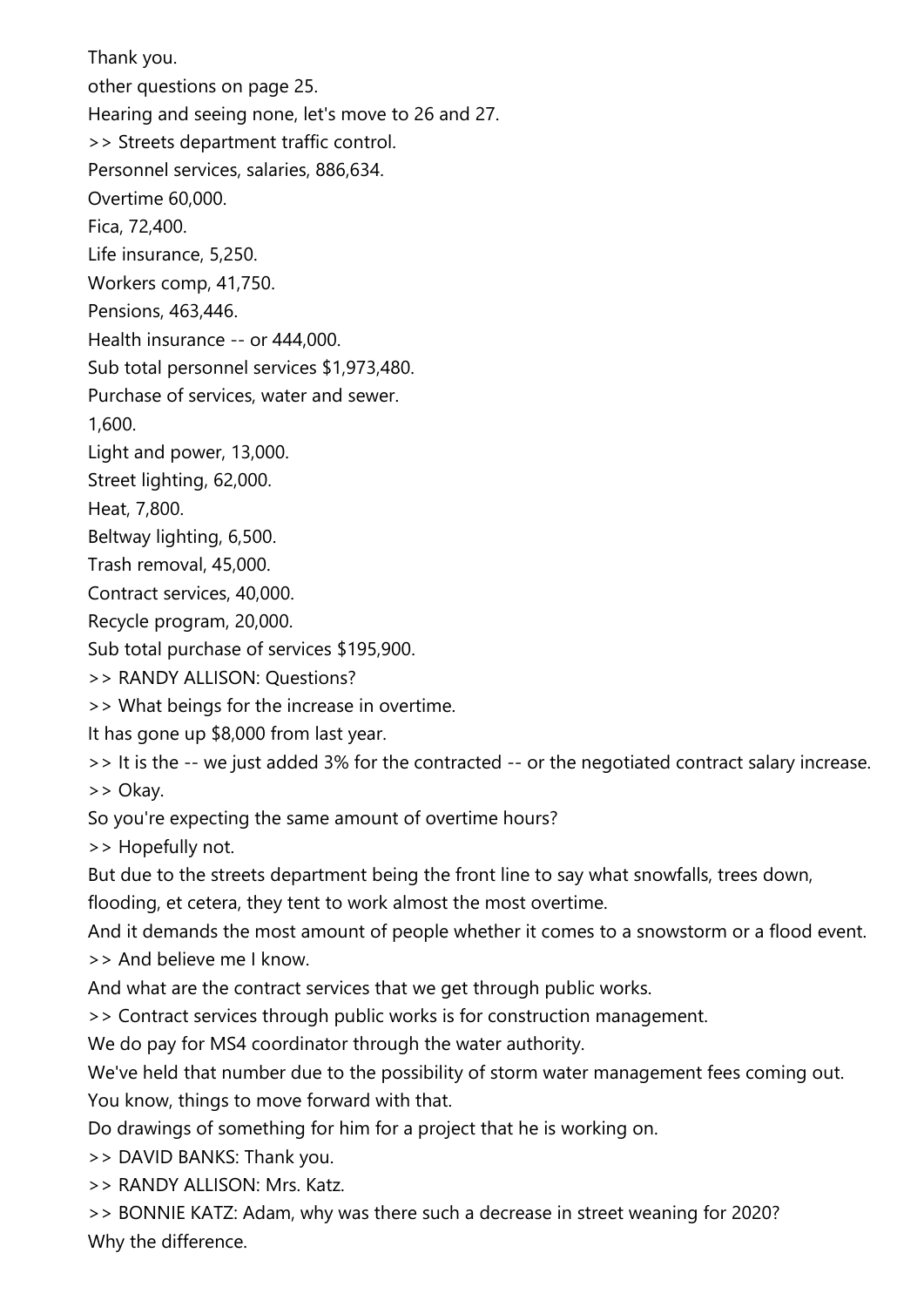>> Because we have put up so many led lights.

>> BONNIE KATZ: And that's that much savings.

>> Yes.

We try to put up like 40 to 60 led street lights a year.

And we cover the cost of those with liquid fuels which you will see, you know, later tonight with that.

When you go from high pressure sodium bulb to an led bulb, the amount of pressure that the high appreciate sodium bulb needs to heat up the element and create the light to be bright is so significant versus an led flat panel cobra headlight that goes up.

We should -- moving forward, we should keep seeing a decrease.

>> BONNIE KATZ: That is terrific.

That should prove to all of us to make sure that we switch them all out in our houses also.

>> I would not go with anything but led.

>> Why have we budgeted the same amount as previous if we're expecting a decrease?

>> Only because unfortunately I don't know what is going to happen with this.

You know, whether we're going to be able to keep seeing a decrease or what's going to happen. I mean, you guys have to approve my budget to keep doing what I'm doing.

>> BONNIE KATZ: What you're saying is you need the money that is in that line item to continue switching out the lightbulbs.

>> Right.

You could decrease that somewhat without a doubt.

Energy costs could go up a little bit.

You know, I wouldn't cut it drastically.

But we could definitely cut some money out.

>> RANDY ALLISON: Thank you.

>> Yep.

>> RANDY ALLISON: Any other questions?

Okay.

Let's move to page 27.

Gas and oil 42,000.

Uniforms.

COVID-19 supplies I've got nothing.

Storm materials 7,000.

Sub total supplies and materials \$75,300.

Other expenditures, paint, traffic, 18,000.

Traffic controls, 15,000.

Hand tools, 300.

Vehicle repairs, 6500.

Traffic signal repairs, 8,000.

Facility maintenance, 30,000.

Bowman field maintenance, 25,000.

Repairs to radios, 7500.

Street resurfacing reconstruction, 125,000.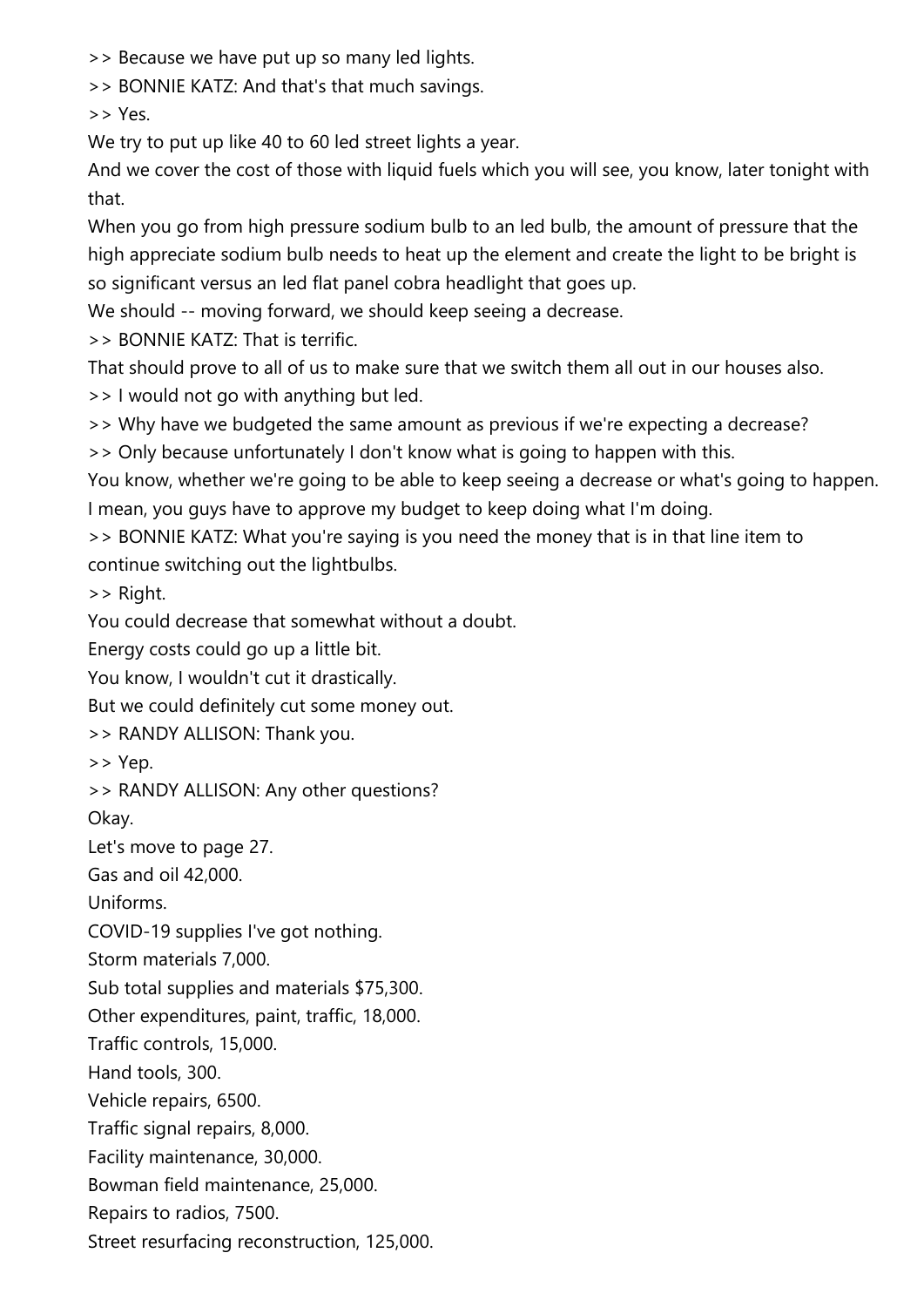Brick street resurfacing, reconstruction 50,000.

Street resurfacing, city liquid fuels, \$24,043.

Equipment, 80,000.

Sub total other expenditures, \$390,143.

>> RANDY ALLISON: Thank you.

Questions?

>> JON MACKEY: Yeah.

Randy, I just have something.

>> RANDY ALLISON: Yeah, Jon.

>> JON MACKEY: I'm curious.

I'll take a look at paint for traffic.

We had budgeted 15,000.

We've only spent \$1,154.

Do we think that we're going to get close to that \$15,000 number by the end of the year? >> Yes with.

I'm just waiting for the invoice for the line painting that happened in the fall.

>> JON MACKEY: Okay.

>> That's why -- I don't have it in there yet as an expense because I know we went over a little bit on the footage because of adding additional line that's were requested by taxpayers on streets.

>> Mr. Mackey, remember the numbers that you're seeing are back through September.

There could be bill that's have been and ad posted since then.

Just as an overall comment for the entire budget.

>> JON MACKEY: Okay.

And then the \$3,000 increase for 2021, is that just due to the fact that we know we're going to have a certain number of line that's we have to paint, et cetera.

>> Yes.

For all intersections we're required every year to freshen the paint, we will say.

By PENN-DOT.

So when we do it, we just do all of the lines with the city.

We do get on the west branch cogs contract so that we get the best possible pricing because multi municipalities come together and bid that out.

>> JON MACKEY: Okay.

And then of course -- I mean, I brought this up before I got -- before I got sworn in.

I'll bring it up again this year.

And I'll probably keep bringing it up until it is gone.

But what is your opinion on the brick street resurfacing \$50,000?

>> I really thought that was going to be your first question.

[LAUGHTER]

So I ran some numbers.

Honestly, between vehicle repairs, plow repairs, money that we paid to citizens that call in and make complaints that they got damage to their vehicles on brick streets, we're right around \$225,000 a year is what it costs us in damages.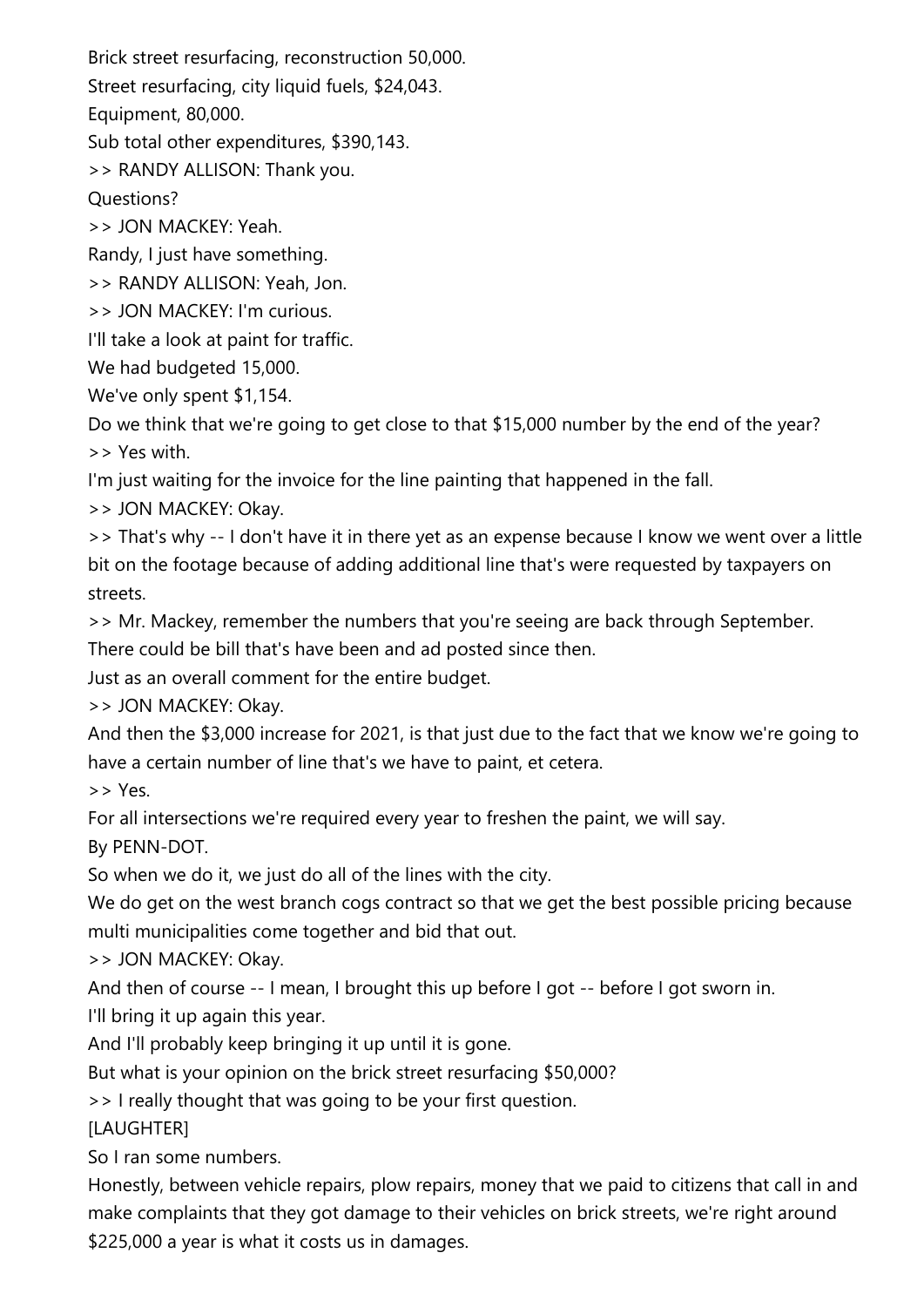>> JON MACKEY: Okay.

And I've had plenty of conversations with plenty of people.

>> I think we need to redo the ordinance and get riddle avenue brick streets.

>> JON MACKEY: I'm in full agreance with that.

>> If you go to Wayne avenue, we spent almost \$50,000 there.

Earlier this year having the bricks repaired.

I could do it all over again next year because they're destroyed already.

When you have concrete with, you know, an inch and a half of sand on top of the concrete, the brick because that is the required way to lay the bricks, water and sand just do not do well together.

And then when you get winter coming that is going to free and everything else, it is repetitive motion.

In my opinion, it is a waste of taxpayers money.

You could pave the street and have it last 10, 15 years.

We will never catch up on the brick.

>> BONNIE KATZ: Liz, are you breathing heavy right now.

>> ELIZABETH MIELE: Thank you.

>> JON MACKEY: Again, I will point out that we're talking about -- and my estimate might not be exactly correct but we're talking about .8 miles of street here.

And you said we could pay \$200,000 on .8 miles of street.

That just -- I understand that there -- you know, there's history and then there is history for history sake.

I just can't see it.

>> RANDY ALLISON: I have a question.

If we -- it is one thing to take the 50,000 out.

If we -- but if we're talking about getting rid of brick streets, then we're talking about paving. So that would be a cost we would have to budget for, correct.

>> Well, you could prioritize those streets as ones we pave that year.

>> Okay.

>> If they're in CDBG areas, then you could naturally use community block grant funds to pave the streets which every year we struggle to find streets that need done in those areas that fit the criteria for that funding.

The other thing is we could budget liquid fuels to do a little more paving and a little less of other things.

There are ways to -- I'm not saying do it all in a year.

>> RANDY ALLISON: Right.

>> If we take areas that we feel that the bricks don't make a lot of sense being in because maybe they're not the historic areas, you know, Wayne avenue is a prime example where the school is.

>> RANDY ALLISON: Right.

>> We're running buses and everything else on a brick street and we're repetitively throwing money away.

I mean no disrespect to anyone who likes brick streets.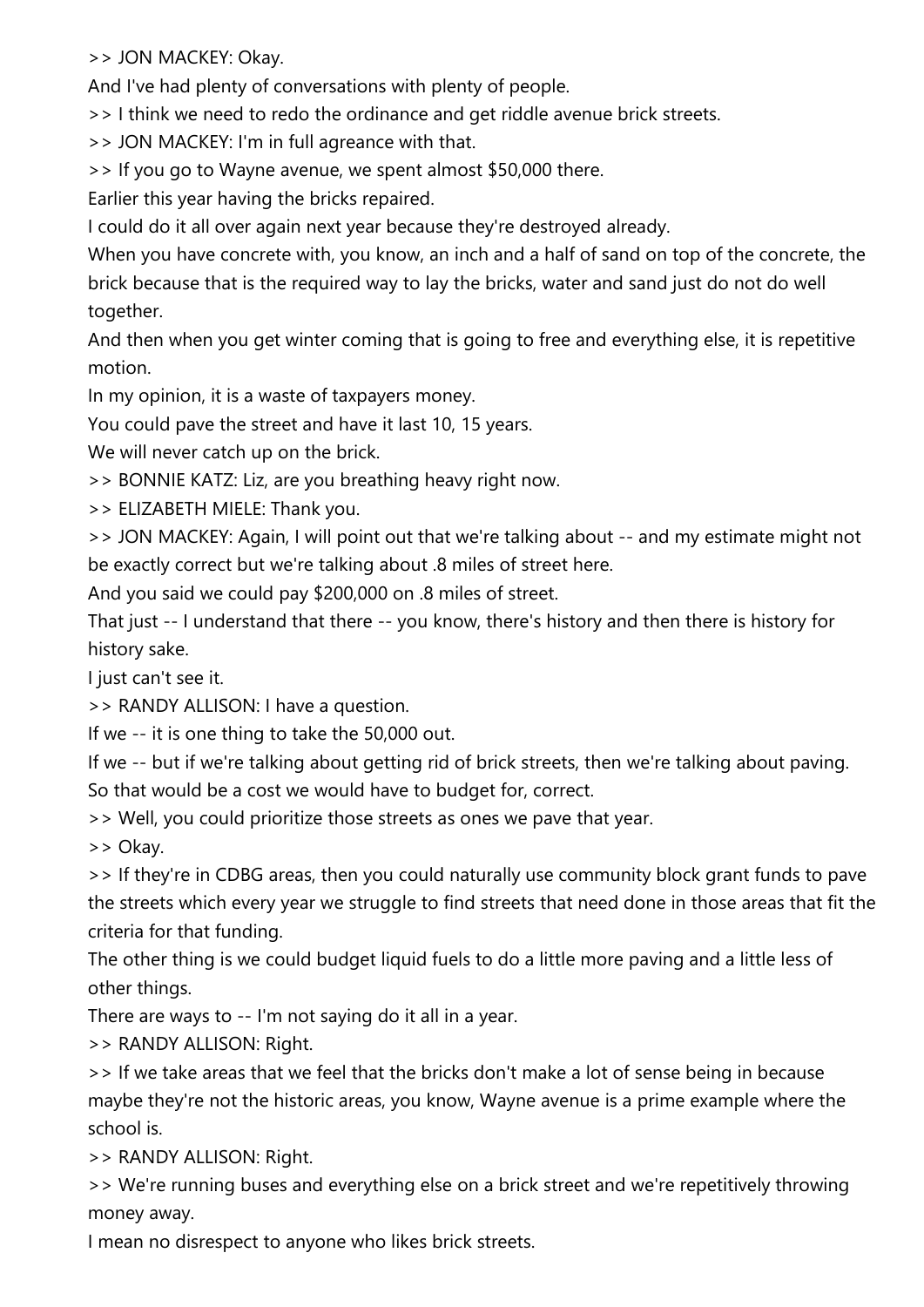But you have that kind of weight running on a brick street, it is not designed for that.

Memorial park area, you have that tiny brick area that you get a lot of truck traffic.

Where fourth street comes out with Oliver.

Not an area that is necessarily the best place for brick.

I understand the brick was there and we're trying to save it, et cetera.

But you're just spending a lot of money.

If you go to 5th avenue where you have a lot of older homes, history, et cetera maybe that's where we focus on saving a brick street.

In my opinion, I'm not -- I'm just a guy that is saying whatever -- I don't know.

it is just a lot of money to waste every year, \$50,000.

And we're not getting ahead on the brick streets at all.

>> RANDY ALLISON: Right.

>> ELIZABETH MIELE: Just to make one small point, we're not getting ahead of any streets right now, are we.

>> Thanks to GI, we are.

>> So if you can get UGI to do a bun not of work in the brick street areas.

>> That would be fabulous.

>> ELIZABETH MIELE: All right.

>> Maybe we think about, you know, stamping the brick into concrete so that you have the look of the brick but maybe not necessarily the brick.

Concrete would hold up a lot longer.

Just a thought.

>> ELIZABETH MIELE: Than brick.

Really?

>> Yes.

Yep.

>> ELIZABETH MIELE: Just out of curiosity.

Do you mean at the point -- you mean concrete holding up a lot longer than brick in the middle of a brick street, not just the place where it merges with other substances, right.

>> BONNIE KATZ: Look at the cross rocks in the city.

That is stamped in business.

>> ELIZABETH MIELE: And it is not holding up very well.

That's my concern.

>> That is probably not the best example.

The larger area you do T the more it will hold up.

The issue with the crosswalks college, et cetera, maybe it could be the quality of concrete that they used.

But if you -- at Bowman field we did the stamped brick in front of Bowman field.

It is holding up very well.

>> ELIZABETH MIELE: Are people driving on it.

>> Yeah.

They get truck deliveries backing up on it all the time.

>> ELIZABETH MIELE: Okay.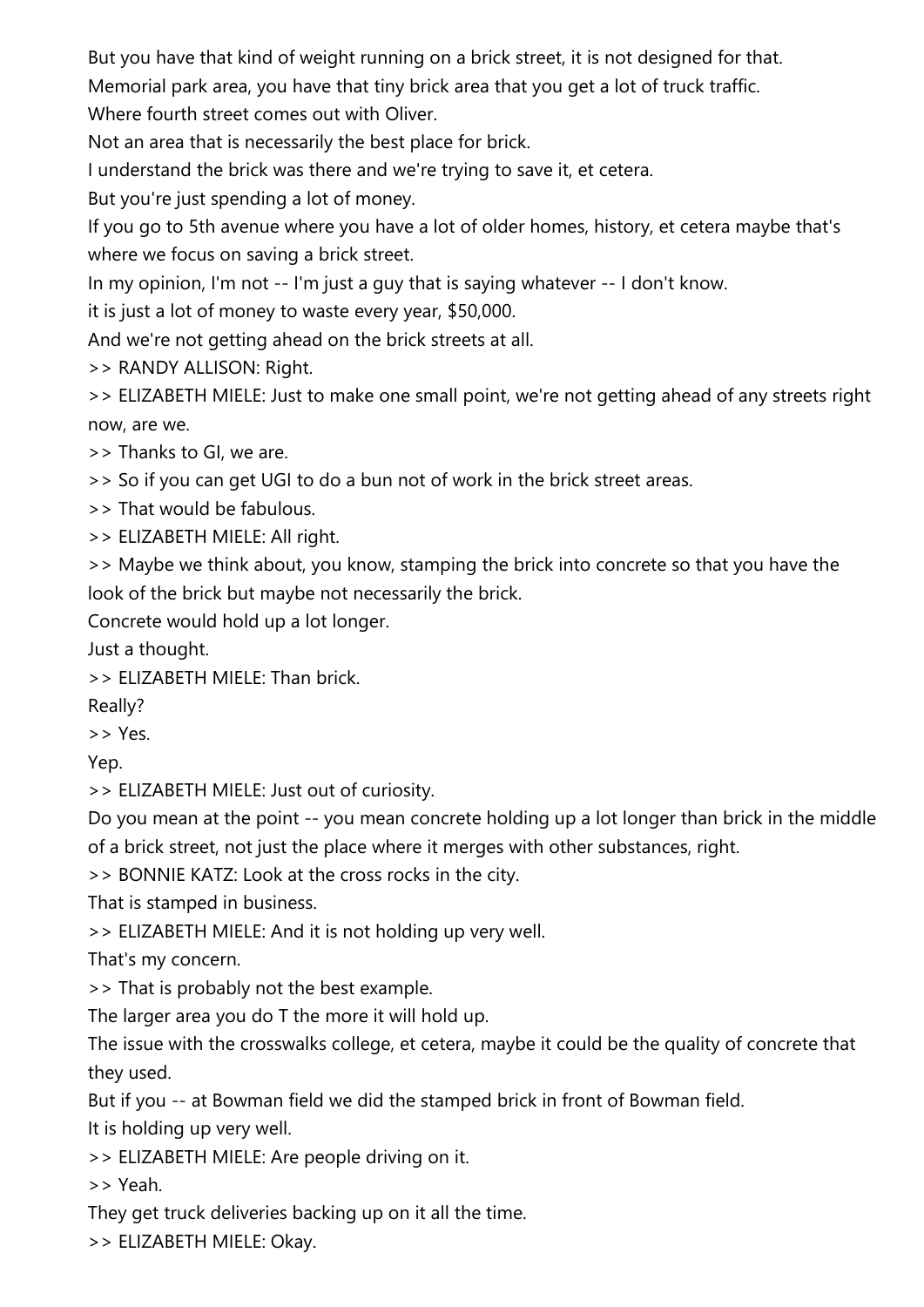I guess what I'm confused about is I don't see us doing a lot of work on most of our brick streets.

And I still see the bricks in place.

I'm thinking about the ones that I travel on primarily.

Like over on 5th street.

Not 5th street.

You know what I mean.

Court and 5th up near Rite Aid where everything sort of intersects up there.

>> Dubois.

>> ELIZABETH MIELE: Yeah.

>> Very [Indiscernible] traveled area.

>> ELIZABETH MIELE: Yes.

>> Rural avenue is a mess because it is heavily traveled.

And the bricks are in place but they sink down in because the bricks -- give them the cushion that they need other than sand, it would be great.

But --

>> ELIZABETH MIELE: But that's the current best practice?

>> Yes.

Unfortunately.

>> PENN-DOT standards.

>> ELIZABETH MIELE: All right.

Interesting.

Okay.

All right.

I'm done breathing heavy, Randy.

>> I'm sorry.

>> ELIZABETH MIELE: I'm not offended.

I'm just asking questions.

Thank you for your honesty.

I appreciate it.

>> RANDY ALLISON: Good discussion.

Anything else on this page from council?

Okay.

Mr. Banks.

>> DAVID BANKS: Where are we resurfacing next year?

Do you have a schedule for that?

>> I can send that out to members of council.

I know jon just put together the bid documents.

He was just waiting for the budget sessions to be over to make sure that we held the number that he was putting out.

I could forward that to everyone tonight and give you the streets that we're looking at. Naturally if we reduce the number that we are looking to use, then we would have to reduce some streets.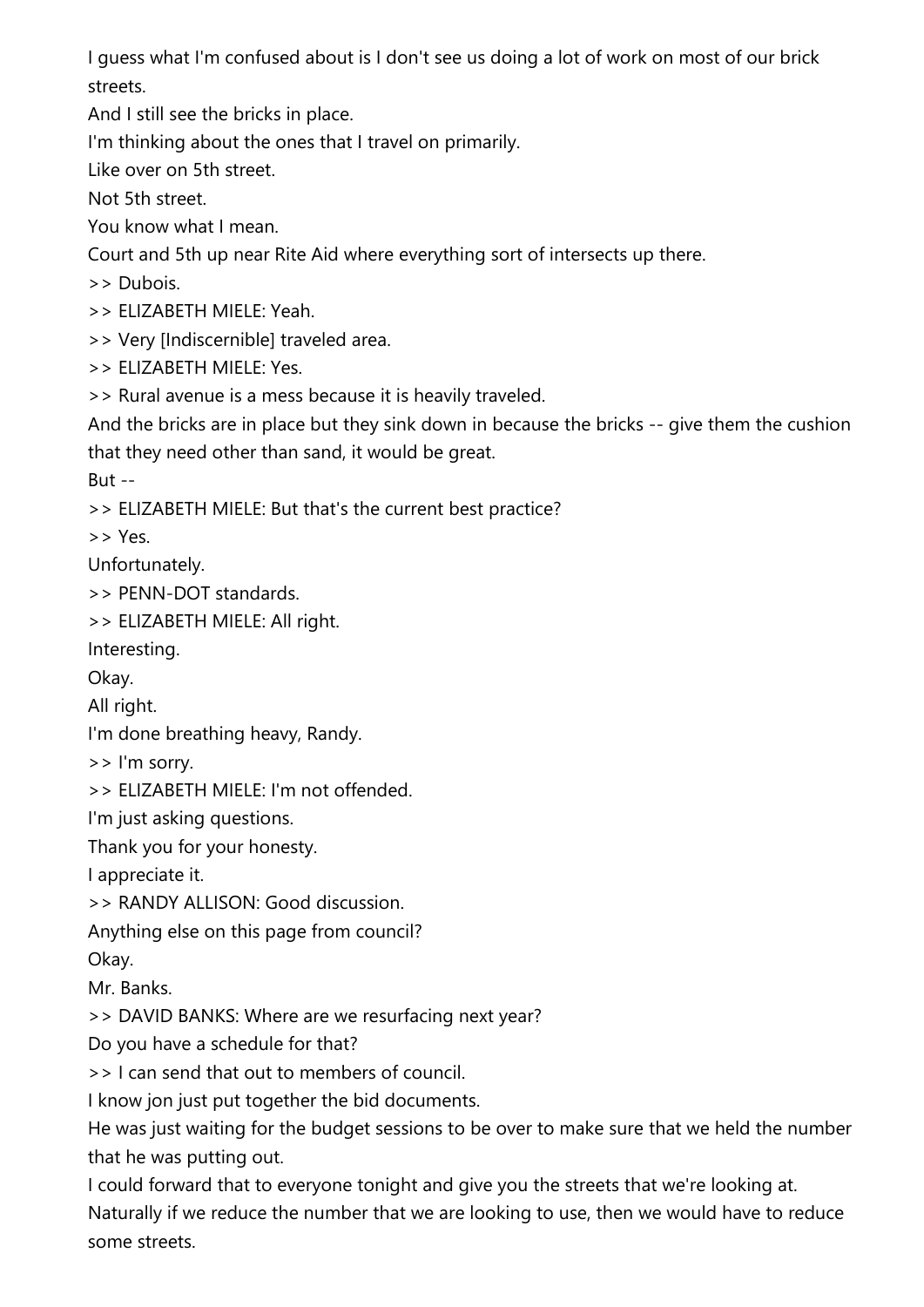>> JON MACKEY: Okay.

I'm definitely looking --

>> DAVID BANKS: I'm definitely looking at that number.

It would be nice to know what that would have on taxpayer travel, their pocket books.

>> When I send it I will identify CDBG because that would be totally separate from the general fund.

Or liquid fuels.

State liquid fuels or county liquid fuels.

>> DAVID BANKS: All right.

Thank you.

>> RANDY ALLISON: One other -- to reference back to UDI.

Are they going to be doing a lot of streets again next summer?

Because I know at some point that will be wiping down.

>> Yes.

I believe they're looking at another three years.

>> RANDY ALLISON: Okay.

>> The rough number currently between city and UGI would put it close to a \$2 million street reconstruction project again.

Plus the water authority.

They're doing some work throughout the city again this year too.

Or 2021.

I'm sorry.

>> Okay.

Thank you.

>> RANDY ALLISON: We can move on to page 28.

>> Department public works flood control.

Personnel services salaries 103,220.

Overtime, 24,000.

Fica, 9,700.

Life insurance, 550.

Workers comp, 5,300.

Pensions, 5,000 -- or 51,494.

Health insurance, 39,000.

Sub total personal -- personnel services, 233,264.

Purchase of services, water and sewer, \$125.

Light and power, 37,000.

Heat, 16,000.

Sub total purchase of services \$53,125.

Supplies and materials, gas and oil vehicles, 5,000.

Uniforms, 900.

Flood control materials, 20,000.

Departmental equipment, 10,000.

Vehicle repairs, 3,000.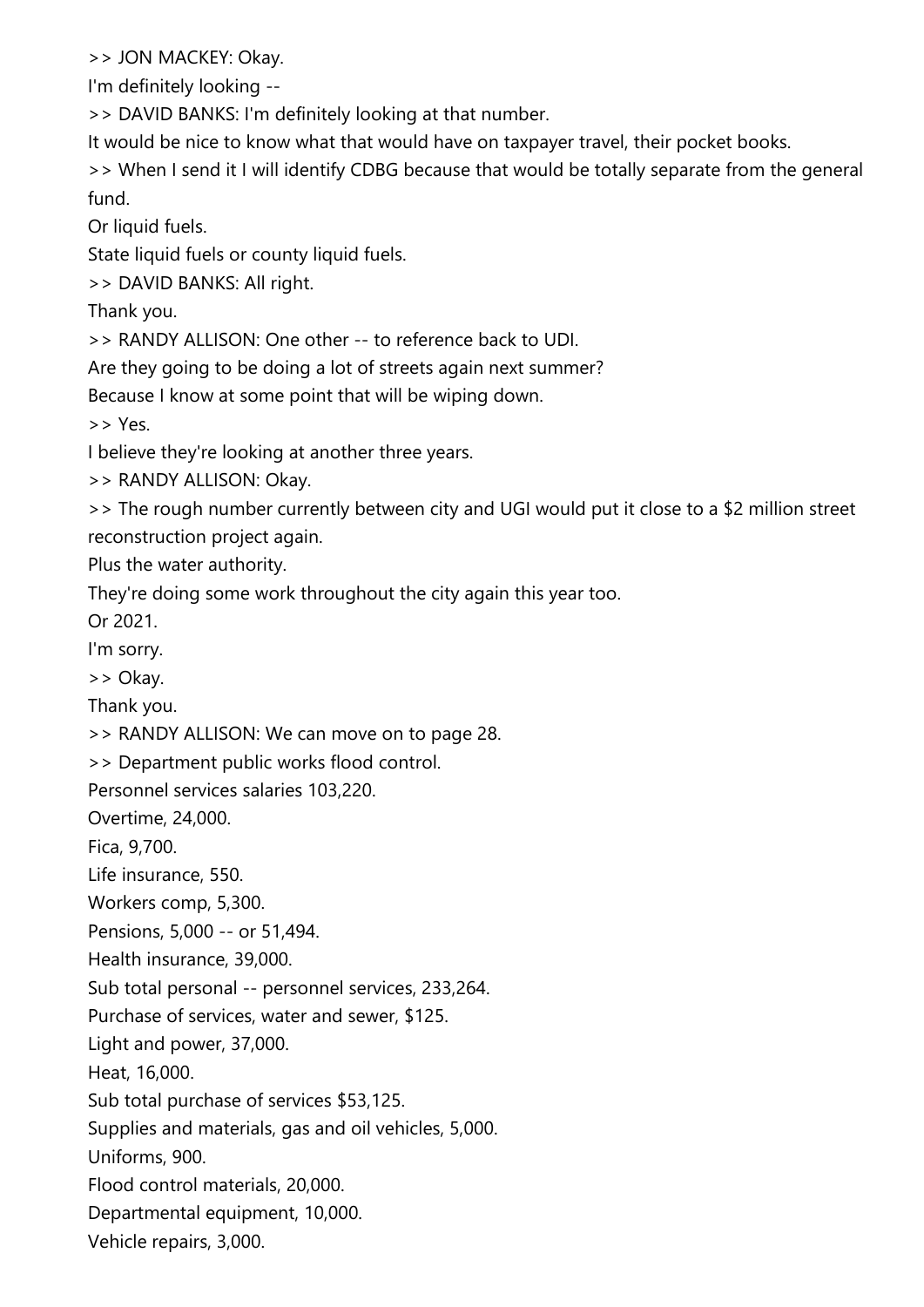Other equipment repairs, 10,000.

Sub total supplies and materials \$48,900.

Flood levee certification, 100,000.

MS4 Chesapeake Bay PRP, 200,000.

Total -- sub total other expenditures 300,000.

Total department expense \$635,289.

>> RANDY ALLISON: Thank you.

Mrs. Katz.

>> BONNIE KATZ: Number one, Adam, on overtime.

How come we had overtime this year.

We had hardly any rain.

>> We did have two events, two heavy rain events where the water came up over the ten-foot mark, which automatically puts us into operating pump stations.

>> BONNIE KATZ: Okay.

And my next question is for Joe P.

Flood levee certification and FS4 Chesapeake Bay.

This is money that we have set aside for this, these projects, right?

>> This is additional funding for future projects.

>> BONNIE KATZ: Okay.

This has nothing to do with any of the grants or anything.

 $\geq$  No.

I think we have in our assigned fund balance around 150 from prior year lines that have been underspent.

This year I'm only showing that in 2020, we're proposing to spend 20.

So that would be the maximum that we would set aside for future projects on the levee.

And we're budgeting then 100 to continually build that balance.

The same that we're doing with the MS4 and Chesapeake Bay PRP.

Matching funding for grants I guess I'll say.

>> BONNIE KATZ: Okay.

That was going to be my next question, for matches.

I know there is so much going on right now with what we're going to do with the one part of the levee.

>> My understanding is the engineer has a project that needs to be done.

And one of the -- and I don't have the right terms.

But flood walls up there.

>> BONNIE KATZ: Memorial.

>> Yeah.

There was something that he wanted to get done this year.

It didn't happen.

He will have to put a package out for it.

Let a bid.

And then from there we can utilize some of that money.

I forget what his estimate was for that project.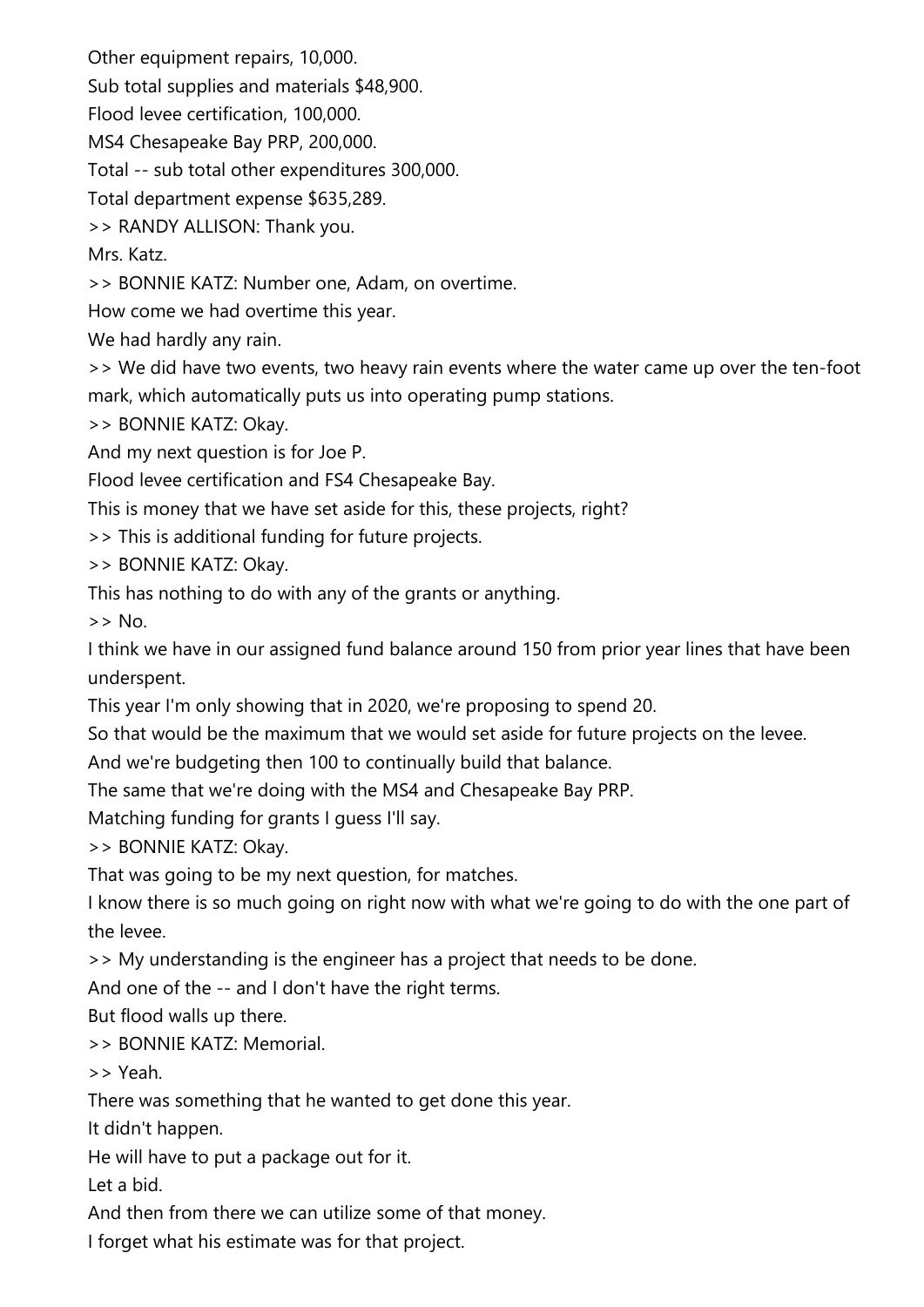>> BONNIE KATZ: It is one of the more expensive.

It is one of the things that we wanted to do last on the list but it had to be --

 $>>$  No.

Bonnie.

>> BONNIE KATZ: That's not the one that I'm thinking about.

>> This came about from the Army corps came through and do their inspection recently.

There is rip raft that is missing along the levee.

South of the 4th street bridge there is a slight curve.

>> BONNIE KATZ: Okay.

>> It is starting to wash away the edge of the levee, which makes us concerned that it could become unstable at some point if we don't resolve it.

It is roughly 50 to \$60,000 to have it repaired.

>> BONNIE KATZ: So this is a new one on the project then?

>> Yes.

>> BONNIE KATZ: This didn't come to public works yet.

So I had no clue on this one.

>> No.

It was -- it is really an emergency repair.

But like Joe said, we're having trouble getting it all transitioned that quickly.

Jon was working with the Army corps.

They were going to see if they could possibly fund it.

That fell through.

So now we were just working through how we could fund it.

>> BONNIE KATZ: Okie-dokie.

This is where the lobbyists should be working.

>> And we have these funds here that we can use for that purpose.

>> BONNIE KATZ:

I know you have to people out there working to get the funding that is possible out there.

And every time we turn around, its going to be a huge expense the more you look at the levee and the certification, MS4, it is costing us so much money.

We could keep going after funding.

And it is still not going to cover all of the expenses.

>> RANDY ALLISON: I think long-term, this is a maintenance issue that is going to keep coming up.

And, again, that speaks to future planning towards possible levee authority or something like that.

Mr. Yoder.

>> ADAM YODER: Yeah.

In regards to the MS4 Chesapeake Bay stuff, if the water authority was to take over the requirements for the city of that, is this something that goes away?

From the general fund?

>> It would take a couple of years to get to the point that they would take that as well.

They would naturally want to start receiving revenue on the storm water authority side before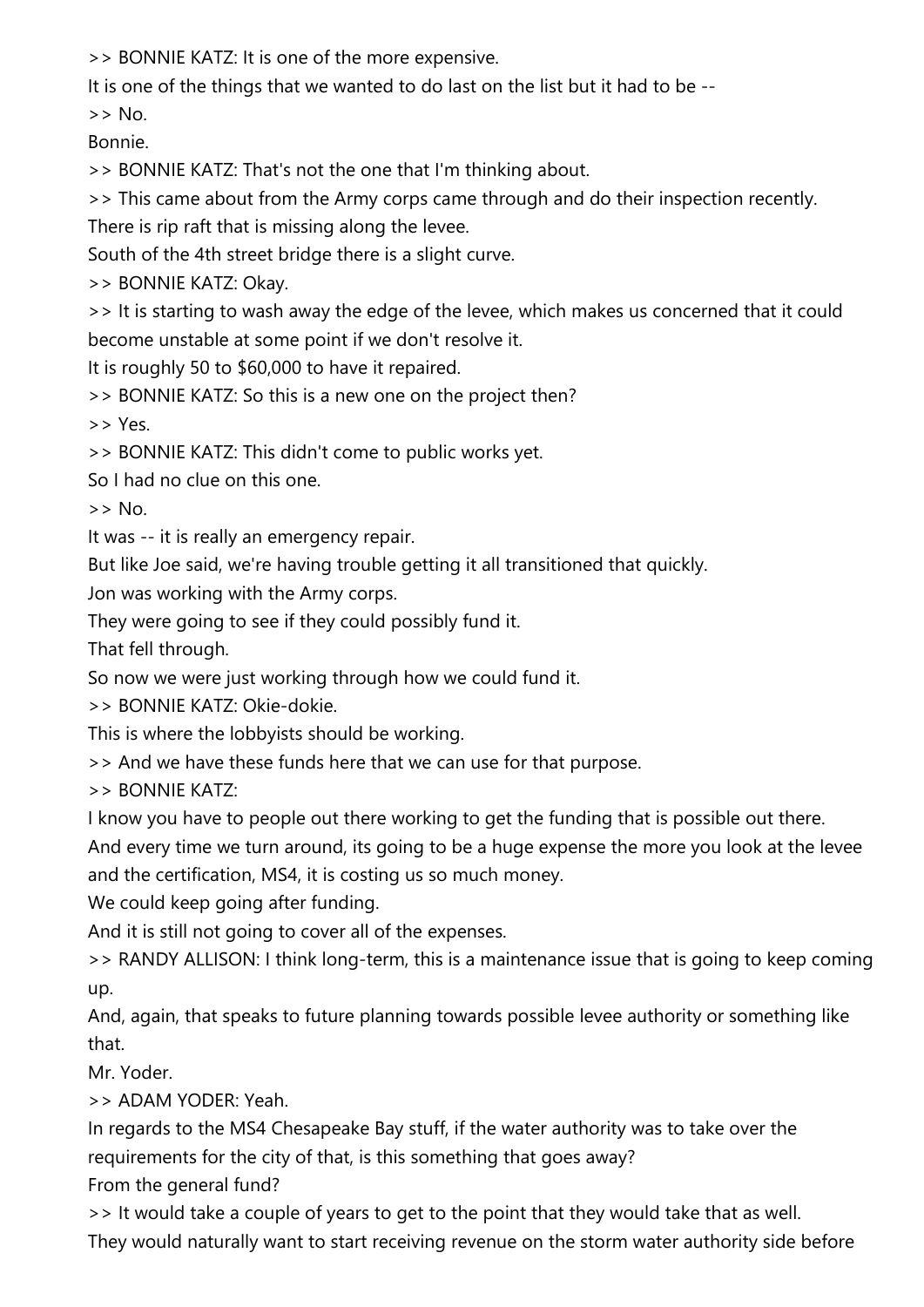they would fully take it all over.

Yes, in a few years, it would go away.

>> ADAM YODER: Okay.

>> BONNIE KATZ: They didn't want to take any responsibility with the levee project until it was completed really.

>> RANDY ALLISON: Other questions about this page?

Thank you.

>> I think I got one more.

The fuels.

>> RANDY ALLISON: Oh, okay.

Yes.

I went too far.

>> Projected revenues, liquid fuels state 837,321.

167,000.

Total projected revenue \$1,010,321.

Projected expenditures salt and cinders, 85,000.

Street materials, 80,000.

Street resurface construction, \$302,821.

Beltway lighting maintenance, 1,000.

Storm sewers and drains, 20,000.

Equipment purchases, 155,000.

Hand tools, 1500.

Light and power street, 260,000.

Traffic light and power, 30,000.

Repairs to vehicles, 75,000.

Total projected expenditures \$1,010,321.

>> RANDY ALLISON: Thank you.

Questions?

Okay.

Don't hear or see any.

Okay.

Thank you Mr. Winter.

>> Thank you.

>> RANDY ALLISON: Now we will move on to other miscellaneous budgets.

I believe that is Mr. pawlak.

>> Yes.

Starting on page 55.

On page 55, projected revenues, 2021 proposed transfer from debt service, 850,000.

That is residual funds for city hall and the levee projects.

>> RANDY ALLISON: Uh-huh.

>> DCNR, 145,000.

First community foundation of Pennsylvania, 150,000.

Let me -- let me just put the projects with the lines as I go through.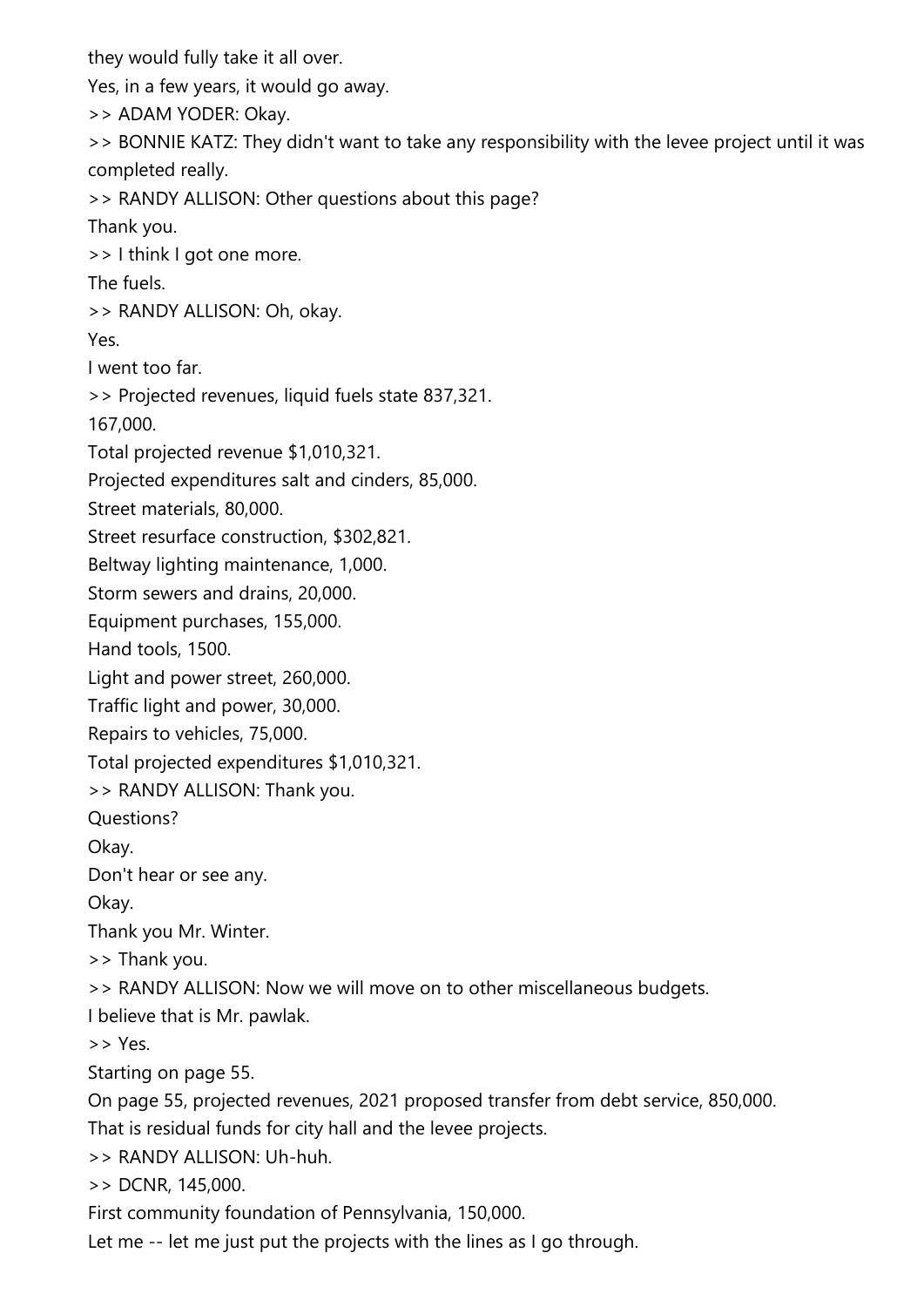So I'm going to go back up to the department of conservation and naturally sources.

The 175,000 is a los park grant which an application wad sent out earlier this year.

The 150,000 are grant funds for the band show.

The next line transfer from Bowman field is 150,000 matching grant funds for the score board. Transfer general fund, 210,000.

That is again matching funds for the rackbe grant there.

Is funding that has been assigned in the fund balance from 2019.

There will be funds assigned in the 2020 fund balance.

And the funds that were proposed for 2021 will -- can rise that \$210,000.

The remaining RACP funds for the score board project.

Cross cutters match for the score board project.

LY coming county.

Future years, 2021-2022, 40,000 for the score board.

The EDA disaster relief grant for 1,174,000.

For the levee design project for the design for the levee restoration for a total projected revenue of 2,933,000.

Just summarizing the projects described above the Bowman field for the score board, 94,000. City hall improvements 350,000 from bond funds.

Los park improvements, 145,000.

That will be matched with community development and their budget.

Brandon park band shell, 170.

This and then the levee improvements, expenditures of 1,467,000.

That is the revenue in the previous page of 1,000,464 with the remaining coming from bond funds, the 500,000.

Just to show the remaining funds from the bond for future levee match, 207,000 for total expenditures of 200 -- excuse me.

2,933,000.

>> RANDY ALLISON: Thank you Mr. pawl ak.

Questions?

>> ELIZABETH MIELE: Just a coupling for me, Randy, if that's okay.

>> RANDY ALLISON: Yes.

>> ELIZABETH MIELE: All right.

So Joe, talk to me a bit about what the plans are for the 350,000 that we didn't spend this year but are looking to spend this next year on city hall.

I just don't remember.

>> That all hinges I believe on the direction that we -- yes, there's been no use.

It would have to be something capital in nature.

Capital in nature with a life that matches the bond life.

It would have to be long-term improvement.

>> ELIZABETH MIELE: Long-term improvement.

Got it.

Understood.

And we talked about levee.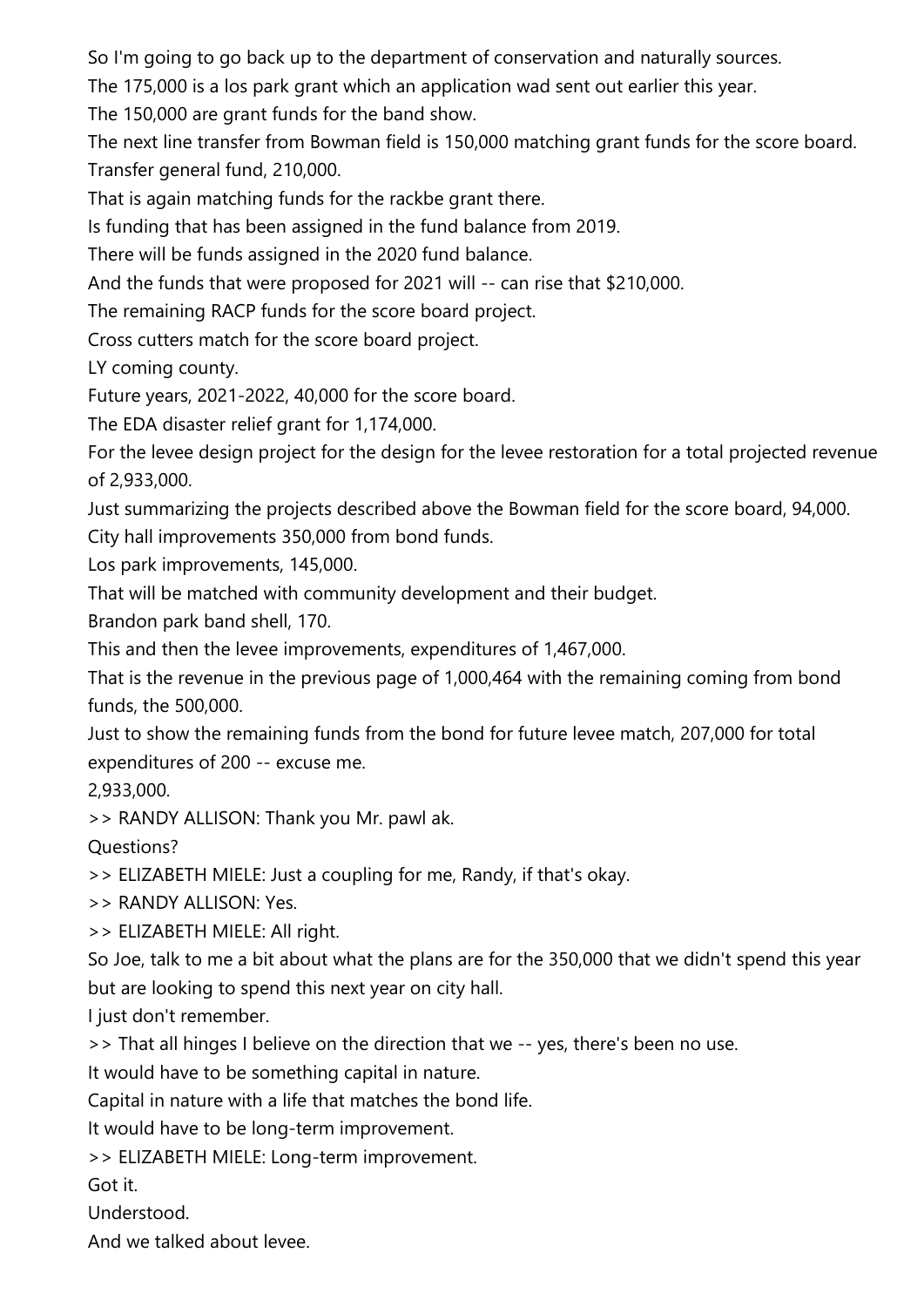The band shell we are projecting this year.

Most of these we believe will actually come to fruition.

>> Yeah.

It is my understanding that the engineers working with foundation currently on that.

And working on getting that off the ground.

>> ELIZABETH MIELE: Okay.

Fantastic.

That's everything.

Thanks.

>> RANDY ALLISON: The los park improvements, what are they outlined anywhere? Has that come before public works, Bonnie?

>> The lose park grant, the resolution to submit the grant was Stephanie had brought that forward in April.

It's resolution 9016.

The amount that we got -- that we have received is slightly under.

The amount that was requested.

So we're going to need to get a project put together out for design and then go from there as to how we move forward with the project that was proposed.

>> RANDY ALLISON: Okay.

>> I have to go back to the resolution to find out specifically what specific improvements were in there.

>> Joe, I think -- or Randy, I know that there was a pavilion planned as part of the parks improvement.

I think there might have been one extra sidewalk for handicap access and increase in lighting. >> Now that those are being brought up, I think that resurfacing potentially of the basketball court.

>> ELIZABETH MIELE: Yeah.

That was the last thing.

Yep.

That seems to me that was the total project.

>> We're going to have to come up with estimates and find out what we can complete with or what additional funding we can secure.

>> ELIZABETH MIELE: Uh-huh.

>> To put a project together.

>> ELIZABETH MIELE: Yeah.

>> Get it off of design.

>> ELIZABETH MIELE: I think we have 290 in total for that.

145 from DCR and 145 matching.

>> It would have been matching.

I don't recall what the community development match was set at in their budget.

>> ELIZABETH MIELE: Okay.

Got it.

>> Let me see if I can see.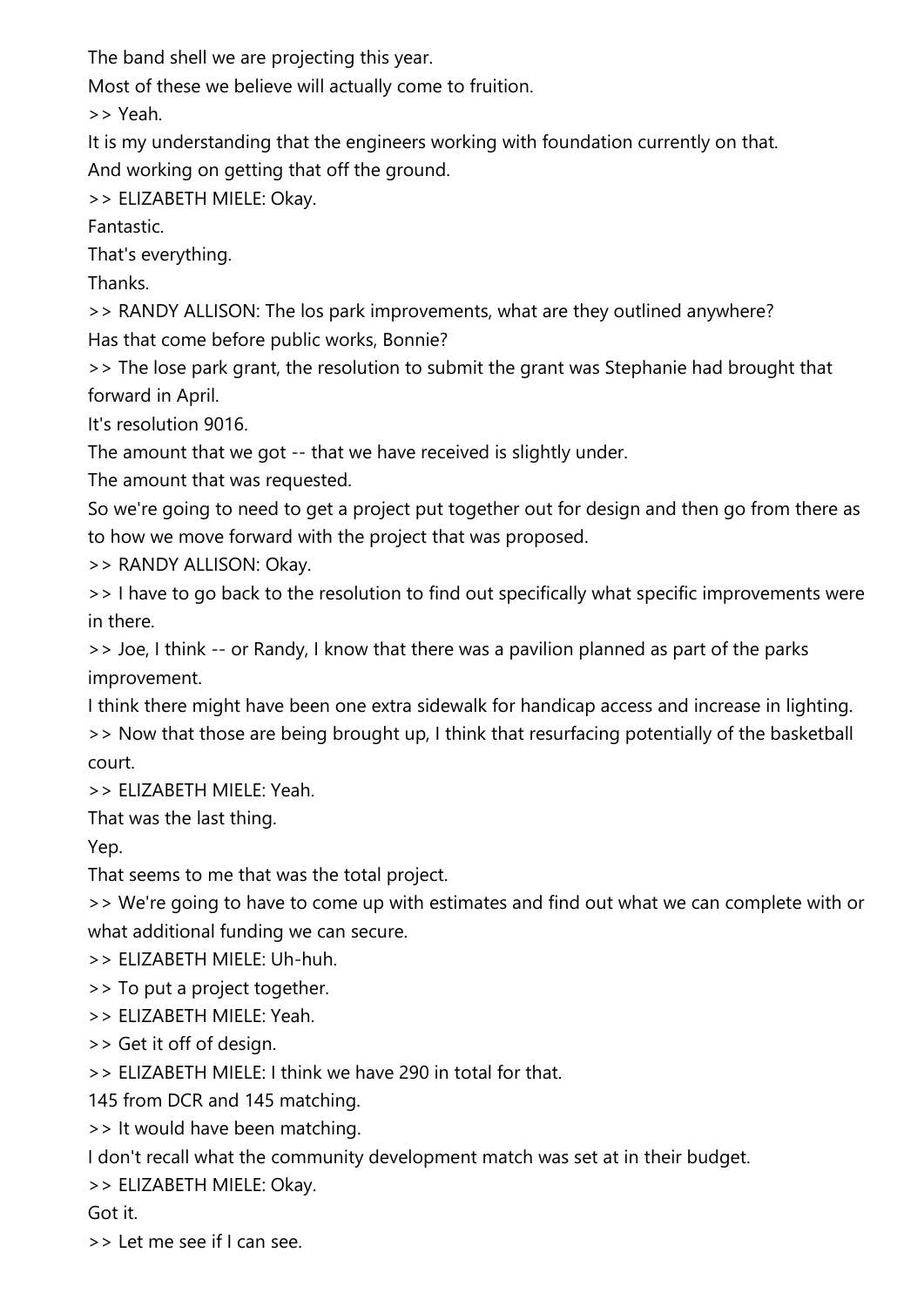That was in last year's project.

>> ELIZABETH MIELE: Yeah.

>> So I can get that number as to what they propose.

But they may have some flexibility as they close out things.

But I don't want to speak for funds that they may or may not have.

>> ELIZABETH MIELE: Yeah.

>> Lose park was budgeted at 250 in 2020.

>> ELIZABETH MIELE: Okay.

>> With that, I can't recall the estimates that were put together when the grant was submitted. I want to look back at that.

But I can pull that and send it out to everyone.

If you would like.

>> RANDY ALLISON: Okay.

Thank you, Mr. pawlak.

Any other questions, comments on this page?

okay.

Let's move on to act 13.

>> Act 13 under proposed revenue we're proposing for the 2021 budget 375,000 with a total revenue of 375,000.

Breaking that into expenditures we're proposing 130,000 forestry resurfacing and rehabilitation. 200,000 as we have been doing for the past number of years for the general obligation bonds. And not iting the investment o or the building of funds for mitigation in the amount of 45,000 for total projected expenditures of 375,000.

>> RANDY ALLISON: Questions.

>> ELIZABETH MIELE: Mr. Alison, can I have the floor.

>> RANDY ALLISON: Yeah.

>> ELIZABETH MIELE: Thanks.

Hey, Joe.

I see we're expecting a significant drop in funding from -- from this past year.

I'm assuming that is related to drops off in gas and normal activity.

>> That is the expectation that is going to occur.

That number in some years will come in over what we expected.

This year it came in pretty much right on our budgeted number.

So I always like to keep it a little bit lower to give us some flexibility if do drop off.

It is not a number that I hear or have insight to.

So we try to budget.

And then if more money comes in, we can determine how we want to allocate that.

Whether there is a project that comes up during the year or adding to one of the proposed expenditures.

>> ELIZABETH MIELE: Great.

Okay.

Thank you.

>> RANDY ALLISON: Any other questions?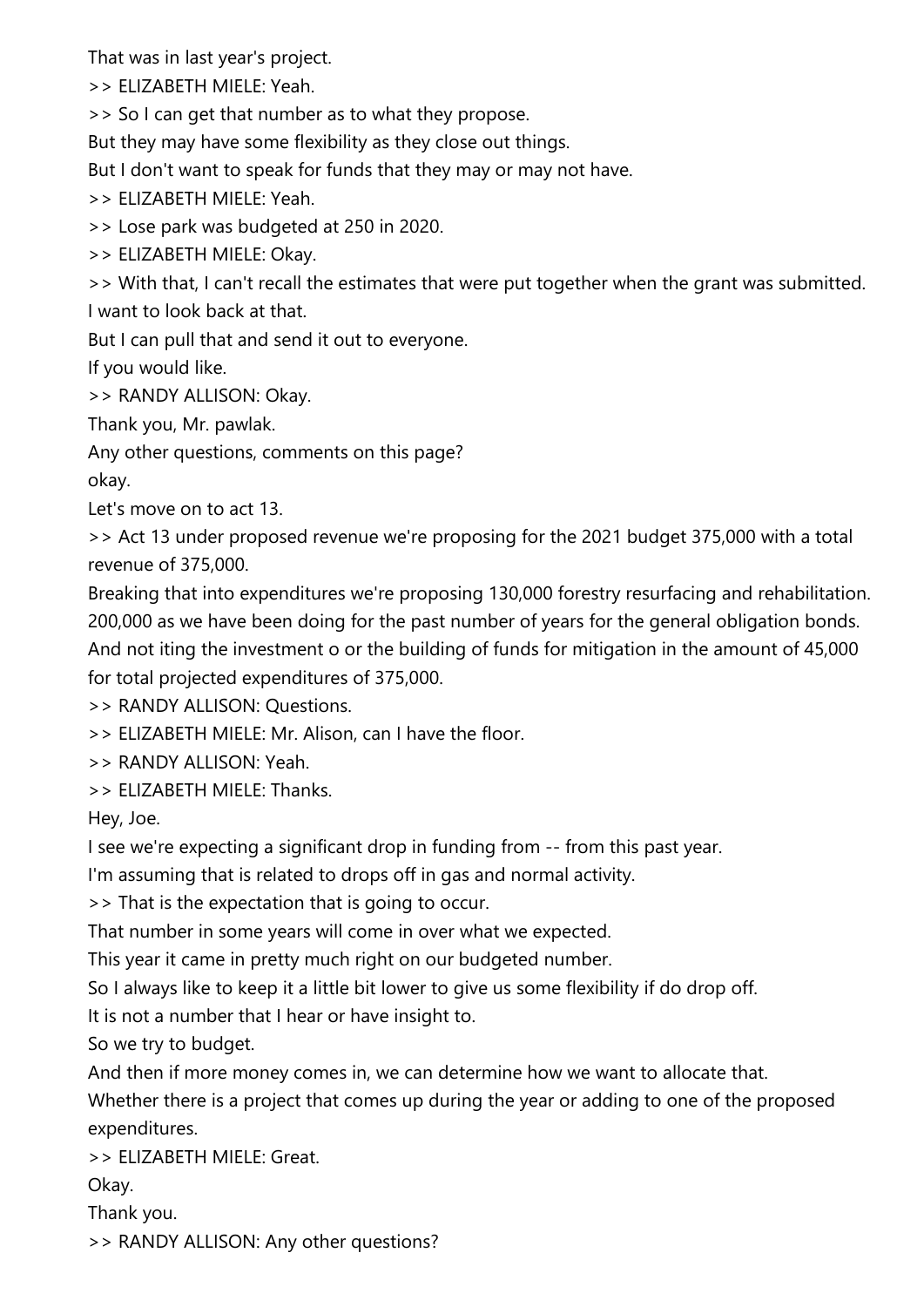Okay.

We'll move on to --

>> Page 59 the debt service fund budget for 2021 proposed.

A transfers from the general fund \$713,700.

Transfer from other funds, \$127,500.

And as just discussed transfer from act 13, 100,000.

That is half of the other half is for RVT.

Then under projected expenditures, transfer to capital projects, 850, which was the city hall improvements subpoena levee improvements previously discussed.

And then we have payment of long-term debt of \$515,700.

And interest expense on long-term debt, \$365,500 and interest expense on short term debt \$60,000.

For a total projected expenditures of 1,791,200.

>> RANDY ALLISON: Questions on this.

>> ELIZABETH MIELE: I've got one.

>> RANDY ALLISON: Yes.

>> ELIZABETH MIELE: What is the dramatic increase there our short term interest expense.

>> That is the CNN note.

That's something that we have to carry forward for the east third street project.

That will just go through -- I think that note expires.

And at the end of -- or the draw-down period ends at the end of 2020.

I think it was a two-year draw down.

>> ELIZABETH MIELE: Uh-huh.

>> From there we will have to determine whether we turn that out and continue -- continue to use those funds or pay it off with the grant funds received.

>> ELIZABETH MIELE: Got it.

So basically we have -- we currently have drawn down the entire \$2 million?

>> Yes.

>> ELIZABETH MIELE: Okay.

And we're waiting for potential reimbursements.

>> Yes.

The grant reimbursements will go towards the loan.

We will have to determine if we want to use those and pay it off or hold it open for I believe last year it was discussed levee or (word?) run.

Other bigger projects that we, you know, need matching funds for grants that may be secured or whatever.

>> ELIZABETH MIELE: Can I ask that the administration update the finance committee as they begin, when those reimbursements arrive or that is to say as the thought process evolves there, I think it would be helpful to know what our plan is for that money.

Okay?

Thanks, Joe.

>> RANDY ALLISON: Other questions on this section?

Okay.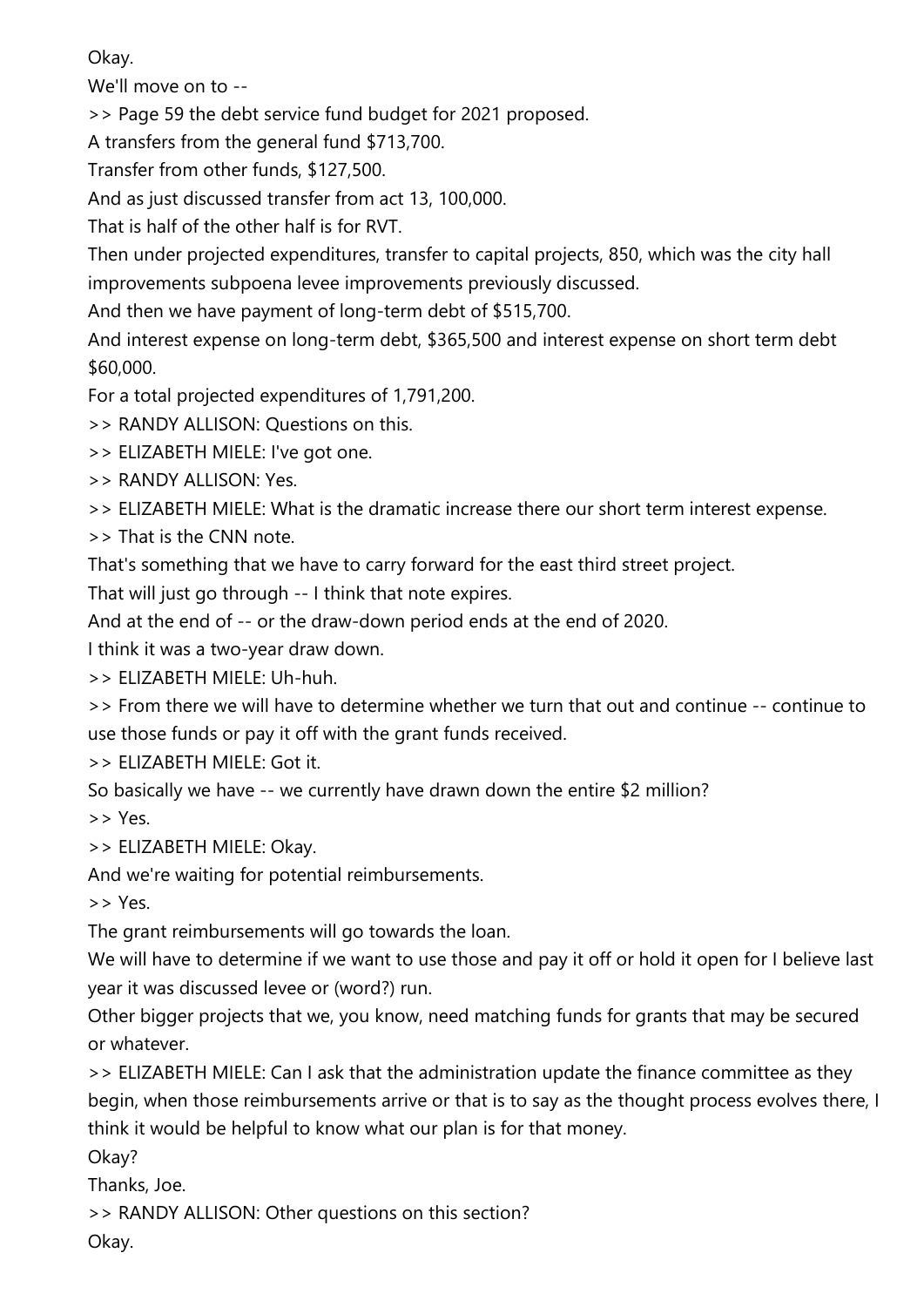Seeing none, let's move on.

City hall operating fund.

>> For the 2021 city hall operating budget, the projected revenue for rental income interior 250,000.

Rental income exterior 2,100.

For proposed expenditures, life insurance, 275,000.

Supplies and materials, 11,500.

Telephones, 43,000.

Water and sewer, 2,700.

Heat, 18,500.

Electricity, 34,500.

Repairs to other equipment, 5,000.

Facility maintenance, 75,000.

Contracted services, 45,000.

Contingency, 35,000.

Furniture and carpet, 10,000.

Machinery and equipment, 10,000 for a total of \$290,475.

>> RANDY ALLISON: Questions on the operating fund?

>> ELIZABETH MIELE: Just one for me, Randy.

>> ELIZABETH MIELE: Sorry.

The contracted services refers to a custodial service that we contract with, correct.

>> That is part of that.

Also as Adam had indicated earlier, the individual employed by RVT that does the HVAC work, when he would come in to city hall to perform maintenance or improvements or modifications to our HVAC system, we would use this account to reimburse his services.

>> ELIZABETH MIELE: Oak.

Okay.

I just wanted to ask if -- how our contract for custodian services is working out.

Has it been a positive move for the city to go to contracting that out rather than having an inhouse custodian?

>> Yeah.

I believe there is less cost.

Obviously you don't have the legacy cost for hiring a full-time person.

>> ELIZABETH MIELE: Right.

>> The medical benefits and things of that nature.

It has always been a low pay position.

>> ELIZABETH MIELE: Uh-huh.

>> When you put everything that together, I think the cost of contracting it versus having someone in house, I think that we need to establish potentially how much work that needs to be done.

Obviously when you contract out, they're there for a short period each day.

It is not to say that they can't get the work done efficiently.

It is just a matter of making sure that we get everything done, especially in today's day where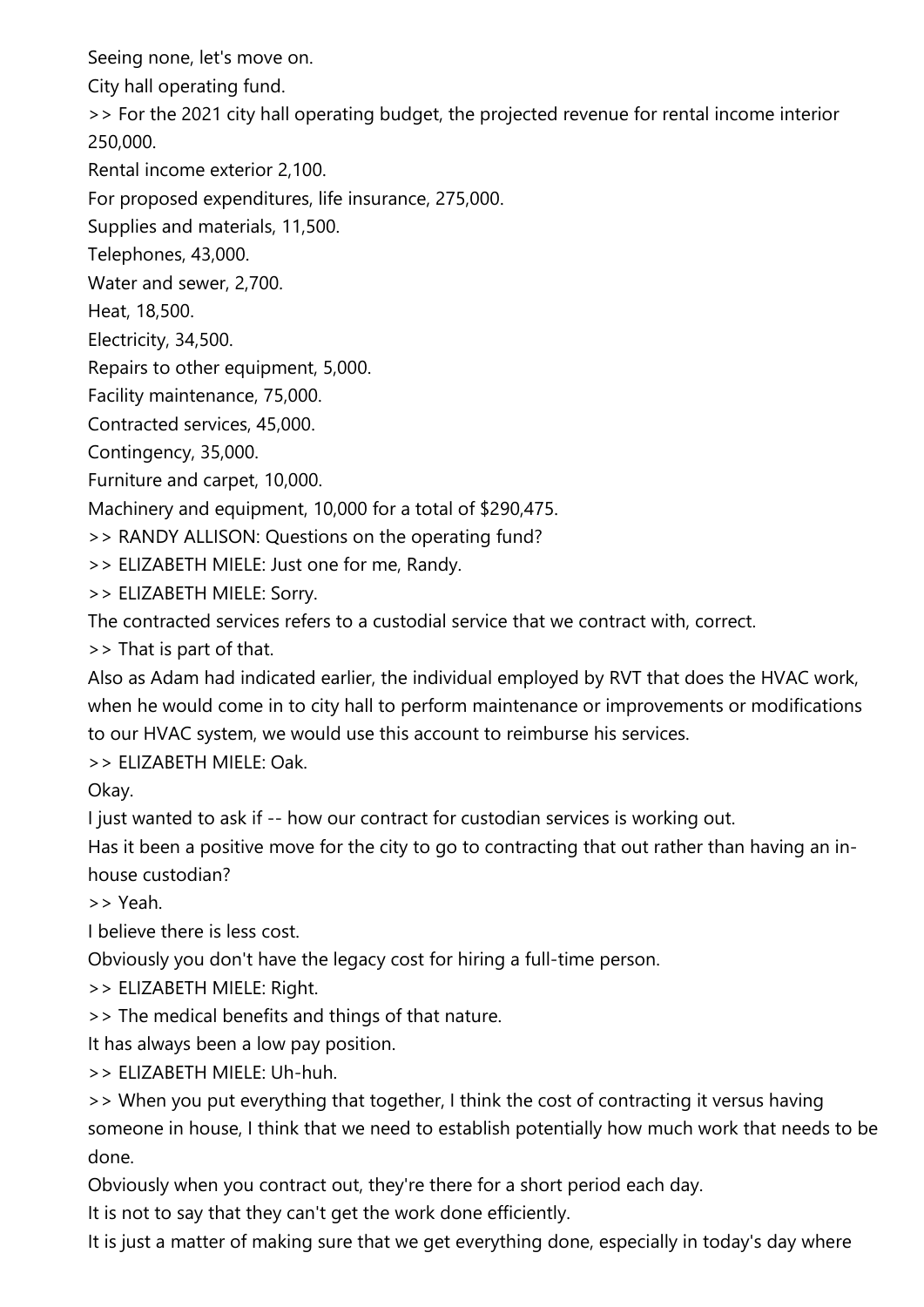cleanliness and sanitation is a priority.

>> ELIZABETH MIELE: Absolutely.

Okay.

Thank you.

That was everything.

Thanks, Joe.

>> RANDY ALLISON: Are there any other questions?

Hearing none, we will move to unemployment compensation.

>> Under the 2021 unemployment compensation budget, projected revenues for 2021, \$10,000.

Transfer from utility fund, 5,000.

For total revenues of 15,000.

And then under projected expenditures, unemployment claims paid, 15,000.

For a total projected expenditure of \$15,000.

>> RANDY ALLISON: Thank you.

Questions on this?

Hearing none, let's move to pool repairs capital fund.

>> Okay.

This one is going to take us a while to get through.

So for the 2021 pool repairs capital fund budget, transfer from general fund \$2,000.

And then the available surplus of \$108,914.

For total projected revenues of \$110,914.

With no projected expenditures.

>> RANDY ALLISON: Okay.

I hope that holds true.

Questions on this?

Okay.

Hearing none then -- are we good, council?

Okay.

We're done with the first night of budget review.

Move to announcements.

Budget work session number two will be held this Wednesday, December 2nd at 7:00 p.m. Remotely.

Upcoming meetings, Tuesday, December 1st, we have 11:30 a.m. public safety.

1:00 p.m. finance committee.

2:30 p.m. public works.

I'm not sure -- I think only finance is meeting.

>> And add hock is on the 8th.

>> RANDY ALLISON: Yeah.

>> The committee is the 8th.

Friday, December 4th, 11:00 a.m. erc.

I guess that is tentatively.

And then our next regularly scheduled city council meeting will be this Thursday, the 3rd, at 6:30 p.m.